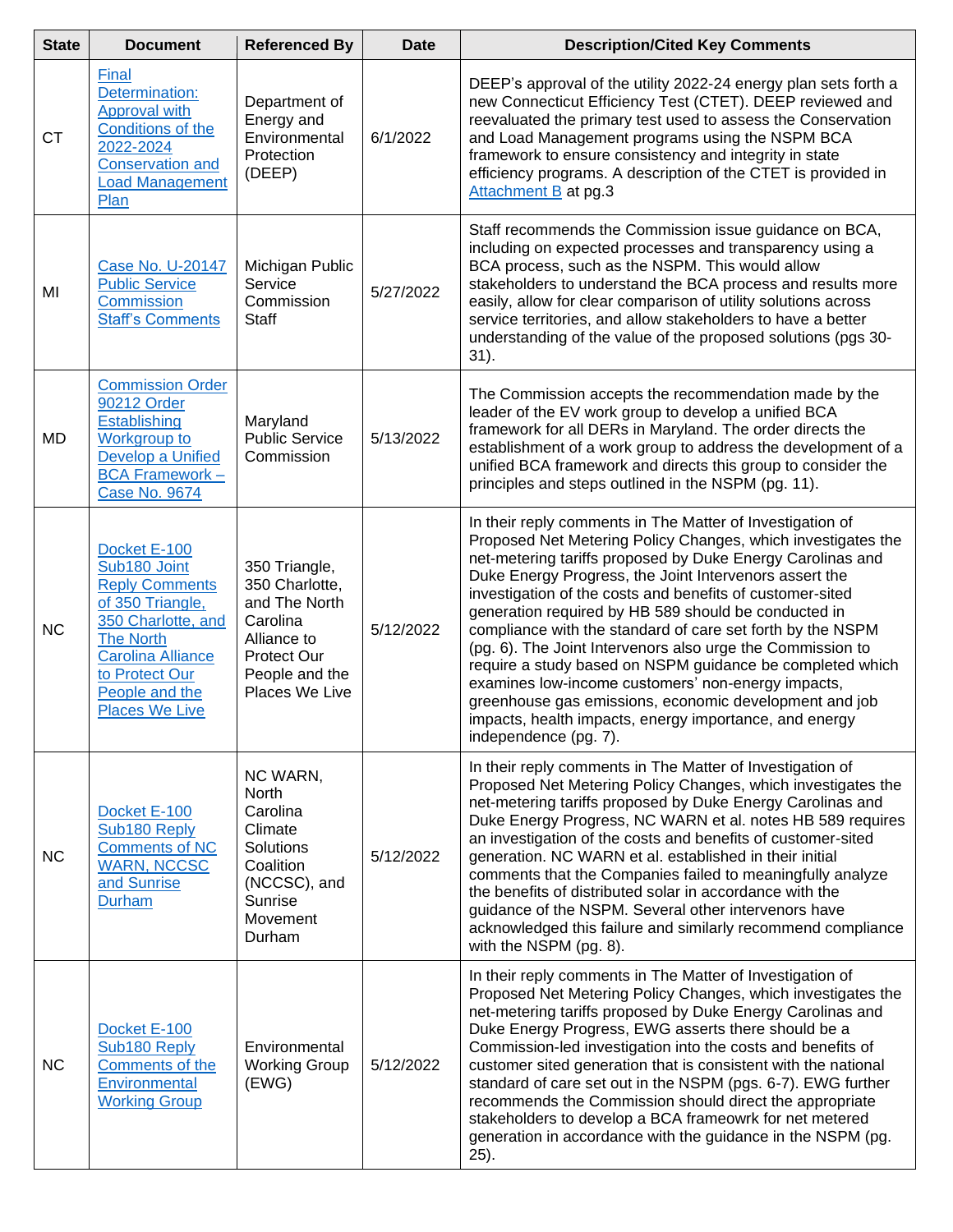| <b>WA</b> | Docket UE-<br>210804 Staff<br>investigation<br>developing a UTC<br>jurisdictional<br>specific cost-<br>effectiveness test<br>for distributed<br>energy resources<br>incorporating<br>CETA policies -<br>Workshop #1 | <b>UTC Staff and</b><br><b>NSPM Co-</b><br>Authors                                                                                                         | 5/10/2022 | The UTC held the first of a series of workshops to develop a<br>JST for evaluating DERs incorporating the policy goals of the<br>Clean Energy Transformation Act (CETA). The workshop<br>presentation provides an overview of the NSPM framework and<br>principles. The goal of the first workshop was to kick off the<br>stakeholder process by providing an overview of the NSPM,<br>consider comments from the UTC's Notice of Opportunity for<br>Written Comments, conduct a preliminary inventory of WA<br>policies including CETA, and to map out the remainder of the<br>workshop series to apply the NSPM framework and 5-step<br>process.                                                                                                                                                                                             |
|-----------|---------------------------------------------------------------------------------------------------------------------------------------------------------------------------------------------------------------------|------------------------------------------------------------------------------------------------------------------------------------------------------------|-----------|------------------------------------------------------------------------------------------------------------------------------------------------------------------------------------------------------------------------------------------------------------------------------------------------------------------------------------------------------------------------------------------------------------------------------------------------------------------------------------------------------------------------------------------------------------------------------------------------------------------------------------------------------------------------------------------------------------------------------------------------------------------------------------------------------------------------------------------------|
| GA        | <b>Docket</b><br>Nos. 44160 and<br>44161 In the<br><b>Matter of Georgia</b><br><b>Power's 2022</b><br>Integrated<br><b>Resource Plan</b>                                                                            | Greenlink<br>Analytics on<br>behalf of<br>Georgia<br><b>Interfaith Power</b><br>and Light<br>(GIPL) and the<br>Partnership for<br>Southern<br>Equity (PSE) | 5/6/2022  | In testimony regarding the treatment of demand side<br>management (DSM) in Georgia Power's 2022 IRP, Greenlink<br>Analytics recommends the Commission initiate a study of the<br>application of the NSPM to DSM programming (pg. 7). When<br>asked if the use of the RIM Test is consistent with DSM best<br>practices, Greenlink Analytics testifies that the NSPM explicitly<br>rejects the RIM Test and instead recommends the development<br>of a jurisdiction specific test based on applicable policy goals.<br>Greenlink Analytics again recommends the Commission study<br>the application of the NSPM to Georgia DSM programming and<br>cites the NSPM application process Arkansas completed (pgs)<br>$29-30$ ).                                                                                                                     |
| CO        | Docket 22A-<br>0189E Public<br>Service of<br>Colorado - DSP<br><b>Cost-Benefit</b><br>Analysis of<br><b>Non-Wires</b><br><b>Alternatives</b>                                                                        | <b>Public Service</b><br>Company of<br>Colorado                                                                                                            | 5/1/2022  | The Public Service Company of Colorado is required by<br>Commission rules to develop a methodology for evaluating the<br>cost-effectiveness of proposed non-wires alternatives (NWA)<br>projects that considers the principles outlined in the NSPM. The<br>report outlines the methodology used to assess the costs and<br>benefits of the proposed NWAs using the NSPM guidance as<br>compared to the traditional infrastructure solution.                                                                                                                                                                                                                                                                                                                                                                                                   |
| <b>CT</b> | Docket 17-12-<br>03RE02 PURA<br><b>Investigation into</b><br>the Distribution<br><b>System Planning</b><br>of the Electric<br>Companies-<br>Advanced<br><b>Metering</b><br>Infrastructure                           | CT Office Of<br>Consumer<br>Counsel (OCC)                                                                                                                  | 4/29/2022 | The Public Utilities Regulator Authority's (PURA) issued a<br>Notice of Hearing and Request for Briefs to solicit broad<br>feedback from stakeholders regarding advanced metering<br>infrastructure. In their Brief, OCC notes they strongly support<br>the use of a standardized BCA in the assessment of AMI<br>implementation. They further note that OCC has supported the<br>adoption of a uniform BCA for all grid modernization<br>investments utilizing the NSPM and PURA has likewise<br>referenced and/or adopted these guidelines for application of<br>benefit-cost analysis in other grid modernization dockets (pg.<br>3).                                                                                                                                                                                                       |
| <b>NH</b> | <b>Docket DE 20-092</b><br>2021-2023<br><b>Triennial Energy</b><br>Efficiency Plan -<br><b>Direct Testimony</b><br>of Courtney Lane<br>and Danielle<br>Goldberg                                                     | Synapse<br>Energy<br>Economics                                                                                                                             | 4/19/2022 | In testimony on behalf of the NH Office of the Consumer<br>Advocate (OCA) Synapse Energy Economics explains OCA's<br>position on the 2022-2023 NHSaves plan and the policy<br>implications of the November 2021 PUC Order regarding the<br>plan, which struck down the use of the Granite State Test<br>(GST). Synapse testifies that the GST is not and was created<br>using the guidance and principles outlined in the NSPM, which<br>represents best industry practices for determining cost-<br>effectiveness tests that are tailored to the specific interests of<br>each state. Synapse goes on to testify that the GST reflects the<br>positions of multiple New Hampshire stakeholders (through the<br>Benefit-Cost Working Group process) and is not overly<br>complex, as was stated in the November PUC Order (pgs. 29-<br>$32$ ). |
| IL        | <b>Multi-Year</b><br><b>Integrated Grid</b><br><b>Plan Workshops</b>                                                                                                                                                | Synapse<br>Energy<br>Economics                                                                                                                             | 4/19/2022 | Public Act 201-0662 directs the Commission to convene a<br>workshop process to establish an open forum regarding<br>distribution system investments. During the tenth workshop, on                                                                                                                                                                                                                                                                                                                                                                                                                                                                                                                                                                                                                                                             |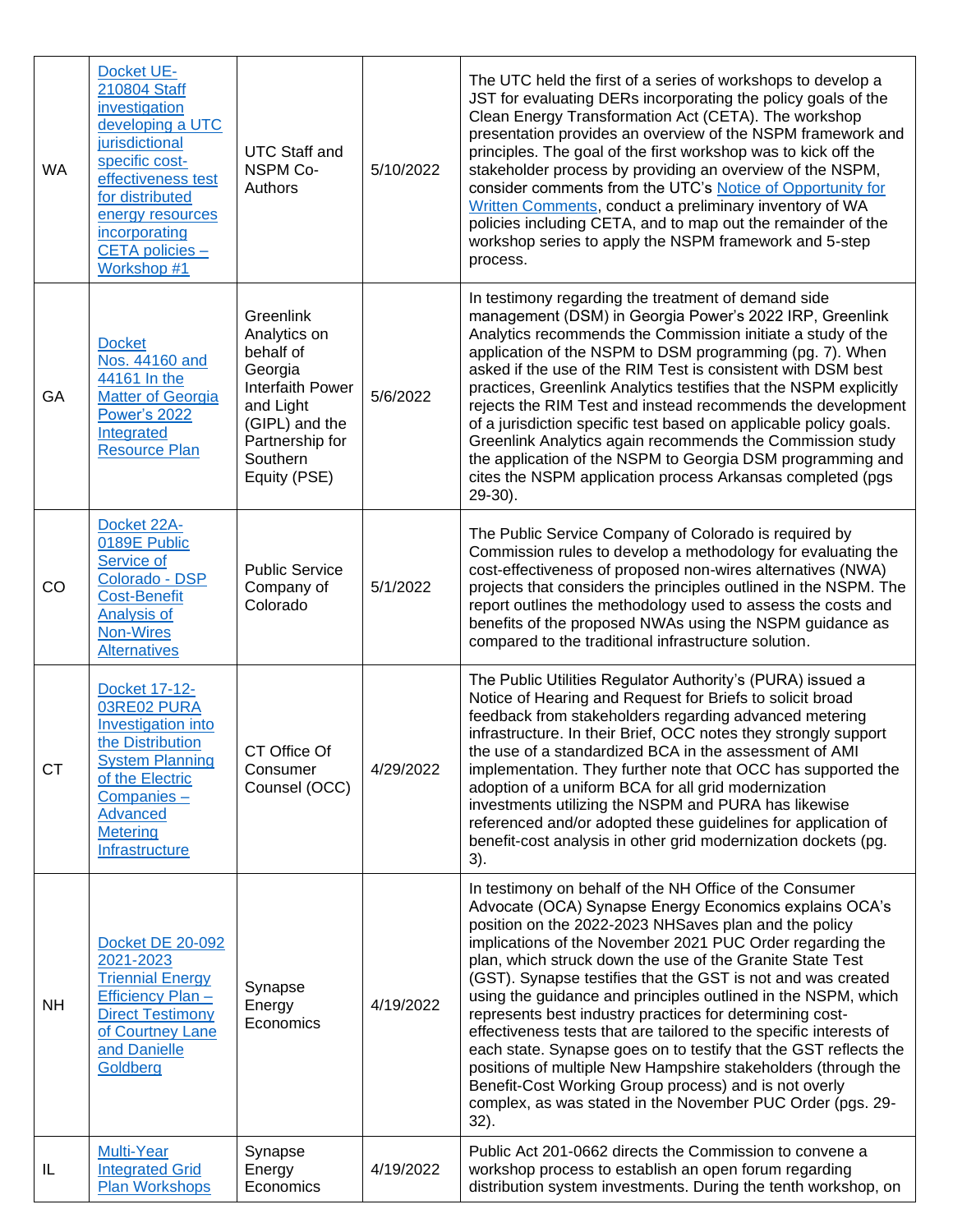|           |                                                                                                                                                                                                                                    |                                                                                                                     |           | cost-effectiveness evaluations for non-traditional & 3rd party-<br>owned investments, Synapse Energy Economics presented on<br>the Role of Benefit-Cost Analysis in Integrated Grid Planning<br>and provided an overview of the NSPM and BCA best<br>practices.                                                                                                                                                                                                                                                                                                                                       |
|-----------|------------------------------------------------------------------------------------------------------------------------------------------------------------------------------------------------------------------------------------|---------------------------------------------------------------------------------------------------------------------|-----------|-------------------------------------------------------------------------------------------------------------------------------------------------------------------------------------------------------------------------------------------------------------------------------------------------------------------------------------------------------------------------------------------------------------------------------------------------------------------------------------------------------------------------------------------------------------------------------------------------------|
| MD        | <b>Case No. 9648</b><br>2021-2023<br><b>EmPower</b><br><b>Maryland Program</b>                                                                                                                                                     | Future Program<br><b>Working Group</b>                                                                              | 4/15/2022 | The Future Program Working Group report outlines changes to<br>the evaluation protocols and cost-effectiveness test used to<br>evaluate the EmPower Maryland energy efficiency programs.<br>The Working Group used the NSPM principles to develop a<br>Maryland Jurisdiction-Specific Test (MJST) based on the<br>societal cost test (SCT) for use as the primary BCA test in<br>Maryland (pg 49).                                                                                                                                                                                                    |
| IL        | Docket 22-0067<br>Petition for the<br><b>Establishment of</b><br>Performance<br><b>Metrics under</b><br>Section 16-<br>108.18(e) of the<br><b>Public Utilities Act</b>                                                             | Rábago Energy<br>LLC on behalf<br>of the Joint<br><b>Solar Parties</b>                                              | 4/06/2022 | This testimony reviews the proposal from Commonwealth<br>Edison Company (ComEd) for approval of performance and<br>tracking metrics pursuant to the performance-based ratemaking<br>(PBR) section of the Climate and Equitable Jobs Act (CEJA).<br>Regarding BCA, Rábago Energy recommends that both<br>ComEd and the Commission should reference the NSPM,<br>which outlines best practices and guidance to establish a<br>jurisdictionally specific BCA framework for all DERs (pg. 31).                                                                                                            |
| IL        | Docket 22-0063<br><b>Petition for</b><br>Approval of<br>Performance and<br><b>Tracking Metrics</b><br>pursuant to 220<br><b>ILCS 5/16-</b><br>108.18(e) - Direct<br><b>Testimony on</b><br>behalf of Joint<br><b>Solar Parties</b> | Rábago Energy<br>LLC on behalf<br>of the Joint<br><b>Solar Parties</b>                                              | 3/30/2022 | This testimony reviews the proposal from Ameren Illinois for<br>approval of performance and tracking metrics pursuant to the<br>performance-based ratemaking (PBR) section of the Climate<br>and Equitable Jobs Act (CEJA). Regarding BCA, Rábago<br>Energy recommends that both Ameren Illinois and the<br>Commission should reference the NSPM, which outlines best<br>practices and guidance to establish a jurisdictionally specific<br>BCA framework for all DERs (pg. 33).                                                                                                                      |
| <b>NC</b> | Docket E-100 Sub<br>180 Initial<br>Comments of the<br>Environmental<br><b>Working Group</b>                                                                                                                                        | Rábago Energy<br>LLC on behalf<br>of<br>Environmental<br><b>Working Group</b><br>(EWG)                              | 3/29/2022 | In response to the Commission's order requesting comments<br>on the Duke Energy Progress and Duke Energy Carolinas net<br>energy metering proposal, Rábago Energy on behalf of EWG<br>indicates the Companies' BCA proposals fail to align with the<br>best practices outlined in the NSPM. Rábago Energy<br>recommends the Commission use the NSPM to develop a BCA<br>framework for net-metered generation and recommends the<br>Companies take advantage of the guidance and best practices<br>outlined in the NSPM (pgs. 25-28). The NSPM for DERs<br>summary document is included as Appendix C. |
| <b>NC</b> | Docket E-100 Sub<br>180 Joint Initial<br><b>Comments of NC</b><br><b>WARN, NCCSC</b><br>and Sunrise<br><b>Durham</b>                                                                                                               | NC WARN,<br>North<br>Carolina<br>Climate<br>Solutions<br>Coalition<br>(NCCSC), and<br>Sunrise<br>Movement<br>Durham | 3/29/2022 | In response to the Commission's order requesting comments<br>on the Duke Energy Progress and Duke Energy Carolinas net<br>energy metering proposal, NC WARN, NCCSC, and Sunrise<br>Durham note the applicable standard of care for conducting<br>BCA of DERs is set by the NSPM and should be used by the<br>Commission to evaluate the costs and benefits of NEM solar<br>(pg 12). Separately, in the attached report, they indicate the<br>NSPM provides a standard format for value of solar evaluations<br>and should be used by the Commission (pg 62).                                          |
| MN        | Docket 21-566<br><b>Reply Comments</b><br>of Center for<br><b>Energy and</b><br>Environment                                                                                                                                        | Center for<br>Energy and<br>Environment<br>(CEE)                                                                    | 3/18/2022 | In their reply comments on the proposed greenhouse gas<br>accounting frameworks and cost-benefit analysis framework,<br>CEE notes that CenterPoint Energy's proposed societal<br>discount rate is consistent with NSPM guidance, reflecting the<br>long-term nature of utility investments, and aligns with the time<br>preference of the policy goals of the NGIA (pg 29).                                                                                                                                                                                                                           |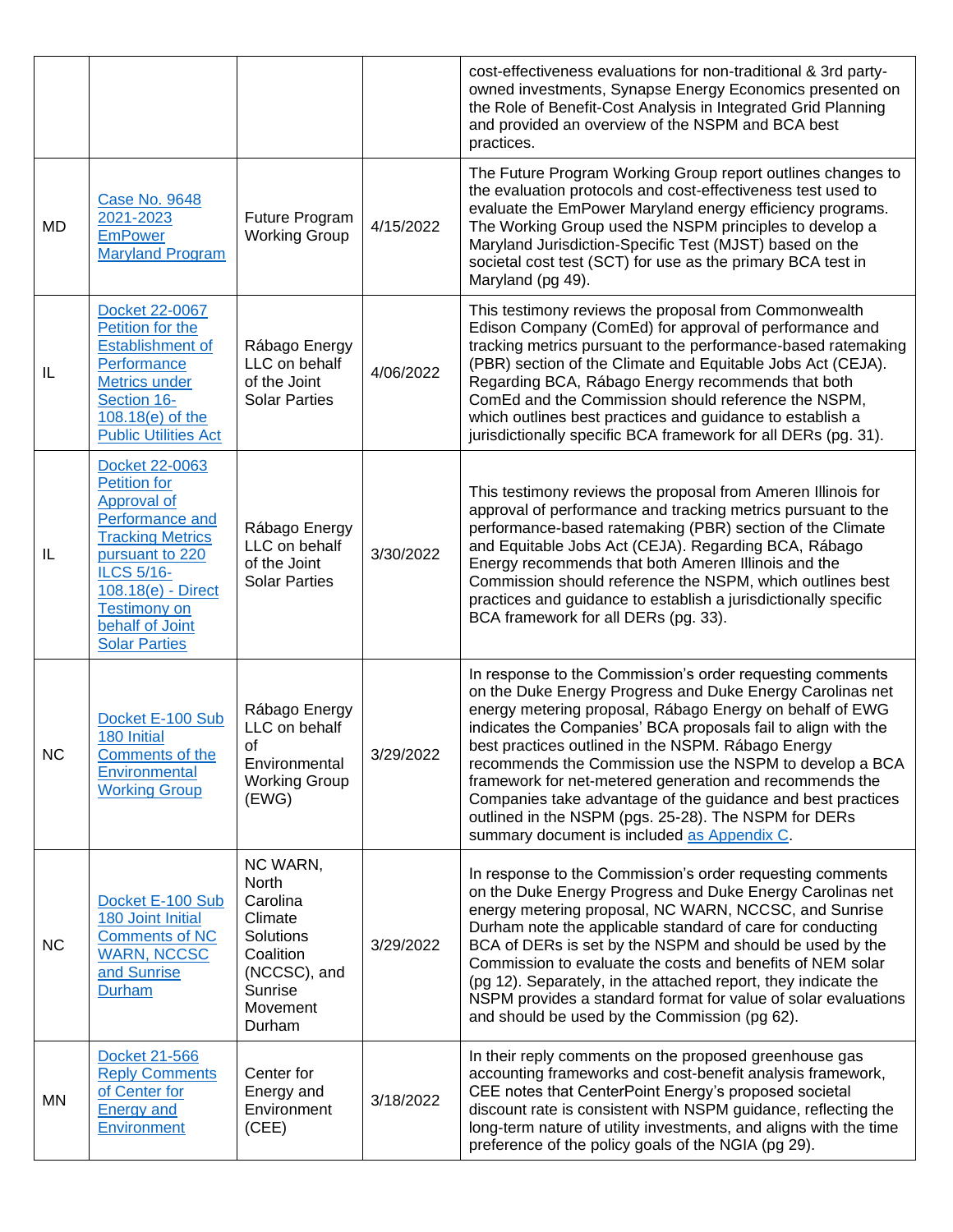| LA        | <b>Docket R-31106</b><br><b>Rulemaking to</b><br>study the possible<br>development of<br>financial<br>incentives for the<br>promotion of<br>energy efficiency<br>by jurisdictional<br>electric and gas<br>utilities                                            | Louisiana<br><b>Public Service</b><br>Commission<br>(LPSC) Staff                              | 3/07/2022 | In the Notice of Filing Third Draft of Proposed Phase 11 Rules<br>and Request for Comments, LPSC Staff indicate Program<br>Administrators may use the NSPM for performing energy<br>efficiency screening tests. If Program Administrators wish to<br>include cost and benefit components not included in the<br>California Standard Practice Manual, justification for these<br>components must be included in Program Administrator's<br>energy efficiency plans and must be approved by the<br>Commission.                                                                                                                                                                                                                                                                                                                                                                                                                                                                                                |
|-----------|----------------------------------------------------------------------------------------------------------------------------------------------------------------------------------------------------------------------------------------------------------------|-----------------------------------------------------------------------------------------------|-----------|-------------------------------------------------------------------------------------------------------------------------------------------------------------------------------------------------------------------------------------------------------------------------------------------------------------------------------------------------------------------------------------------------------------------------------------------------------------------------------------------------------------------------------------------------------------------------------------------------------------------------------------------------------------------------------------------------------------------------------------------------------------------------------------------------------------------------------------------------------------------------------------------------------------------------------------------------------------------------------------------------------------|
| <b>NH</b> | <b>H.B. 549 AN ACT</b><br>relative to the<br>system benefits<br>charge and the<br>energy efficiency<br>and sustainable<br>energy board                                                                                                                         | NH Legislature                                                                                | 2/24/2022 | Governor Sununu signed H.B. 594 into law, which restores<br>funding for ratepayer funded energy efficiency programs as<br>well as restores the use of the Granite State Test, developed in<br>2019 using the NSPM framework, as the state's primary cost<br>effectiveness test.                                                                                                                                                                                                                                                                                                                                                                                                                                                                                                                                                                                                                                                                                                                             |
| <b>CT</b> | <b>Docket 17-12-</b><br>03RE06 Pura<br><b>Investigation Into</b><br><b>Distribution</b><br><b>System Planning</b><br>Of The Electric<br><b>Distribution</b><br>Companies-OCC<br>Position on<br><b>Residential</b><br><b>Application Cost</b><br><b>Sharing</b> | CT Office of<br>Consumer<br>Counsel (OCC)                                                     | 2/22/2022 | Over the course of several months, the Distributed Generation<br>Policy Working Group has met to discuss whether CT should<br>implement a policy of cost-sharing for residential upgrade<br>proposals. The Work Group was not able to come to a<br>consensus and agreed the issue should be presented to the CT<br>Public Utilities Regulatory Authority (PURA). In their response<br>to request for comment on the matter (beginning on pg 7), OCC<br>requests PURA examine the cost and benefit equations for the<br>residential solar cost-sharing proposal based on a complete<br>evidentiary record. The OCC notes the NSPM for DERs<br>addresses host customer and utility system impacts of<br>interconnection fees among other DERs and recommends the<br>use of the NSPM in this docket. NSPM guidance could provide<br>helpful guidance on the type of evidence that should be<br>documented and factors that should be evaluated to accurately<br>estimate the costs and benefits of DERs in CT. |
| MN        | Docket 21-837 In<br>the Matter of<br><b>Technical</b><br>Guidance for the<br>Inclusion of<br><b>Efficient Fuel-</b><br>Switching and<br>Load<br>Management<br>Programs in the<br>Conservation<br>Improvement<br>Program -<br>Proposal                          | <b>MN</b><br>Department of<br>Commerce,<br>Division of<br>Energy<br>Resources<br><b>Staff</b> | 2/18/2022 | The Staff's proposal includes technical guidance to determine if<br>a fuel switching improvement meets statutory criteria and to<br>calculate energy savings resulting from the improvement. The<br>proposal also provides technical guidance for the<br>implementation of cost-effective load management programs.<br>Staff recommend utilities follow the electrification cost-<br>effectiveness guidance described in the NSPM when<br>submitting a proposed custom efficient fuel switching<br>improvement or when proposing custom cost-effectiveness<br>methodologies for load management programs (pg 22 and 25).                                                                                                                                                                                                                                                                                                                                                                                    |
| <b>CT</b> | Docket 17-12-<br>03RE08 PURA<br><b>Investigation Into</b><br><b>Distribution</b><br><b>System Planning</b><br>of the Electric<br><b>Distribution</b><br>$Companies -$<br><b>Resilience and</b><br><b>Reliability</b><br><b>Standards and</b><br>Programs       | CT Office of<br>Consumer<br>Counsel (OCC)                                                     | 2/18/2022 | The Public Utilities Regulatory Authority (PURA) seeks to<br>develop a framework to evaluate resilience programs and to<br>develop metrics to guide reliability and resilience planning. In<br>their response to the Notice of Request for Written Comments<br>on the matter, OCC encourages PURA to evaluate the impact<br>of each initiative under 17-12-03 upon each other and<br>recommend the NSPM as a tool for doing so to ensure uniform<br>evaluation of the programs and provide an accurate<br>understanding of customer and non-customer impacts. The<br>OCC further recommends the use of the NSPM in this docket<br>throughout their comments.                                                                                                                                                                                                                                                                                                                                                |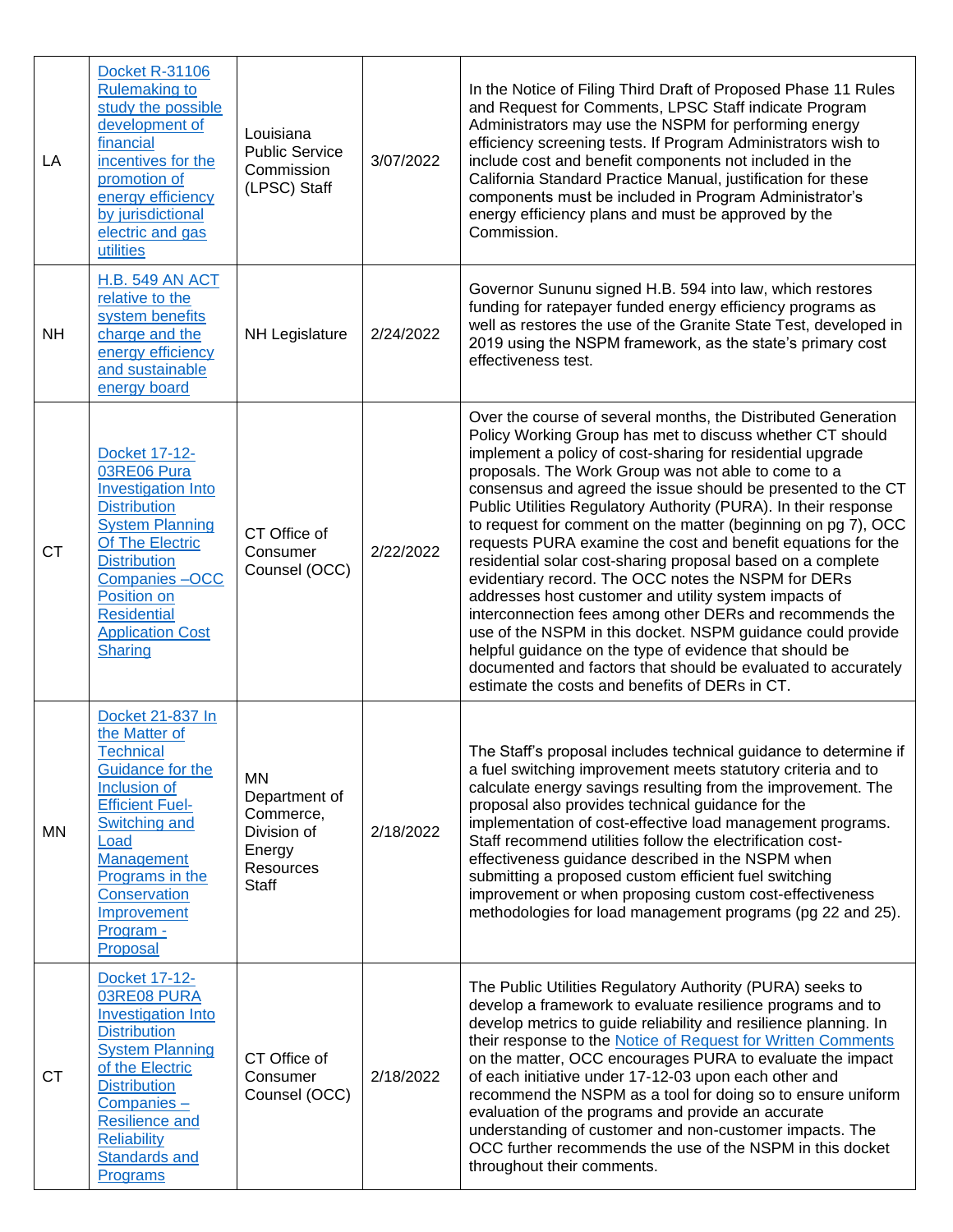| MD        | <b>Case Number</b><br>9674 United BCA<br><b>Framework for</b><br><b>DERs-PSC Staff</b><br><b>Comments</b>                                       | <b>MD Public</b><br>Service<br>Commission<br>(PSC) Staff                          | 2/16/2022 | Staff agrees with the recommendation by the Leader EV<br>Workgroup to use the NSPM to develop a unified BCA<br>framework for DERs in MD. Staff recommends building on the<br>efforts of workgroups to develop cost effectiveness tests for<br>EVs and energy efficiency using the NSPM, as well as work by<br>the PC44 Energy Storage workgroup to successfully develop a<br>BCA framework for energy storage.                                                                                                                                                                                                                                                                                                                                                                                                                     |
|-----------|-------------------------------------------------------------------------------------------------------------------------------------------------|-----------------------------------------------------------------------------------|-----------|------------------------------------------------------------------------------------------------------------------------------------------------------------------------------------------------------------------------------------------------------------------------------------------------------------------------------------------------------------------------------------------------------------------------------------------------------------------------------------------------------------------------------------------------------------------------------------------------------------------------------------------------------------------------------------------------------------------------------------------------------------------------------------------------------------------------------------|
| MD        | <b>Case Number</b><br>9674 United BCA<br><b>Framework for</b><br><b>DERs-NEEP</b><br><b>Comments</b>                                            | Northeast<br>Energy<br>Efficiency<br>Partnerships<br>(NEEP)                       | 2/16/2022 | NEEP encourages the Commission to use the NSPM to<br>develop a unified BCA framework for all DERs in MD that<br>reflects the priorities and responsibilities of regulators and other<br>stakeholders as well as balance the interests of customers and<br>utilities.                                                                                                                                                                                                                                                                                                                                                                                                                                                                                                                                                               |
| MD        | <b>Case Number</b><br>9674 United BCA<br><b>Framework for</b><br><b>DERs</b> - Building<br>Performance<br><b>Association</b><br><b>Comments</b> | <b>Building</b><br>Performance<br>Association<br>(BPA)                            | 2/16/2022 | BPA recommends the Commission use the process and<br>guidance outlined in the NSPM to develop a unified BCA<br>framework for all DERs in Maryland. This unified process<br>should build directly on the work of the EVWG and the active<br>FPWG to develop cost effectiveness tests for electric vehicles<br>and energy efficiency, respectively, using the guidance of the<br>NSPM.                                                                                                                                                                                                                                                                                                                                                                                                                                               |
| <b>MD</b> | <b>Case Number</b><br>9674 United BCA<br><b>Framework for</b><br>DERs - Office of<br><b>People's Counsel</b><br><b>Comments</b>                 | Maryland Office<br>of People's<br>Counsel (OPC)                                   | 2/16/2022 | OPC recommends following the guidance outlined in the NSPM<br>to develop a unified BCA framework for all DERs. They further<br>recommend the Commission initiate a workgroup to review<br>current BCA practices for DERs in Maryland and develop a MD<br>Test applicable to all DERs. OPC also emphasizes the need for<br>a more uniform approach to evaluate the equitable distribution<br>of DER benefits and costs, possibly through the use of a<br>complementary rate impact analysis.                                                                                                                                                                                                                                                                                                                                        |
| <b>MD</b> | <b>Case Number</b><br>9674 United BCA<br><b>Framework for</b><br>DER <sub>S</sub> - Ceres EO<br>Workgroup<br><b>Comments</b>                    | Ceres Energy<br>Optimization<br>Workgroup                                         | 2/16/2022 | Ceres and the Ceres Energy Optimization Workgroup support<br>the development of a unified BCA framework for all DERs in<br>Maryland. They note that while different DERs deliver different<br>benefits and costs, their valuations should remain consistent<br>across working groups and proceedings to align with the<br>State's policy goals. They also support the use of the NSPM to<br>develop a unified BCA, noting they relied on the NSPM while<br>updating the BCA for energy efficiency through the Future<br>Program Workgroup and it would be useful to continue to rely<br>upon NSPM guidance.                                                                                                                                                                                                                        |
| ΜN        | Docket 21-814<br><b>Petition for</b><br>Approval Of 2021-<br>2022<br><b>Transmission Cost</b><br><b>Recovery Rider</b>                          | The MN<br>Department of<br>Commerce,<br>Division of<br>Energy<br><b>Resources</b> | 2/9/2022  | The MN Department of Commerce, Division of Energy<br>Resources filed a letter and a report entitled Review and<br>Assessment of Grid Modernization Plans: Guidance for<br>Regulators, Utilities, and Other Stakeholders prepared for the<br>Department by Synapse Energy Economics. The Synapse<br>report notes in section 2.5.1 the Department is currently holding<br>discussions to update the energy efficiency cost-effectiveness<br>test using the NSPM. One goal of these discussions is to<br>develop a BCA test that addresses applicable MN energy<br>policies and ideally be used for all utility investments. The<br>report recommends that as MN updates its energy efficiency<br>cost-effectiveness test, it applies those same practices to other<br>utility investments, including grid modernization investments. |
| <b>MN</b> | Docket 21-566<br><b>Materials from</b><br><b>Stakeholder</b><br>Meetings 5-7                                                                    | <b>ICF</b>                                                                        | 2/4/2022  | In the Matter of Establishing Frameworks to Compare Lifecycle<br>Greenhouse Gas Emissions Intensities of Various Resources,<br>and to Measure Cost-Effectiveness of Individual Resources<br>and of Overall Innovation Plans. During a Dec. 17 stakeholder<br>meeting to complement Docket 21-566, ICF provided an<br>overview of the NSPM (pg 16) to build understanding of the<br>NSPM principles as a foundation for developing a cost-<br>effectiveness framework for innovative resources. ICF<br>promoted the use of the NSPM as a tool to develop a cost-                                                                                                                                                                                                                                                                    |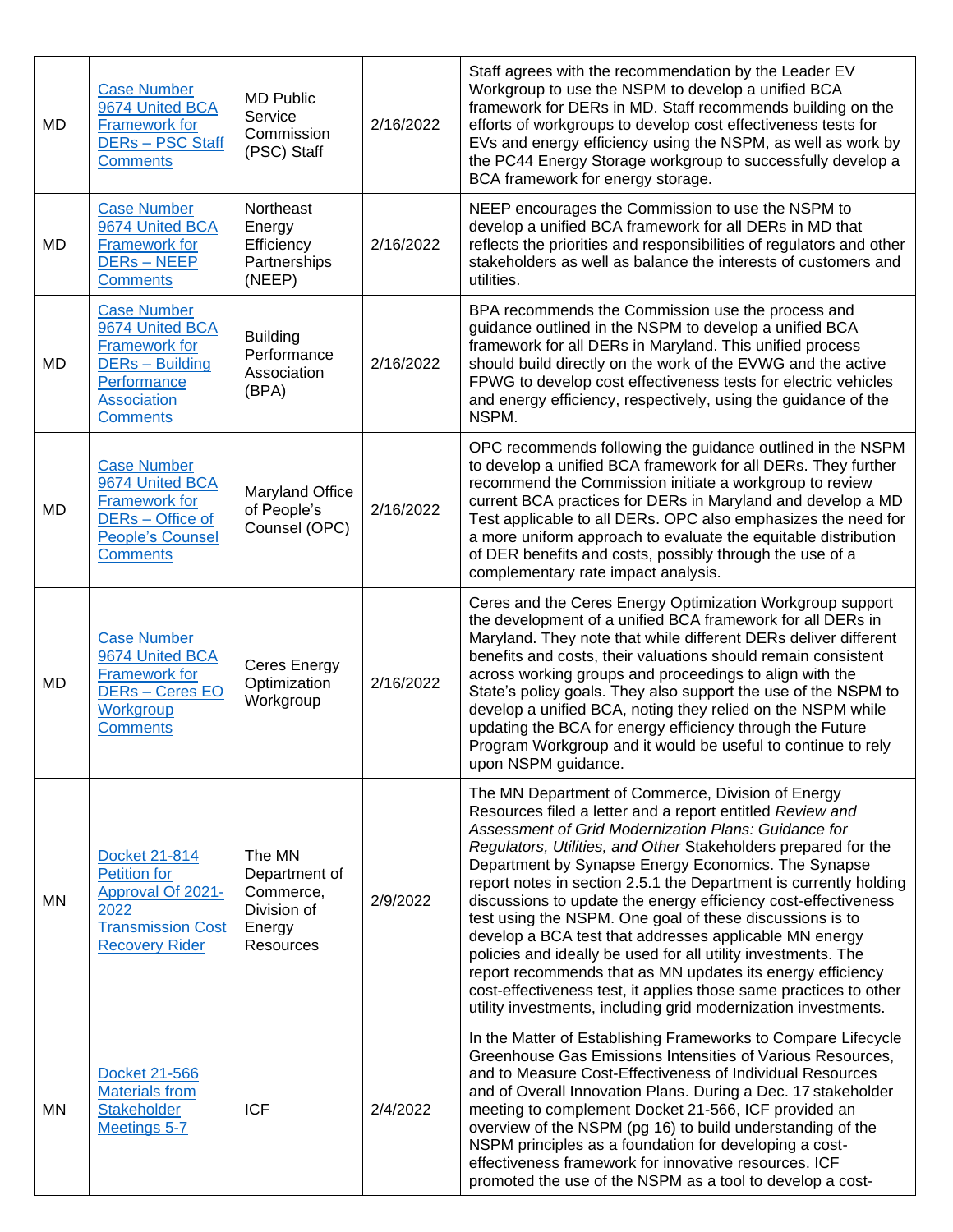|           |                                                                                                                                                                                    |                                                    |           | effectiveness test that aligns with a jurisdiction's policy goals<br>and that can be used for multiple different DERs.                                                                                                                                                                                                                                                                                                                                                                                                                                                                                                                                                                                                                                                                                                                                                                                             |
|-----------|------------------------------------------------------------------------------------------------------------------------------------------------------------------------------------|----------------------------------------------------|-----------|--------------------------------------------------------------------------------------------------------------------------------------------------------------------------------------------------------------------------------------------------------------------------------------------------------------------------------------------------------------------------------------------------------------------------------------------------------------------------------------------------------------------------------------------------------------------------------------------------------------------------------------------------------------------------------------------------------------------------------------------------------------------------------------------------------------------------------------------------------------------------------------------------------------------|
| <b>NH</b> | <b>Docket DE 20-092</b><br>2021-2023<br><b>Triennial Energy</b><br>Efficiency Plan -<br><b>DOE</b> Motion for<br>Rehearing and/or<br><b>Clarification of</b><br><b>Order 26553</b> | <b>NH Department</b><br>of Energy<br>(DOE)         | 2/4/2022  | In their Motion for Rehearing and/or Clarification of the<br>Commission Order denying the Triennial Plan (pg 663), the<br>DOE notes several aspects of the 2021 Order require<br>clarification and may provide good reason for rehearing,<br>including those related to the appropriate benefit-cost test. In<br>2019, the Commission adopted the Granite State Test (GST), a<br>New Hampshire specific cost-effectiveness test developed<br>using the framework established in the NSPM. In their 2021<br>Order, the Commission found the GST to be inadequate and<br>directed programs be screened using both the GST and the<br>TRC. The DOE requests the Commission clarify the GST be<br>used as the primary cost-effectiveness test while the TRC be<br>used as the secondary test. If the Commission intended the<br>TRC be used as the primary test, the DOE requests<br>reconsideration of that decision. |
| <b>KY</b> | <b>Docket 2021-</b><br>00393 Joint IRP of<br>Louisville Gas and<br><b>Electric and</b><br><b>Kentucky Utilities-</b><br><b>Initial Data</b><br><b>Requests</b>                     | Kentucky<br>Resources<br>Council                   | 1/21/2022 | Regarding Joint Integrated Resource Plan of Louisville Gas &<br>Electric and Kentucky Utilities Company, the Kentucky<br>Resources Council (on behalf of Joint Intervenors) notes that<br>the NSPM provides a framework for BCA for DERs as well as<br>guidance on addressing multiple DERs and rate impacts (at<br>page 5). In their order in case 2020-00174 concerning net<br>metering, the Kentucky Public Service Commission adopted<br>principles for establishing new net metering rates that align with<br>the NSPM. In their data request, the Kentucky Resources<br>Council asks the Companies if they are aware of the NSPM<br>and if they have utilized the NSPM within their IRP processes.                                                                                                                                                                                                           |
| <b>AL</b> | <b>Docket 33182</b><br><b>Direct Testimony</b><br>of Karl Rábago                                                                                                                   | Rábago Energy                                      | 1/20/2022 | Direct testimony of Rábago Energy on behalf of Energy<br>Alabama and the Greater-Birmingham Alliance to Stop<br>Pollution (at page 29) recommends the Commission order<br>Alabama Power Company to procure all cost-effective DSM<br>and DER resources that pass an Alabama specific cost<br>effectiveness test established using the guidance of the NSPM.                                                                                                                                                                                                                                                                                                                                                                                                                                                                                                                                                        |
| <b>OR</b> | Docket UM-2141-<br><b>Staff Report for</b><br>the January 25,<br>2022 Public<br><b>Meeting</b>                                                                                     | Oregon Public<br>Utility<br>Commission<br>Staff    | 1/19/2022 | In the OPUC Staff report on Portland General Electric's (PGE)<br>flexible load plan, OPUC Staff note they are encouraged by<br>PGE's work on developing a cost-effectiveness tool based on<br>NSPM guidance to analyze non-wires solutions in distribution<br>system planning (at page 15). This work is discussed further in<br>chapter 7 of PGE's Flexible Load Multi-Year Plan. Staff does<br>not recommend changes to the cost-effectiveness<br>methodology, however, they invite PGE to share their findings<br>and recommendations as soon as practicable. The OPUC<br>adopted Staff's recommendation in Order 22-023.                                                                                                                                                                                                                                                                                       |
| <b>WA</b> | Docket UE-<br>210878 2022 DER<br><b>RFP</b>                                                                                                                                        | <b>Puget Sound</b><br>Energy                       | 1/14/2022 | Draft 2022 DER RFP (Attachment D, Exhibit A) outlines how<br>Puget Sound Energy will evaluate DER proposals. Page A-2<br>indicates PSE will conduct BCA of Category A "turnkey"<br>proposals using a BCA model based on the best practices<br>outlined in the NSPM to analyze both the utility's and<br>customer's economic perspectives. To align with existing PSE<br>modeling practices, the BCA utilizes the same modeling<br>assumptions used to develop the 2021 IRP. The model was<br>constructed to quantify all impacts and apply cost tests<br>consistent with the NSPM.                                                                                                                                                                                                                                                                                                                                 |
| MD        | <b>Case No. 9478</b><br><b>Commission Letter</b><br><b>Approving EV-</b><br><b>BCA Framework</b>                                                                                   | <b>MD Public</b><br><b>Utilities</b><br>Commission | 1/12/2022 | The Commission reviewed the Summary Report submitted in<br>December by the PC-44 EV BCA Work Group that outlined the<br>methodology used to develop the MD EV BCA framework,<br>including a primary test, known as the MD-EV Jurisdiction<br>Specific Test (MD-EV JST), developed using the NSPM. The                                                                                                                                                                                                                                                                                                                                                                                                                                                                                                                                                                                                              |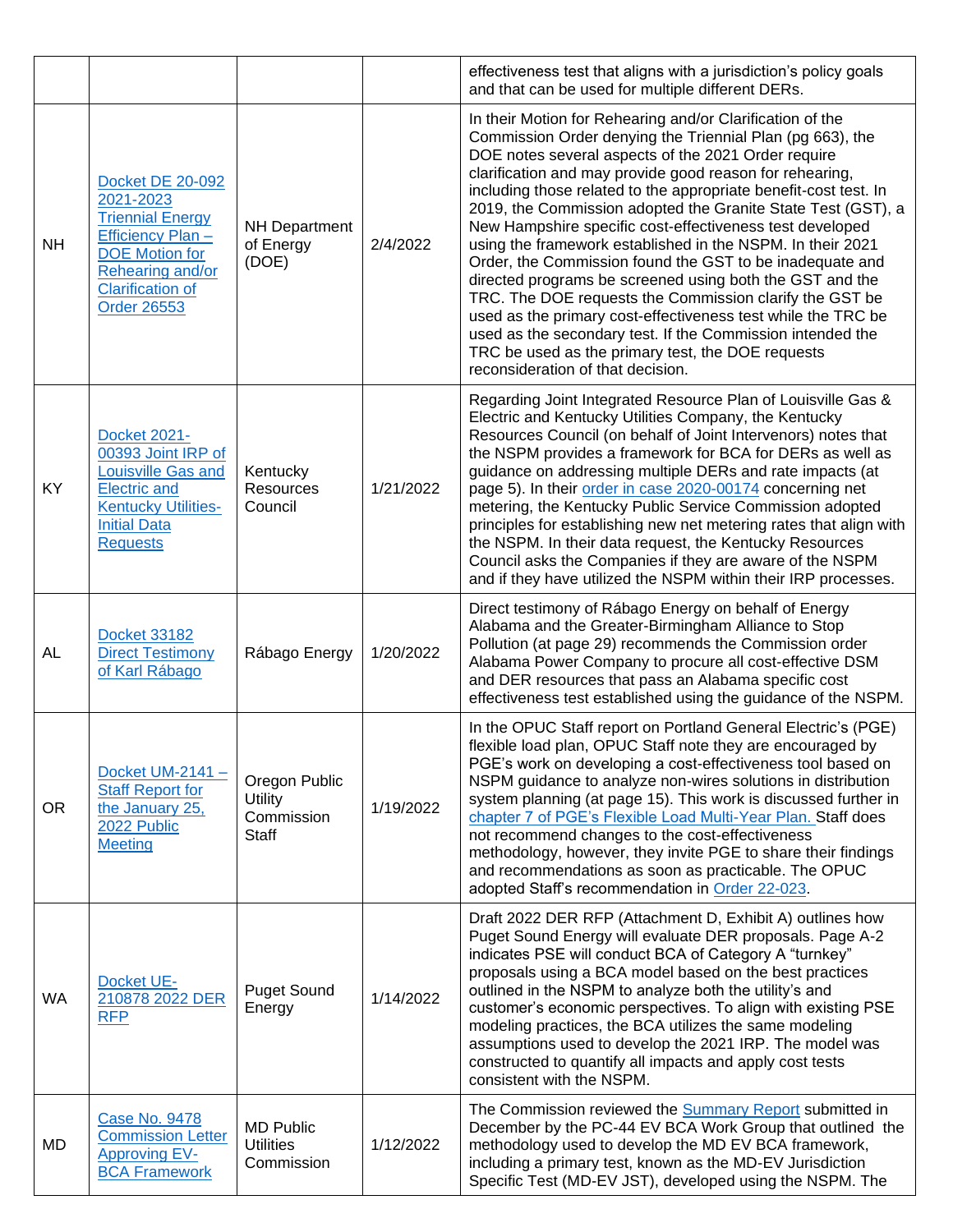|           |                                                                                                                                                                       |                                                    |            | commission accepted the Work Group's recommendation and<br>moved to approve the EV-BCA Framework.                                                                                                                                                                                                                                                                                                                                                                                                                                                                                                                                                                                                                             |
|-----------|-----------------------------------------------------------------------------------------------------------------------------------------------------------------------|----------------------------------------------------|------------|-------------------------------------------------------------------------------------------------------------------------------------------------------------------------------------------------------------------------------------------------------------------------------------------------------------------------------------------------------------------------------------------------------------------------------------------------------------------------------------------------------------------------------------------------------------------------------------------------------------------------------------------------------------------------------------------------------------------------------|
| ΜN        | Docket 21-101<br><b>Petition Load</b><br><b>Flexibility Pilot</b><br><b>Programs And</b><br><b>Financial Incentive</b><br>Mechanism - Staff<br><b>Briefing Papers</b> | <b>MN Public</b><br><b>Utilities</b><br>Commission | 12/23/2021 | Commission staff summarize Xcel Energy's proposed cost<br>effectiveness methodology on page 78 and summarize<br>stakeholder responses to the methodology on pages 80-82.<br>Clean Energy Economy Minnesota and R Street Institute assert<br>the methodology falls short of the best practices outlined in the<br>NSPM as it is based on the RIM test. R Street Institute<br>recommended the commission convene a workshop to develop<br>a jurisdictional specific test utilizing the NSPM framework.                                                                                                                                                                                                                          |
| MI        | Docket U-20147<br><b>Electric</b><br><b>Distribution</b><br>Planning<br>Reconvened<br><b>Workgroup Benefit</b><br><b>Cost Analysis</b><br>Report                      | Michigan Public<br>Service<br>Commission           | 12/22/2021 | The report provides a summary of the presentations made<br>during the November 3rd workgroup session to address the<br>parameters of BCA in relation to electric distribution grid<br>investments. E4TheFuture presented on the NSPM to inform<br>utility investment decisions and participated in a panel<br>discussion along with Synapse Energy Economics and the<br>Regulatory Assistance Project. A summary of the panel<br>discussion can be found in section 2.4 and E4TheFuture's<br>presentation may be found on page 57.                                                                                                                                                                                            |
| <b>WA</b> | Docket 210795<br>2021 Draft Clean<br>Energy<br>Implementation<br>Plan                                                                                                 | <b>Puget Sound</b><br>Energy (PSE)                 | 12/17/2021 | As indicated on page 36 of their final 2021 Clean Energy<br>Implementation Plan, PSE followed NSPM guidance to<br>evaluate different suites of DERs to create a portfolio that<br>promotes equity, diverse offerings, and minimizes costs. PSE<br>notes the NSPM recommends any BCA should align with the<br>policy goals of the jurisdiction, and thus chose the Societal<br>Cost Test and Participant Cost Test for their primary and<br>secondary cost tests, respectively.                                                                                                                                                                                                                                                |
| MD        | <b>Docket Number</b><br>9674 Notice<br><b>Initiating A New</b><br>Docket, Notice of<br><b>Hearing and</b><br><b>Request for</b><br>Comments.                          | <b>MD Public</b><br><b>Utilities</b><br>Commission | 12/16/2021 | In response to the proceeding filed by the Leader of the EV WG<br>on December 1 <sup>st</sup> , the commission created Case No. 9674 to<br>explore the process for developing a proposed unified BCA<br>framework for DERs in Maryland using the NSPM.                                                                                                                                                                                                                                                                                                                                                                                                                                                                        |
| <b>OR</b> | Docket UM 2165<br><b>Transportation</b><br>Electrification<br>Investment<br><b>Framework</b><br>Presentation                                                          | OR Public<br><b>Utility</b><br>Commission          | 12/14/2021 | The presentation provides an overview of the transportation<br>electrification investment framework outlined in UM 2165 and<br>includes a staff recommendation to develop a jurisdictional<br>specific societal cost-effectiveness test for transportation<br>electrification investments.                                                                                                                                                                                                                                                                                                                                                                                                                                    |
| MI        | <b>Docket U-21090</b><br><b>Consumers</b><br><b>Energy Integrated</b><br><b>Resource Plan</b><br><b>Public Cross</b><br>Examination                                   | <b>Energy Futures</b><br>Group (EFG)               | 12/13/2021 | In their direct testimony on page 164, EFG cites NSPM<br>guidance that energy efficiency impacts on transmission and<br>distribution losses should be valued using marginal loss rates,<br>as opposed to average loss rates. Further, EFG includes a<br>quotation from the NSPM for EE to further explain this concept.                                                                                                                                                                                                                                                                                                                                                                                                       |
| WA        | Docket UE-<br>210804 Staff<br>investigation<br>developing a JST<br>for DERs<br>incorporating<br>CETA policies -<br><b>Initial Comments</b><br>of Public Council       | Washington<br><b>Public Counsel</b>                | 12/13/2021 | In response to the Utilities & Transportation Commission (UTC)<br>Notice of Opportunity to Comment in docket EU-210804 (dated<br>11/4/21) on applying the NSPM to value all DERs to support<br>implementation of the Clean Energy Transformation Act and<br>UTC Clean Energy Rules, stakeholders in the docket submitted<br>comments on or around 12/14/21. For example, the Public<br>Counsel provided initial comments regarding the use of the<br>NSPM in developing a JST for DERs, referenced the NSPM<br>application process used in New Hampshire and Arkansas, and<br>noted that all five steps of the NSPM are crucial to establishing<br>a primary cost effectiveness test. See the full range of<br>comments here. |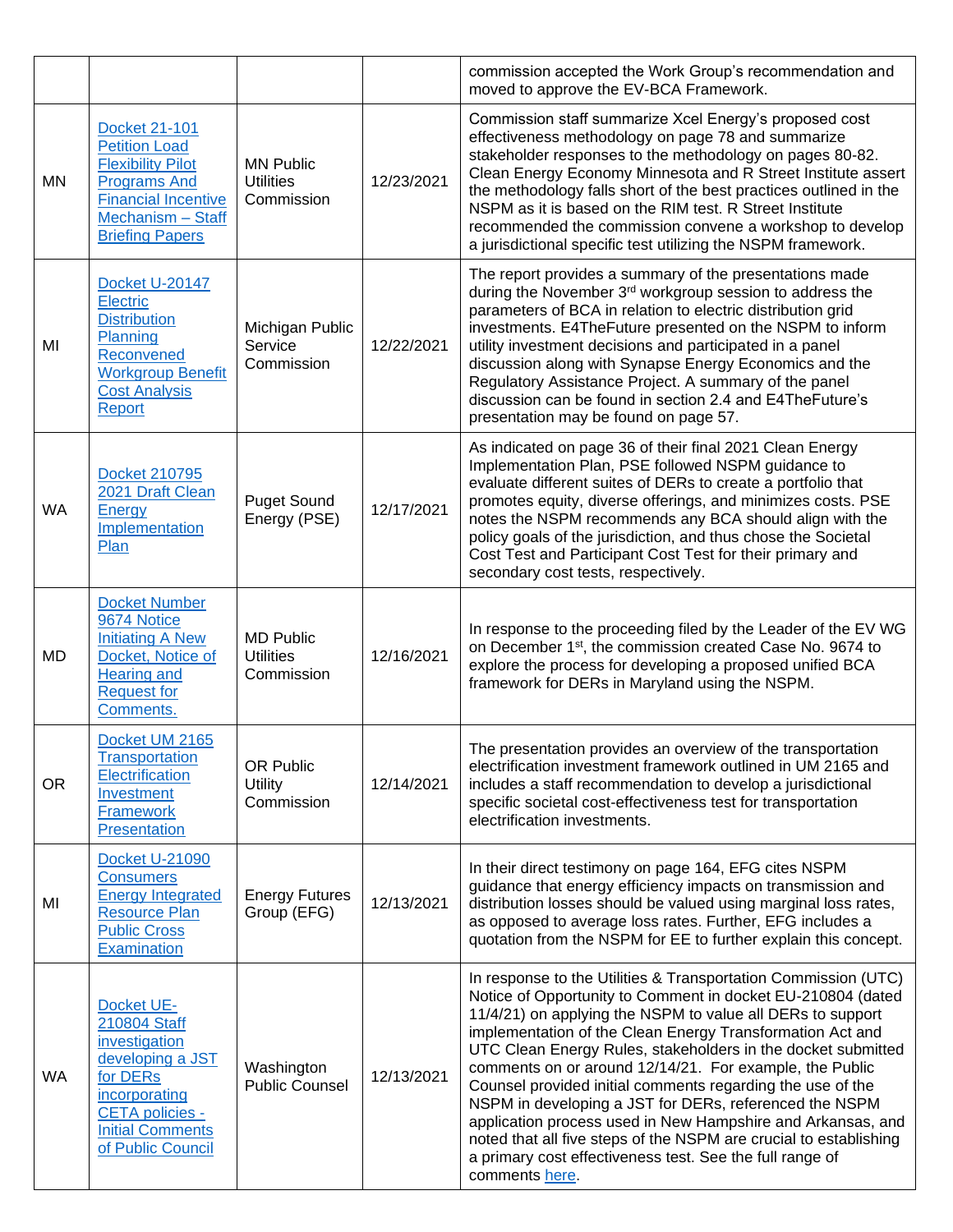| <b>NV</b> | Docket 21-05002<br>Investigation<br><b>Regarding Long-</b><br>Term Planning For<br><b>Natural Gas Utility</b><br>Service In Nevada                                                                                                                                                                    | Advanced<br>Energy<br>Economy                           | 12/10/2021 | AEE notes on pages three and four of their reply comments to<br>the Public Utilities Commission of Nevada that the NSPM<br>provides methodological approaches that can help the<br>Commission and staff develop BCA tests that fully consider the<br>costs and benefits of electrification.                                                                                                                                                                                                                                                                                                              |
|-----------|-------------------------------------------------------------------------------------------------------------------------------------------------------------------------------------------------------------------------------------------------------------------------------------------------------|---------------------------------------------------------|------------|----------------------------------------------------------------------------------------------------------------------------------------------------------------------------------------------------------------------------------------------------------------------------------------------------------------------------------------------------------------------------------------------------------------------------------------------------------------------------------------------------------------------------------------------------------------------------------------------------------|
| MI        | <b>Docket U-20898</b><br><b>New Technologies</b><br>and Business<br><b>Models</b><br><b>Workgroup Staff</b><br><b>Recommendations</b>                                                                                                                                                                 | Michigan Public<br>Service<br>Commission                | 12/01/2021 | In Section 12.2.4 on page 104 of the report, staff recommends<br>the commission require utilities conduct BCA as outlined in the<br>NSPM for proposing and evaluating future pilot programs for<br>new technologies and business/ownership model pilots.                                                                                                                                                                                                                                                                                                                                                 |
| MD        | <b>Maillog Number</b><br>238014<br>Recommendation<br>for New Unified<br><b>Benefit Cost</b><br><b>Analysis (BCA)</b><br>Proceeding                                                                                                                                                                    | <b>MD Electric</b><br>Vehicles Work<br>Group (EV<br>WG) | 12/01/2021 | As a result of the PC-44 EV Working Group process to develop<br>an EV BCA framework (see below), the Leader of the EV WG<br>further recommends the Commission consider opening a new<br>proceeding that utilizes the MD EV BCA framework along with<br>the NSPM and the EmPOWER EM&V methodology to create a<br>unified BCA methodology across all DERs.                                                                                                                                                                                                                                                 |
| MD        | <b>Maillog Number</b><br>238013 MD Joint<br><b>Utilities Electric</b><br><b>Vehicle Benefit</b><br><b>Cost Analysis</b><br>Methodology<br><b>White Paper</b>                                                                                                                                          | Maryland Joint<br><b>Utilities</b>                      | 11/30/2021 | In December 2020, the Commission directed the Electric<br>Vehicles Work Group (PC-44 EV WG) to develop a consensus<br>Electric Vehicle BCA framework utilizing the NSPM and the<br>EmPOWER Maryland EM&V methodology. After nearly a year<br>of meetings, the EV WG submitted a consensus EV BCA<br>Methodology White Paper and <b>Summary Report</b> to the<br>Commission for approval. The report describes the consensus<br>methodology used to develop the MD EV BCA framework,<br>including a primary test, known as the MD-EV Jurisdiction<br>Specific Test (MD-EV JST), developed using the NSPM. |
| AR        | Docket 21-099-U<br><b>Direct Testimony</b><br>of Wes Coleman<br>on Behalf of the<br><b>City of Batesville</b><br>In The Matter Of<br><b>The Application Of</b><br>The City Of<br><b>Batesville To</b><br>Install A Net-<br><b>Metering Facility</b>                                                   | Entegrity<br>Energy<br>Partners                         | 11/23/2021 | Entegrity provided testimony to explain how the proposed net<br>metering facility in the City of Batesville will result in distribution<br>system benefits. On page 6 of their testimony, Entegrity cited<br>the NSPM to explain how the locational impacts of DERs can<br>vary depending on where they are located in a distribution<br>system. Since the proposed facility will be close to Batesville,<br>the facility would avoid line losses that would occur for power<br>from further locations.                                                                                                  |
| AR        | Docket 21-043-U<br>In The Matter Of<br>The Application Of<br>El Dorado School<br><b>District To Install A</b><br><b>Net Metering</b><br><b>Facility With A</b><br>Generating<br><b>Capacity In</b><br><b>Excess Of One</b><br><b>Thousand</b><br>Kilowatts In El<br>Dorado, Union<br>County, Arkansas | Entegrity<br>Energy<br>Partners                         | 11/18/2021 | In the Direct Exhibit of Marty D. Risner, Entegrity responds to<br>Commission question distribution system benefits from net<br>metering facility proposed by El Dorado School District (at page<br>5). Entegrity cites the NSPM to explain how the locational<br>impacts of DERs can vary depending on where they are<br>located in a distribution system.                                                                                                                                                                                                                                              |
| DC        | Docket GD-2019-<br>04-M-55 The<br><b>Clean Energy Act</b><br>Implementation<br><b>Working Group</b>                                                                                                                                                                                                   | DC Public<br>Service<br>Commission<br><b>Staff</b>      | 11/16/2021 | After nearly a year of working group meetings, the Clean<br>Energy Act Implementation Working Group submitted a report<br>to the Commission in the matter of the implementation of the<br>2019 Clean Energy DC Omnibus Act compliance requirements.<br>Facilitated by commission staff, the Working Group Majority                                                                                                                                                                                                                                                                                       |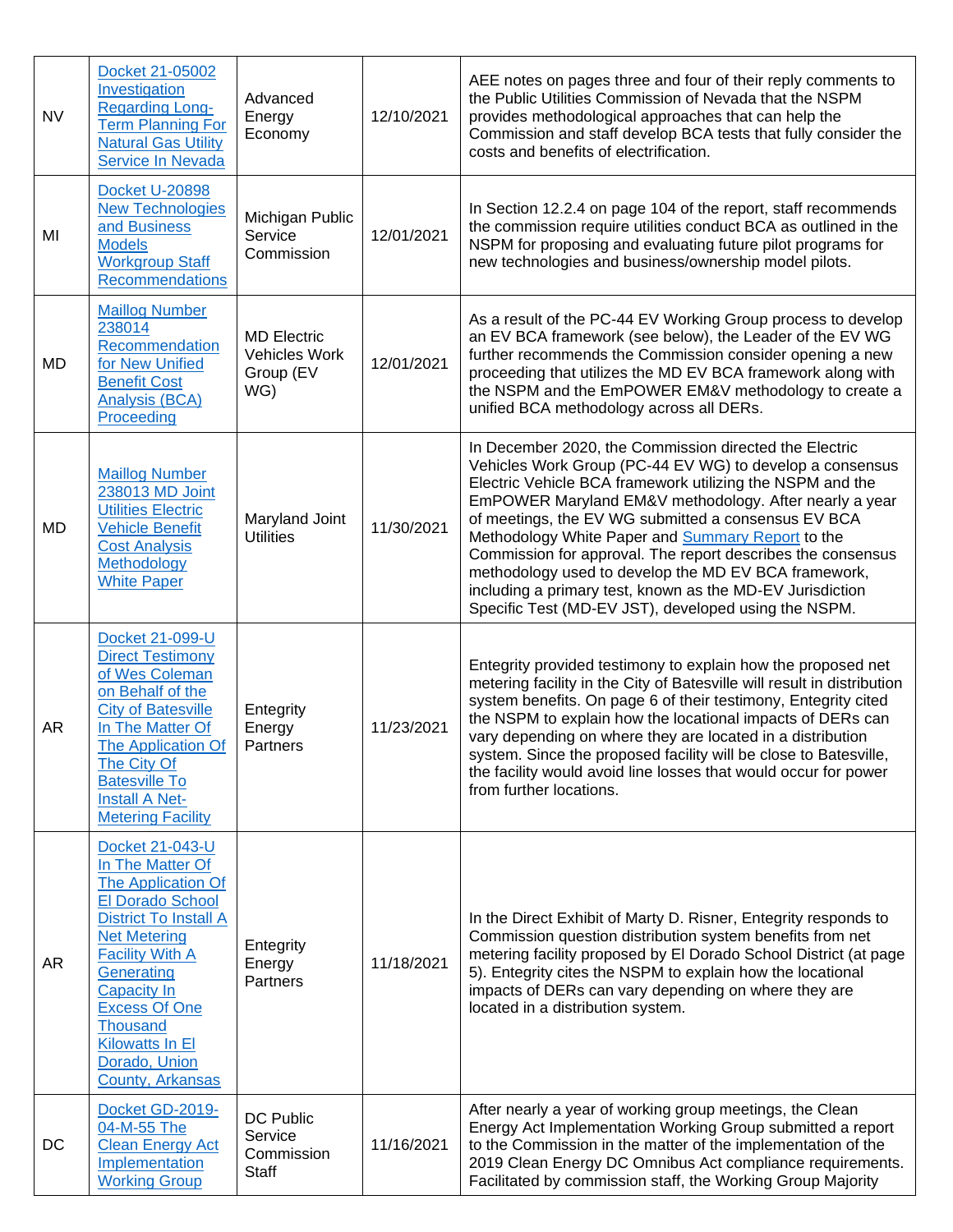|           | <b>Report regarding</b><br>Framework for<br><b>Compliance with</b><br>the Clean Energy<br><b>Omnibus</b><br><b>Amendment Act of</b><br>2018.                                                       |                                                                                              |            | recommends the Commission should adopt a BCA framework<br>based in the guidance of the NSPM that can "evolve in a<br>systematic and economically sound manner to assimilate<br>technology, policy, and market/customer changes, as well as to<br>address multi-sited DERs and their interactive effects; multi-<br>sectoral applications; dynamic utility system optimization<br>planning; and coordinated end-to-end utility planning." (B.1.1<br>on page 48). The report lays out a broad range of<br>recommendations on key BCA inputs, proposes a phase two<br>process to identify methodologies and values for impact<br>parameters, and presents stakeholder consensus and non-<br>consensus positions. |
|-----------|----------------------------------------------------------------------------------------------------------------------------------------------------------------------------------------------------|----------------------------------------------------------------------------------------------|------------|---------------------------------------------------------------------------------------------------------------------------------------------------------------------------------------------------------------------------------------------------------------------------------------------------------------------------------------------------------------------------------------------------------------------------------------------------------------------------------------------------------------------------------------------------------------------------------------------------------------------------------------------------------------------------------------------------------------|
| <b>WA</b> | Docket UE-<br>210878 2022 Draft<br><b>Distributed Energy</b><br><b>Resources</b><br><b>Request for</b><br><b>Proposals</b>                                                                         | <b>Puget Sound</b><br>Energy (PSE)                                                           | 11/15/2021 | Exhibit A of the 2022 DER RFP concerns evaluation criteria<br>and scoring. On page A-2, PSE states they selected their BCA<br>model (developed for the 2021 Clean Energy Implementation<br>Plan) as the primary modeling tool for this RFP for tits ability to<br>model both customer and utility economic impact as well as<br>calculate cost tests aligned with practices outlined in the<br>NSPM. The BCA includes customer benefits, utility benefits,<br>and societal benefits to output the SCT and PCT.                                                                                                                                                                                                |
| WA        | <b>Docket 210804</b><br><b>Staff Investigation</b><br>Developing a UTC<br><b>Jurisdictional</b><br>specific Cost<br><b>Effectiveness Test</b><br>for DERs<br>Incorporating<br><b>CETA Policies</b> | Washington<br>Utilities and<br>Transportation<br>Commission                                  | 11/08/2021 | In the Notice of Opportunity to Comment, the Commission<br>notes they will investigate how the 2019 Clean Energy<br>Transformation Act (CETA) necessitates changes to current<br>cost-effectiveness screening practices. This investigation will<br>follow the process and principles outlined in the NSPM for<br>DERs to develop a jurisdictional specific test that incorporates<br>the goals of CETA and other applicable policies. Stakeholders<br>are invited to comment on a range of issues regarding BCA<br>application for DERs and other cross-cutting issues.                                                                                                                                      |
| MI        | <b>MI Power Grid</b><br><b>Electric</b><br><b>Distribution</b><br>Planning<br>Workgroup<br>Meeting:<br><b>Distribution</b><br><b>Planning Benefit</b><br><b>Cost Analysis</b><br>Presentation      | E4TheFuture,<br>Synapse<br>Energy<br>Economics,<br>Regulatory<br>Assistance<br>Project (RAP) | 11/03/2021 | E4TheFuture, Synapse Energy Economics, and RAP were<br>invited to speak to the Electric Distribution Planning workgroup,<br>see meeting agenda here and recording here. The presentation<br>provided an overview of the NSPM and the applicability of BCA<br>for distribution system planning.                                                                                                                                                                                                                                                                                                                                                                                                                |
| MI        | <b>Docket U-20960</b><br><b>Report - Smart</b><br><b>Rate Design for</b><br><b>Distributed Energy</b><br><b>Resources</b>                                                                          | Regulatory<br>Assistance<br>Project (RAP)                                                    | 11/01/2021 | On page 34 of the Smart Rate Design for DERs report, RAP<br>notes that jurisdictional specific tests, originally described in the<br>NSPM, reflect a new approach to BCA. The report goes on to<br>describe the principles outlined in the NSPM and the process<br>for developing a jurisdictional specific test.                                                                                                                                                                                                                                                                                                                                                                                             |
| MN        | <b>Docket M-21-694</b><br>Integrated<br><b>Distribution Plan</b><br>2022-2031                                                                                                                      | <b>Xcel Energy</b>                                                                           | 11/01/2021 | In Appendix F of their 2021 Integrated Distribution Plan, Xcel<br>discusses the methodology they developed to conduct non-<br>wires alternatives analysis. Xcel conducted a comprehensive<br>BCA in which they analyzed market inputs and developed<br>stacked values with the resulting data. Xcel used the NSPM to<br>identify impacts to include in this stage of analysis.                                                                                                                                                                                                                                                                                                                                |
| MI        | Case U-21090 In<br>The Matter Of The<br><b>Application Of</b><br><b>Consumers</b><br><b>Energy Company</b><br>For Approval Of<br>An Integrated<br><b>Resource Plan</b>                             | <b>Energy Futures</b><br>Group (EFG)                                                         | 10/28/2021 | EFG states the NSPM for EE explains that line losses grow<br>exponentially with load, and as a result, the marginal loss rate<br>associated with the last increment of load added to or removed<br>from the T&D system is greater than the average loss rate for<br>all load. Therefore, the magnitude of line loss reductions<br>associated with efficiency savings should be based on<br>marginal, not average, line loss rates.                                                                                                                                                                                                                                                                            |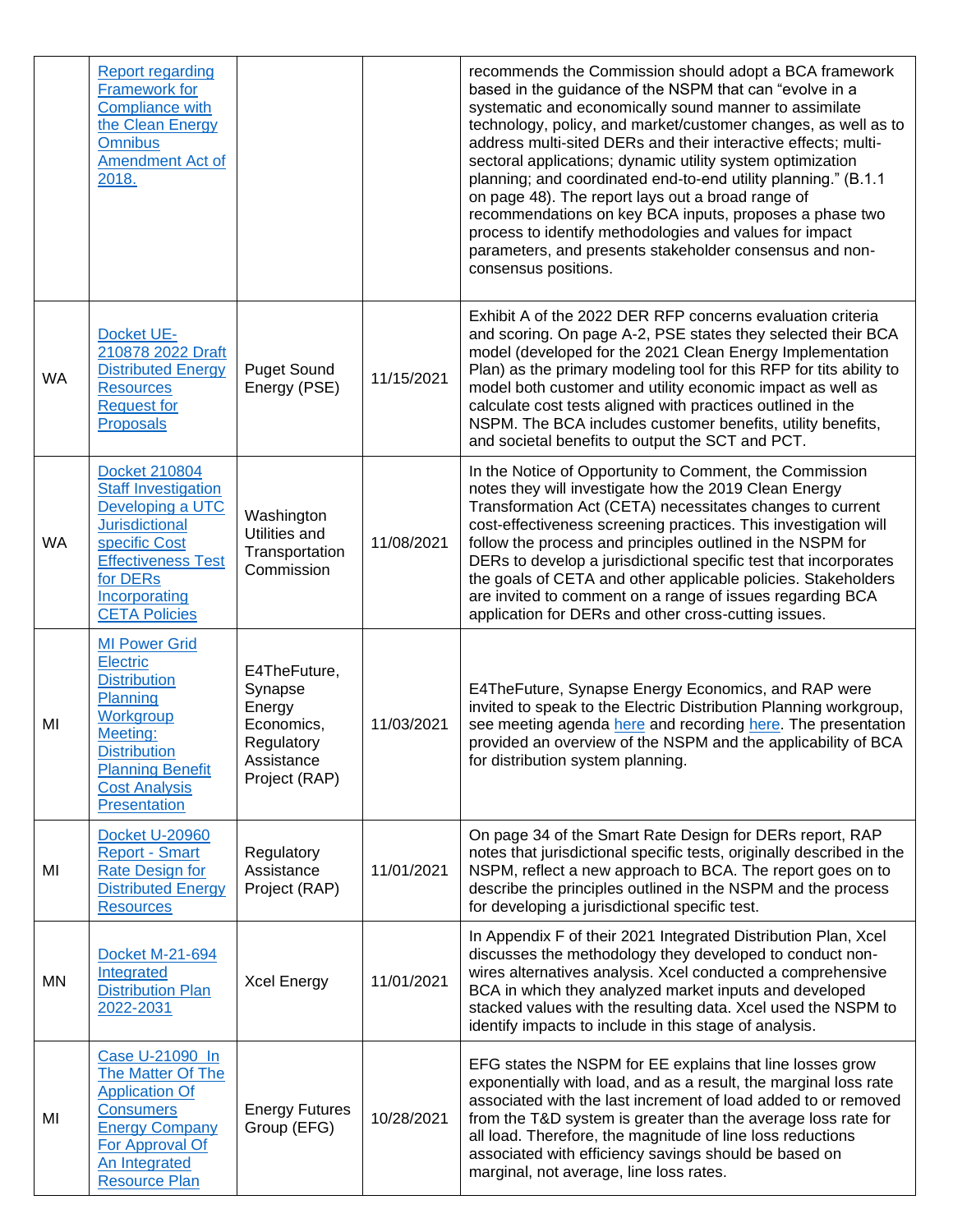|           | Under Mcl 460.6T,<br>Certain<br><b>Accounting</b><br>Approvals, And<br>For Other Relief.                                                                                                                                      |                                                   |            |                                                                                                                                                                                                                                                                                                                                                                                                                                                                                                                                             |
|-----------|-------------------------------------------------------------------------------------------------------------------------------------------------------------------------------------------------------------------------------|---------------------------------------------------|------------|---------------------------------------------------------------------------------------------------------------------------------------------------------------------------------------------------------------------------------------------------------------------------------------------------------------------------------------------------------------------------------------------------------------------------------------------------------------------------------------------------------------------------------------------|
| <b>NV</b> | Docket 21-06001<br>2022-2041<br><b>Triennial</b><br>Integrated<br><b>Resource Plan</b>                                                                                                                                        | Advanced<br>Energy<br>Economy<br>(AEE)            | 10/19/2021 | AEE suggests NV Energy should develop a regulatory structure<br>to properly value and source services from DERs. AEE<br>recommends NV Energy consult the NSPM for DERs, which<br>provides a comprehensive framework to help policymakers<br>design cost-effectiveness tests that fully consider the costs and<br>benefits of various DERs.                                                                                                                                                                                                  |
| IN        | <b>Docket Number</b><br>43955-DSM 8:<br><b>Petition of Duke</b><br><b>Energy for</b><br>Approval of its<br>Proposed Plan for<br><b>Demand Side</b><br>Management and<br><b>Energy Efficiency</b><br>Programs for<br>2020-2023 | Duke Energy                                       | 10/15/2021 | Duke Energy stated that while the NSPM includes shareholder<br>incentives as a cost, Indiana does not require the use of the<br>NSPM framework for primary cost effectiveness calculations.<br>Duke Energy used the costs and benefits required and detailed<br>in the California Standard Practice Manual, which the Indiana<br>Utility Regulatory Commission found acceptable.                                                                                                                                                            |
| <b>OR</b> | <b>Docket Number</b><br><b>UM 2197: PGE</b><br><b>Distribution</b><br><b>System Planning</b><br><b>Report</b>                                                                                                                 | Portland<br>General<br>Electric (PGE)             | 10/15/2021 | PGE has started developing a new cost-effectiveness tool for<br>DERs that is aligned with the NSPM and regional best<br>practices. This new tool will ensure DERs can be valued<br>through multiple perspectives, accounting for energy system,<br>host customer and societal impacts.                                                                                                                                                                                                                                                      |
| <b>WA</b> | <b>Docket Number</b><br>210795: 2021<br><b>Draft Clean</b><br>Energy<br>Implementation<br>Plan pursuant to<br>WAC 480-100-<br>640.                                                                                            | <b>Puget Sound</b><br>Energy (PSE)                | 10/15/2021 | PSE followed NSPM guidance to evaluate different suites of<br>DERs to create a portfolio that promotes equity, diverse<br>offerings, and minimizes costs. PSE notes the NSPM<br>recommends any BCA should align with the policy goals of the<br>jurisdiction, and thus chose the Societal Cost Test and<br>Participant Cost Test for their primary and secondary cost<br>tests, respectively.                                                                                                                                               |
| <b>MO</b> | Docket EO-2022-<br>0100 In The<br><b>Matter Of Union</b><br><b>Electric Company</b><br>D/B/A Ameren<br>Missouri's 2021<br>Integrated<br><b>Resource Plan</b><br><b>Annual Update</b>                                          | Ameren<br>Missouri                                | 10/01/2021 | The Commission directed Ameren Missouri to conduct a Value<br>of Solar Study (Appendix A of the 2021 IRP Annual Update)<br>and to specifically consider the NSPM for DERs as well as<br>NARUC's DER Rate Design and Compensation manual and<br>NREL's Value of Solar: Program Design and Implementation<br>Considerations. Ameren Missouri summarized the NSPM in<br>their literature review and noted the NSPM promotes treating<br>DERs as a utility resource as well as provides a broad<br>perspective on potential benefits and costs. |
| <b>MN</b> | <b>Docket Number</b><br>G999/CI-21-566<br><b>Initial Comments -</b><br><b>Center for Energy</b><br>and Environment                                                                                                            | Center for<br>Energy and<br>Environment<br>(CEE)  | 9/30/2021  | CEE recommends the Minnesota Public Utilities Commission<br>adopt and apply the framework outlined in the NSPM to<br>develop a jurisdiction specific test to evaluate innovative<br>resource investments and plans through the Natural Gas<br>Innovation Act (NGIA).                                                                                                                                                                                                                                                                        |
| CO        | Proceeding 21A-<br>0096E Public<br><b>Service Company</b><br>of Colo - CPCN<br><b>Power Pathway;</b><br><b>Hearing Exhibit</b><br>1500 Attachment<br>GLC-3                                                                    | Colorado<br><b>Public Utilities</b><br>Commission | 9/24/2021  | The Commission cites the NSPM as an appropriate starting<br>place to develop a definition of "net beneficial" regarding<br>whether a transition to performance-based regulation (PBR)<br>would be net beneficial and notes several states that have<br>utilized the NSPM framework. The Commission also indicates it<br>will be helpful to review the NSPM as they consider PBR for<br>DERs.                                                                                                                                                |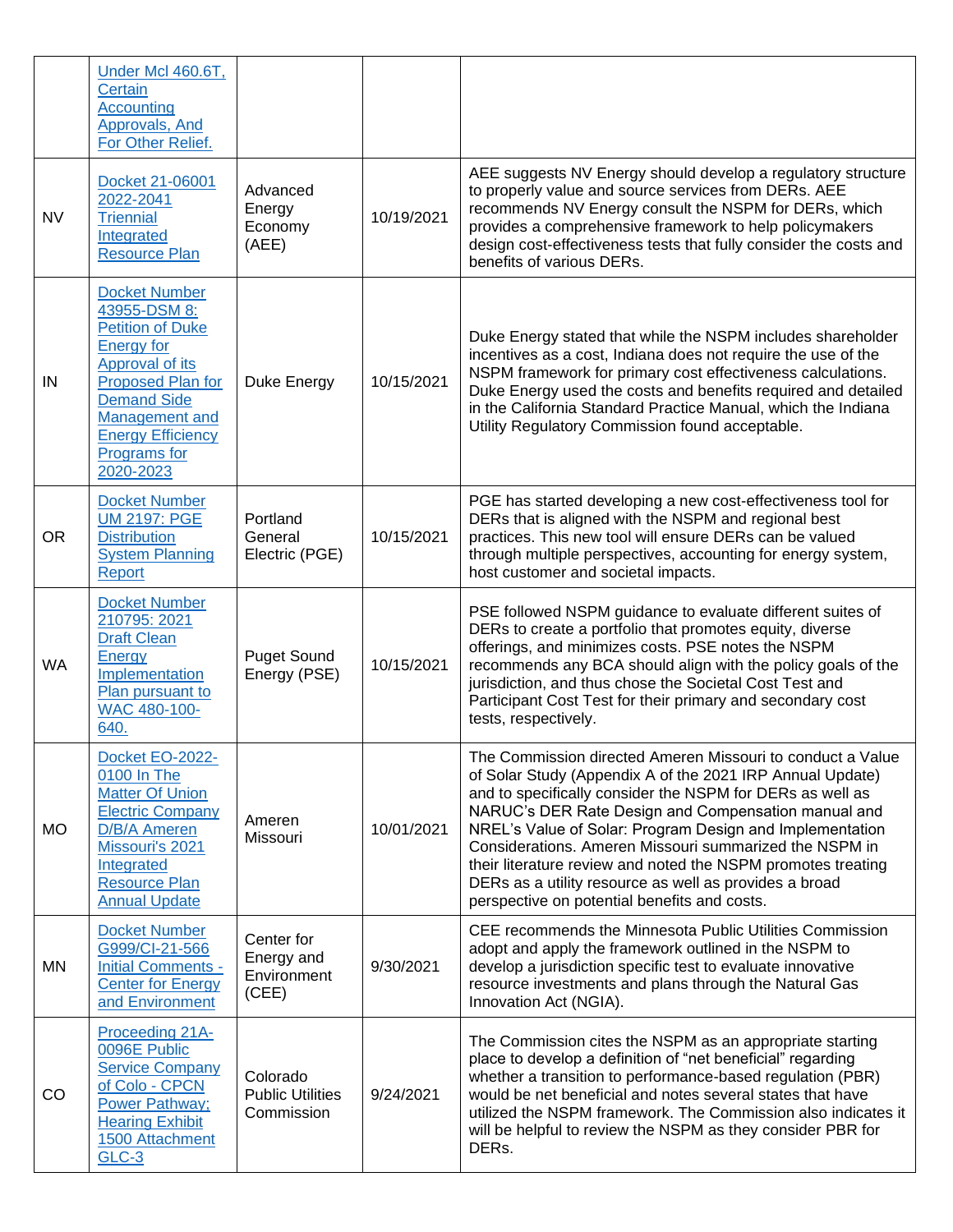| AZ        | <b>Docket RU-</b><br>00000A-18-0284<br>In The Matter Of<br><b>Possible</b><br><b>Modifications To</b><br>The Arizona<br>Corporation<br><b>Commission's</b><br><b>Energy Rules.</b>     | Advanced<br>Energy<br>Economy<br>(AEE)                                                  | 9/20/2021 | AEE recommends the Arizona Public Utilities Commission<br>utilize the framework laid out in the NSPM to develop a BCA<br>approach to meet the jurisdiction's needs.                                                                                                                                                                                                                                                                                                                                                                                                                         |
|-----------|----------------------------------------------------------------------------------------------------------------------------------------------------------------------------------------|-----------------------------------------------------------------------------------------|-----------|---------------------------------------------------------------------------------------------------------------------------------------------------------------------------------------------------------------------------------------------------------------------------------------------------------------------------------------------------------------------------------------------------------------------------------------------------------------------------------------------------------------------------------------------------------------------------------------------|
| <b>NV</b> | Docket 19-06008<br><b>Rulemaking To</b><br>Amend, Adopt,<br><b>And/Or Repeal</b><br><b>Regulations In</b><br><b>Accordance With</b><br>Senate Bill 300<br>(2019).                      | Advanced<br>Energy<br>Economy<br>(AEE)                                                  | 9/13/2021 | AEE recommends initiating a stakeholder discussion of<br>appropriate BCA methodologies and cites the NSPM as a<br>resource that provides "a comprehensive framework for<br>assessing the cost-effectiveness of various distributed energy<br>resources."                                                                                                                                                                                                                                                                                                                                    |
| <b>CO</b> | <b>Decision C21-</b><br>0549 Decision<br><b>Addressing</b><br><b>Exceptions to</b><br><b>Decision R21-</b><br>0287 and<br><b>Adopting Rules</b>                                        | Colorado<br><b>Public Utilities</b><br>Commission                                       | 9/7/2021  | Rule 3535(a) (page 30) directs the utilities to provide an<br>assessment of the proposed non-wires alternatives solution<br>using the BCA methodology in the NSPM and specifically<br>includes certain costs and benefits.                                                                                                                                                                                                                                                                                                                                                                  |
| MI        | <b>U-20960 Smart</b><br><b>Rate Design for</b><br><b>Distributed Energy</b><br><b>Resources Report</b><br>- Draft for Public<br><b>Comment</b>                                         | Regulatory<br>Assistance<br>Project for the<br>Michigan Public<br>Service<br>Commission | 9/02/2021 | RAP describes the Jurisdiction Specific test outlined in the<br>NSPM. RAP notes the JST "seeks to answer whether the cost<br>of meeting utility system needs, while achieving the applicable<br>policy goals of the jurisdiction in question, will be reduced by<br>the program or measure being analyzed."                                                                                                                                                                                                                                                                                 |
| <b>CO</b> | Proceeding 21A-<br>0166E Black Hills<br>Colorado Electric,<br><b>LLC - DSM</b>                                                                                                         | Southwest<br>Energy<br>Efficiency<br>Project<br>(SWEEP)                                 | 9/1/2021  | SWEEP cites a graph from the NSPM to demonstrate the<br>importance of discount rates in assessing the benefits of<br>energy efficiency programs.                                                                                                                                                                                                                                                                                                                                                                                                                                            |
| AR        | Docket NO. 21-<br>069-U In The<br><b>Matter Of The</b><br><b>Application Of</b><br><b>White River Health</b><br><b>System To</b><br><b>Construct A Net</b><br><b>Metering Facility</b> | <b>White River</b><br><b>Health System</b>                                              | 8/26/2021 | The Arkansas Public Utilities Commission asked the White<br>River Healthcare System (the Applicant) to explain how the<br>proximity of their proposed net metering facility to industrial<br>loads will result in distribution benefits. The Applicant cites the<br>NSPM to explain how the locational impacts of DERs "can vary<br>depending on where they are located on the distribution<br>system." The Applicant notes that due to the proposed location<br>of the facility, it will provide avoided generation capacity,<br>reduce line losses, and help replace generation capacity. |
| <b>CT</b> | Docket 17-12-<br>03RE05 on<br><b>Innovation Pilots</b><br><b>Framework-Final</b><br><b>Straw Proposal</b>                                                                              | <b>CT PURA</b>                                                                          | 7/23/2021 | The Commission states that proposed future projects will be<br>evaluated by a Resource Value Test developed in accordance<br>with NSPM principles. It will resemble the current TRC already<br>in place, with new additions for environmental impacts. They<br>will also use the PCT, PACT and RIM tests and secondary<br>tests.                                                                                                                                                                                                                                                            |
| CO        | No. 20r-0516e<br>Recommended<br><b>Decision Of</b><br>Hearing<br>Commissioner<br><b>Megan Gilman</b><br><b>Amending And</b><br><b>Adopting Rules</b>                                   | Colorado<br><b>Public Utilities</b><br>Commission                                       | 7/8/2021  | The Commission is required to submit BCA methodology.<br>While the NSPM will be used as a process and the test will be<br>aligned with the principles, they believe that the current test is<br>too broad and should apply not just to Non-Wires Alternatives,<br>but other investments as well. The NSPM is not just an<br>exhaustive list of impacts, but rather a process to be applied.                                                                                                                                                                                                 |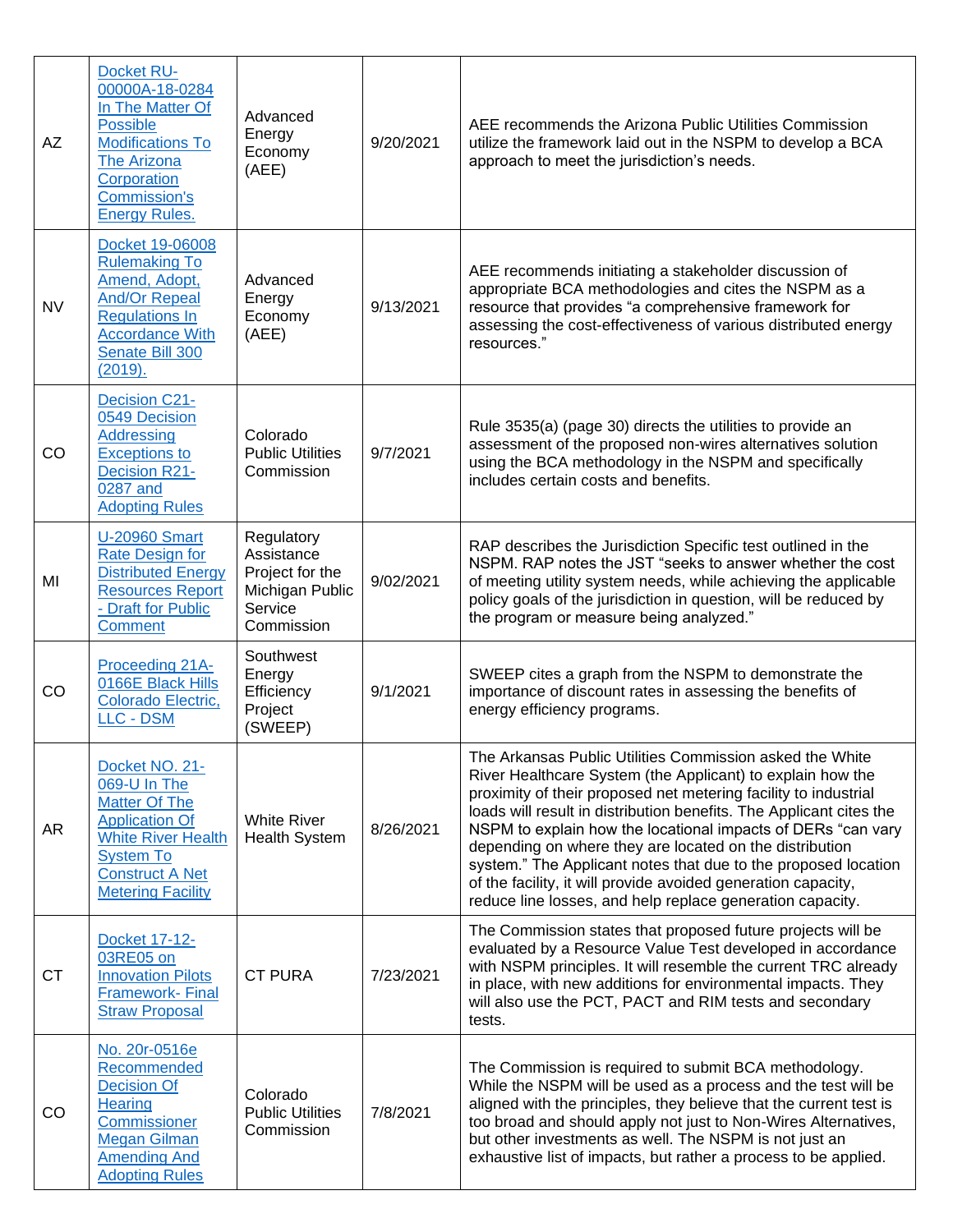| <b>OR</b> | <b>UM-2165 on the</b><br><b>Investigation Of</b><br>Transportation<br>Electrification<br>Investment<br><b>Framework</b>                                                                                                                       | Presentation<br>for Public<br>Workshop<br>(Oregon PUC)                                                                                             | 6/30/2021 | Synapse Energy Economics provided an overview of the<br>NSPM for BCA of DERs in application to transportation<br>electrification in Oregon.                                                                                                                                                                                                                                                                                                                                                                                               |
|-----------|-----------------------------------------------------------------------------------------------------------------------------------------------------------------------------------------------------------------------------------------------|----------------------------------------------------------------------------------------------------------------------------------------------------|-----------|-------------------------------------------------------------------------------------------------------------------------------------------------------------------------------------------------------------------------------------------------------------------------------------------------------------------------------------------------------------------------------------------------------------------------------------------------------------------------------------------------------------------------------------------|
| VA        | PUR 2021-00127<br>on the Approval of<br><b>Virginia Electric</b><br>and Power<br><b>Company Plan for</b><br>Electric<br><b>Distribution Grid</b><br><b>Transformation</b><br>Projects                                                         | Testimony on<br>Behalf of<br>Virginia Electric<br>and Power<br>Company                                                                             | 6/21/2021 | The NSPM is described as a resource for typical benefit-cost<br>analysis principles used by the industry, along with DOE's<br>Modern Distribution Grid and NYPS Commission's Order<br>Establishing the Benefit Cost Analysis Framework.                                                                                                                                                                                                                                                                                                   |
| FL.       | No. 20210015-EI-<br><b>Petition for Rate</b><br>Increase by<br><b>Florida Power &amp;</b><br><b>Light Company</b>                                                                                                                             | Rabago<br>Consulting<br>Testimony on<br>behalf of<br>Earthjustice                                                                                  | 6/21/2021 | Rabago Consulting LLC states that proposed compensation<br>reduction is unreasonable because of Florida's current use of<br>the RIM test as a cost-effectiveness analysis solution. They<br>also point out the TRC does include all utility costs, a point<br>previously incorrectly denied by the Commission. The NSPM is<br>cited as a source for this statement.                                                                                                                                                                       |
| <b>MN</b> | M-21-101 Xcel<br><b>Energy's Petition</b><br>for Approval of<br><b>Load Flexibility</b><br>Programs and<br><b>Financial Incentive</b><br><b>Mechanisms</b>                                                                                    | Comments of R<br><b>Street Institute</b>                                                                                                           | 6/18/2021 | R Street comments that Xcel's "Price Signal Test" is a modified<br>version of the RIM Test. They point to the NSPM explanation of<br>the RIM Test shortfalls and need for a Jurisdiction Specific Test<br>to be forward-looking, incremental analysis (an NSPM<br>principle).                                                                                                                                                                                                                                                             |
| <b>MN</b> | M-21-101 Xcel<br><b>Energy's Petition</b><br>for Approval of<br><b>Load Flexibility</b><br>Programs and<br><b>Financial Incentive</b><br><b>Mechanisms</b>                                                                                    | Comments of<br>Clean Energy<br>Economy<br>Minnesota                                                                                                | 6/18/2021 | Clean Energy Economy MN says that the current cost-benefit<br>methodology applied to the portfolio "falls short of best<br>practices". The NSPM is described as guidance for developing<br>a cost-benefit methodology. They also bring up the shortfalls of<br>the RIM test in an effective method for evaluating DER<br>performance.                                                                                                                                                                                                     |
| IN        | Case No. 45564<br>on the Petition of<br>Southern Indiana<br><b>Gas &amp; Electric</b><br><b>Company to</b><br><b>Construct Two</b><br><b>Natural Gas</b><br>Turbines (etc)<br><b>Direct Testimony</b><br><b>Exhibit of Matthew</b><br>A. Rice | Vectren Energy<br>of Indiana<br>2020-2025<br>Integrated<br><b>Electric DSM</b><br>Market<br><b>Potential Study</b><br>& Action Plan<br>(Volume II) | 6/17/2021 | In Appendix G (Demand Response Methodology), GDS<br>reviewed the NSPM for EE to define "avoided ancillary<br>services" and "energy and/or capacity price suppression<br>benefits" in their cost-effectiveness. GDS used a Utility Cost<br>Test (UCT) as their primary test for determining the cost-<br>effectiveness of demand response programs.                                                                                                                                                                                        |
| <b>WA</b> | UG-210450 on<br><b>Cascade Natural</b><br><b>Gas Corporation's</b><br>2021 Annual<br>Conservation<br><b>Potential</b><br><b>Assessment Final</b><br>Report                                                                                    | Cascade<br><b>Natural Gas</b><br>Corporation                                                                                                       | 6/15/2021 | When discussing the Company's definition of "energy efficiency<br>potential", Cascade discusses the "Proxy RVT Achievable<br>Economic Potential". Economic potential is assessed in cost-<br>effectiveness using a proxy in their Resource Value Test. Their<br>RVT frames analysis around policy goals (an NSPM principle)<br>and includes hard-to-quantify impacts, such as economic<br>development. They cite the NSPM as a resource for<br>investigating this approach, and that the UTC is currently<br>considering adopting an RVT. |
| MI        | U-20147 on<br><b>Consumer</b><br>Energy's 2021                                                                                                                                                                                                | MI Energy<br>Innovation                                                                                                                            | 6/1/2021  | The commentors recommend the Consumers review NSPM<br>and apply the process to fully cover the range of benefits and<br>costs associated with their grid modernization efforts. Customer                                                                                                                                                                                                                                                                                                                                                  |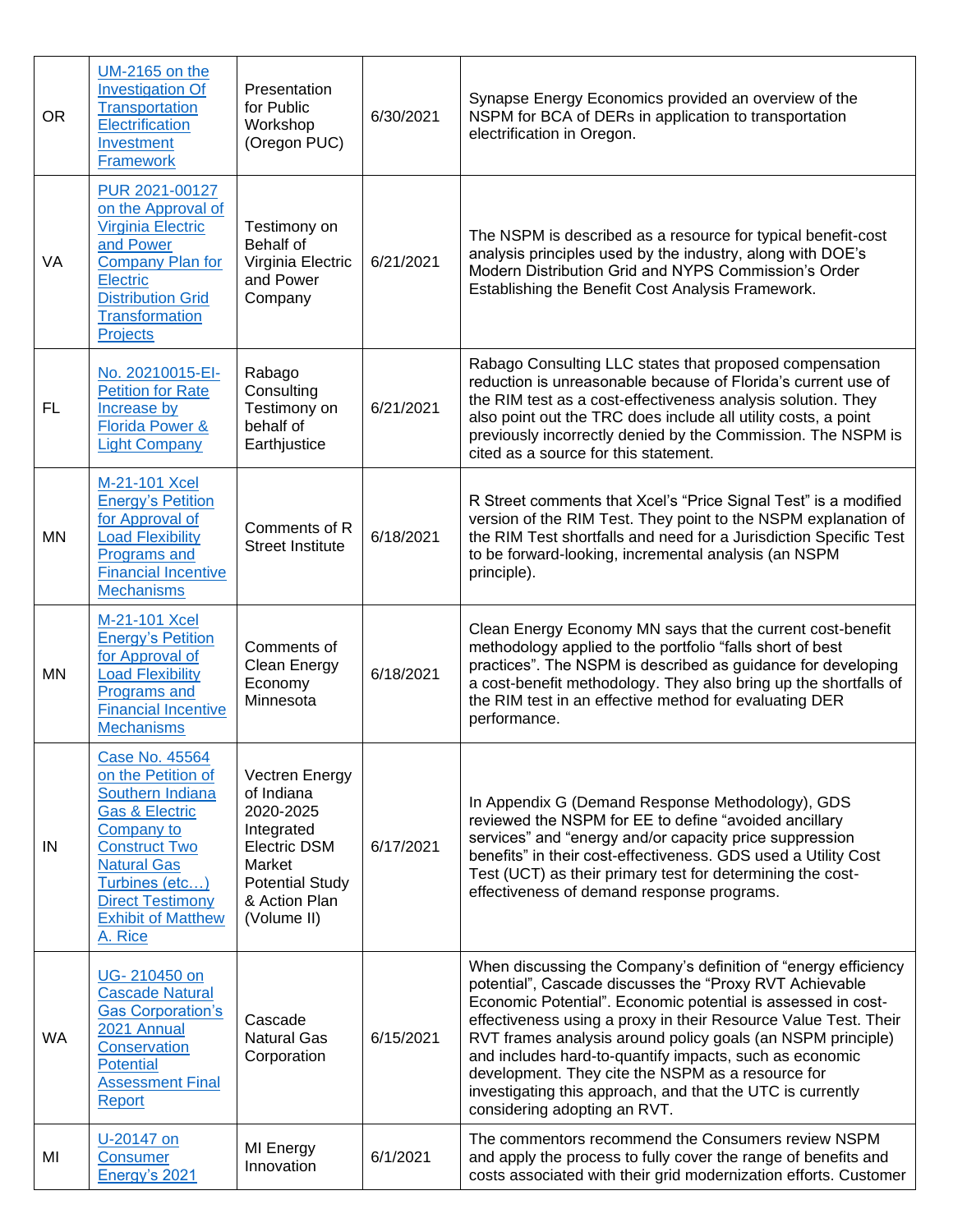|           | Electric<br><b>Distribution</b><br>Infrastructure<br><b>Investment Plan</b><br>(EDIIP) Reply<br><b>Comments</b>                                                                                                                                                                                                                                                                      | <b>Business</b><br>Council & AEE                                                           |           | benefits described in the Plan may not fully capture the<br>participant benefits from DERs, specifically benefits from DER<br>integration, resilience, and demand charge avoidance when it<br>comes to EVs.                                                                                                                                                                                                                                   |
|-----------|--------------------------------------------------------------------------------------------------------------------------------------------------------------------------------------------------------------------------------------------------------------------------------------------------------------------------------------------------------------------------------------|--------------------------------------------------------------------------------------------|-----------|-----------------------------------------------------------------------------------------------------------------------------------------------------------------------------------------------------------------------------------------------------------------------------------------------------------------------------------------------------------------------------------------------------------------------------------------------|
| WA        | UE-190908 on<br>Pacific Power &<br><b>Light Company</b><br>2021 Electric<br>Annual<br><b>Conservation Plan</b><br><b>Final Report</b>                                                                                                                                                                                                                                                | Pacific Power &<br><b>Light Company</b>                                                    | 6/1/2021  | In the "cost-effectiveness" section, Pacific Power describes<br>NSPM as a tool to provide guidance on cost-effectiveness<br>testing based on policy goals, and as a neutral + objective<br>"Resource Value Framework" to define a jurisdiction-specific<br>primary test. They go on to explain that the NSPM definition of<br>a TRC is modified and used as the "PTRC" or the current<br>Resource Value Test for WA investor-owned utilities. |
| ME        | No. 2019-00309<br>on the Approval of<br>Section 31<br><b>Rebuild Pertaining</b><br>to Central Main<br><b>Power Company</b>                                                                                                                                                                                                                                                           | Synapse<br>Energy<br>Economics<br>Memo                                                     | 5/28/2021 | The memo states that the utility perspective should be used in<br>cost-effectiveness testing, and participant and societal benefits<br>and costs should not be included. Benefits under the utility cost<br>test were informed by the NSPM (Page 2).                                                                                                                                                                                          |
| <b>MD</b> | No. 9655 on<br><b>Potomac Electric</b><br><b>Power Company's</b><br>Application for an<br><b>Electric Multi-Year</b><br>Plan                                                                                                                                                                                                                                                         | Office of<br>People's<br><b>Council Post-</b><br><b>Hearing Brief</b>                      | 5/21/2021 | OPC highlights Synapse Energy Economics' previous<br>testimony to show concerns over Mark Warner's initial straw<br>proposal. They cite the NSPM to show concern over the use of<br>the RIM test in the primary test and advocate for a JST to be<br>established using commission policy goals.                                                                                                                                               |
| OH        | No. 20-585-EL In<br>the Matter of the<br>Application of<br><b>Ohio Power</b><br>Company for an<br>Increase in<br>Electric<br><b>Distribution Rates</b>                                                                                                                                                                                                                               | <b>Energy Futures</b><br>Group (EFG)<br>testimony on<br>behalf of Ohio<br>Power<br>Company | 5/20/2021 | When asked if they were familiar with the 'resource value test',<br>EFG indicated they were, citing the AEP Ohio effort to establish<br>such a test in alignment with NSPM principles. They also<br>expressed concerns about the Commission understating<br>benefits to the portfolio of a program.                                                                                                                                           |
| KY        | No. 2020-00174<br>Electronic<br><b>Application Of</b><br><b>Kentucky Power</b><br>Company For (1)<br>A General<br><b>Adjustment Of Its</b><br><b>Rates For Electric</b><br>Service; (2)<br><b>Approval Of Tariffs</b><br>And Riders; (3)<br><b>Approval Of</b><br><b>Accounting</b><br><b>Practices To</b><br><b>Establish</b><br><b>Regulatory Assets</b><br><b>And Liabilities</b> | <b>PSC Order</b>                                                                           | 5/14/2021 | The Commission directly mentions the NSPM principles and<br>various impacts outlined in the NSPM and that they should be<br>expressed in BCA for Kentucky.                                                                                                                                                                                                                                                                                    |
| WI        | No. 5-EI-158 on<br>Roadmap to Zero-<br>Carbon<br>Investigation                                                                                                                                                                                                                                                                                                                       | <b>MEEA</b><br>comments                                                                    | 5/13/2021 | MEEA submitted comments recommending the PSC establish<br>a common BCA framework to "compare both supply- and<br>demand-side distributed resources" and use the NSPM<br>framework.                                                                                                                                                                                                                                                            |
| МS        | No.2019-AD-19 on<br><b>Reviewing</b><br><b>Fairness of Net</b><br><b>Metering Rules</b>                                                                                                                                                                                                                                                                                              | Reply<br>Comments of<br>Posigen                                                            | 5/10/2021 | Reply comments of Posigen state that MPC and EML are<br>wrong in their conclusion that net-metering is a subsidy. They<br>say that neither have "undertaken a cost-benefit analysis using<br>national best practices in the 2020 NSPM for DERs".                                                                                                                                                                                              |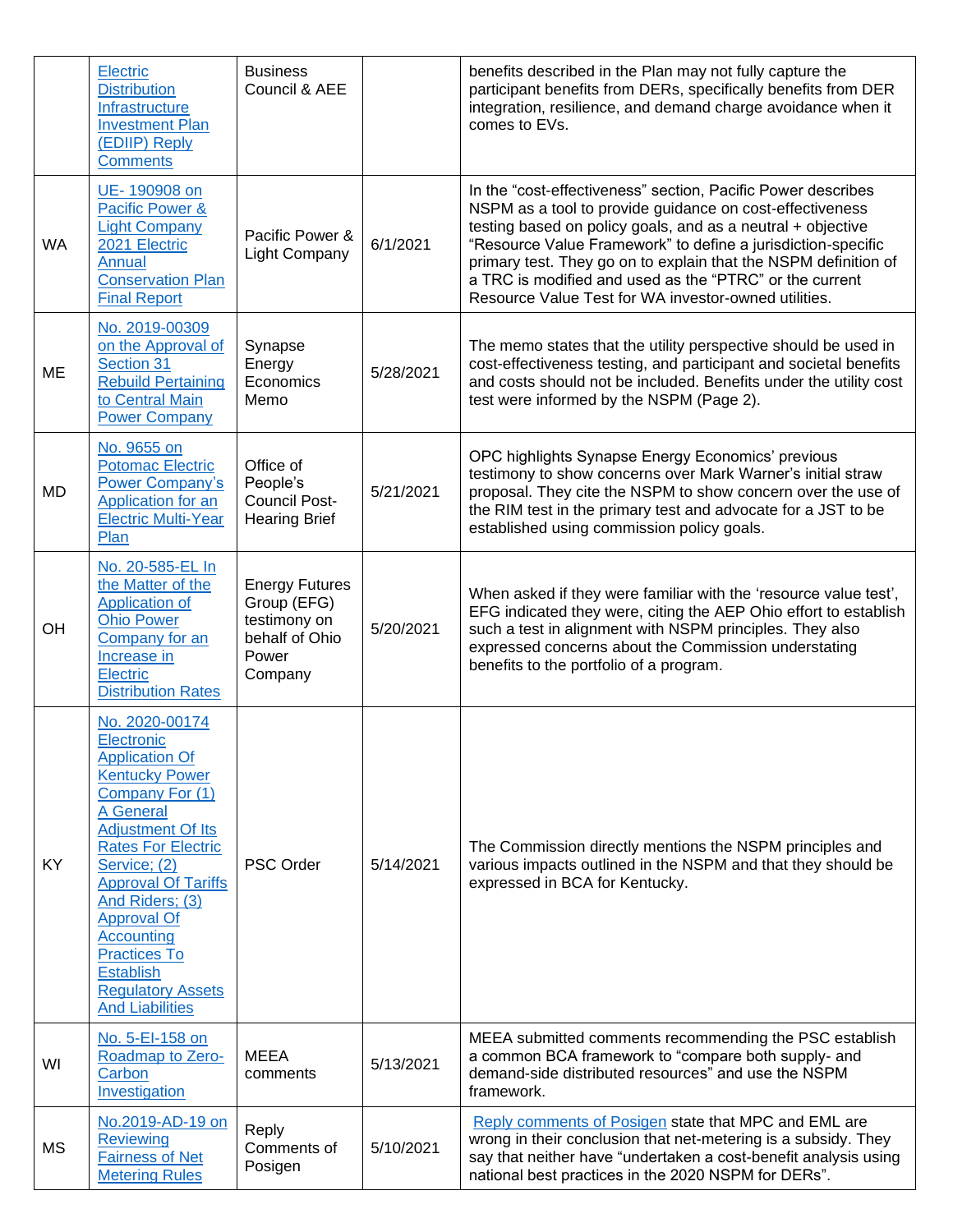| <b>MN</b> | No. E002/M-19-<br>666 on Integrated<br>Resource<br>Planning                                                                                                                                    | <b>Xcel Energy</b><br>Planning<br>Workshops                                                                                                                          | 5/6/2021  | Xcel Energy held IRP planning workshops on 4/23 and 4/30 to<br>create a jurisdiction specific BCA framework. They highlighted<br>the NSPM principles directed attendees to share the DERs to<br>which the NSPM should be applied.                                                                                                                                                                                                                                                                                                                                                                                        |
|-----------|------------------------------------------------------------------------------------------------------------------------------------------------------------------------------------------------|----------------------------------------------------------------------------------------------------------------------------------------------------------------------|-----------|--------------------------------------------------------------------------------------------------------------------------------------------------------------------------------------------------------------------------------------------------------------------------------------------------------------------------------------------------------------------------------------------------------------------------------------------------------------------------------------------------------------------------------------------------------------------------------------------------------------------------|
| <b>NY</b> | No. 20-G-0131 on<br><b>Natural Gas</b><br>Planning<br><b>Procedures</b>                                                                                                                        | Comments of<br>NRDC, Sierra<br>Club, Regional<br>Planning<br>Association,<br>Association for<br>Energy<br>Affordability,<br><b>New Yorkers</b><br>for Clean<br>Power | 5/4/2021  | The parties did not agree with the PSC order excluding<br>'Wholesale Price Suppression Effects' in the SCT and cite the<br>NSPM in that these impacts are 'Utility System Impacts' and it<br>would be inconsistent to consider the "wholesale profits as an<br>offsetting impact, and therefore exclude them from the BCA,<br>when the profits of other entities that provide energy resources<br>are included in BCA". The parties also disagree with the<br>requirement to use the WACC as a discount rate and cite the<br>NSPM and its view that discount rate should be consistent with<br>the goal of the analysis. |
| MA        | <b>Order Approving</b><br><b>Revised Energy</b><br>Efficiency<br><b>Guidelines</b>                                                                                                             | Massachusetts<br>Department of<br><b>Public Utilities</b>                                                                                                            | 5/3/2021  | DPU highlighted NEEP's comments recommending the<br>application of the NSPM and decided to include GHG<br>emissions reductions from program measures in their BCA<br>framework.                                                                                                                                                                                                                                                                                                                                                                                                                                          |
| <b>MN</b> | Docket E002<br><b>Order Establishing</b><br><b>Methodologies</b><br><b>And Reporting</b><br><b>Schedules</b>                                                                                   | <b>Xcel Energy</b><br><b>Annual Report</b>                                                                                                                           | 4/30/2021 | Xcel Energy is considering updating their CE testing practices<br>to follow the RIM test guidelines. They say that they have not<br>considered the NSPM, but "certainly" will look at it. Further, the<br>report states that "the NSPM recommends" a RIM test include<br>bill credits and any incentive the company is receiving.                                                                                                                                                                                                                                                                                        |
| <b>MO</b> | EO-2021-0035 In<br>the Matter of<br>Evergy Metro, Inc.<br>d/b/a Evergy<br><b>Missouri Metro's</b><br>2021 Triennial<br><b>Compliance Filing</b><br><b>Pursuant to 20</b><br><b>CSR 4240-22</b> | <b>Evergy Solar</b><br><b>Valuation Study</b>                                                                                                                        | 4/30/2021 | As an appendix to Evergy's IRP (CSR 240-22.080), they<br>conducted a Solar Valuation Study. There is a table in the<br>study which points to different impacts accounted for in BCA<br>from various resources, including NESP. According to the<br>findings of the report, the inclusion of societal impacts, while<br>having a great benefit to the value of solar, is not agreed upon<br>across resources.                                                                                                                                                                                                             |
| AR        | Docket No. 07-<br>082-TF Arkansas<br><b>Energy Efficiency</b><br>Program                                                                                                                       | <b>SWEPCO 2020</b><br>Annual Report                                                                                                                                  | 4/30/2021 | "The PWC also addressed concerns raised in prior<br>Commission orders regarding the clarification of the National<br>Standard Practice Manual (NSPM), the SARP Workbooks, and<br>the discussion of the Carbon Calculator approaches." In<br>summary of their virtual PWC meetings. No indication of next<br>steps in document.                                                                                                                                                                                                                                                                                           |
| OH        | Docket 20-585 In<br>the Matter of the<br><b>Application of</b><br><b>Ohio Power</b><br>Company for an<br>Increase in<br>Electric<br><b>Distribution Rates</b>                                  | Testimony of<br><b>Energy Futures</b><br>Group (EFG)                                                                                                                 | 4/20/2021 | EFG testified that cost-effectiveness testing should reflect state<br>policy goals, as outlined in the NSPM. This testimony is part of<br>three proceedings to change electric tariffs, distribution rates,<br>and accounting practices.                                                                                                                                                                                                                                                                                                                                                                                 |
| <b>OR</b> | <b>PGE Flexible Load</b><br><b>Plan Comments</b><br>Docket 2141                                                                                                                                | Portland<br>General<br>Electric (PGE)                                                                                                                                | 4/16/2021 | PGE replied to comments submitted by stakeholders in Docket<br>2141 on PGE's Flexible Load Plan on April 16th. Many of the<br>comments, including those from OSSIA (pg.1) and NWEC (pg.<br>8), include a note about cost-effectiveness testing and the<br>utilities' need to increase transparency in methodologies and<br>modify the current framework. While none of the comments<br>include the NSPM, PGE's reply acknowledges the WA UTC                                                                                                                                                                             |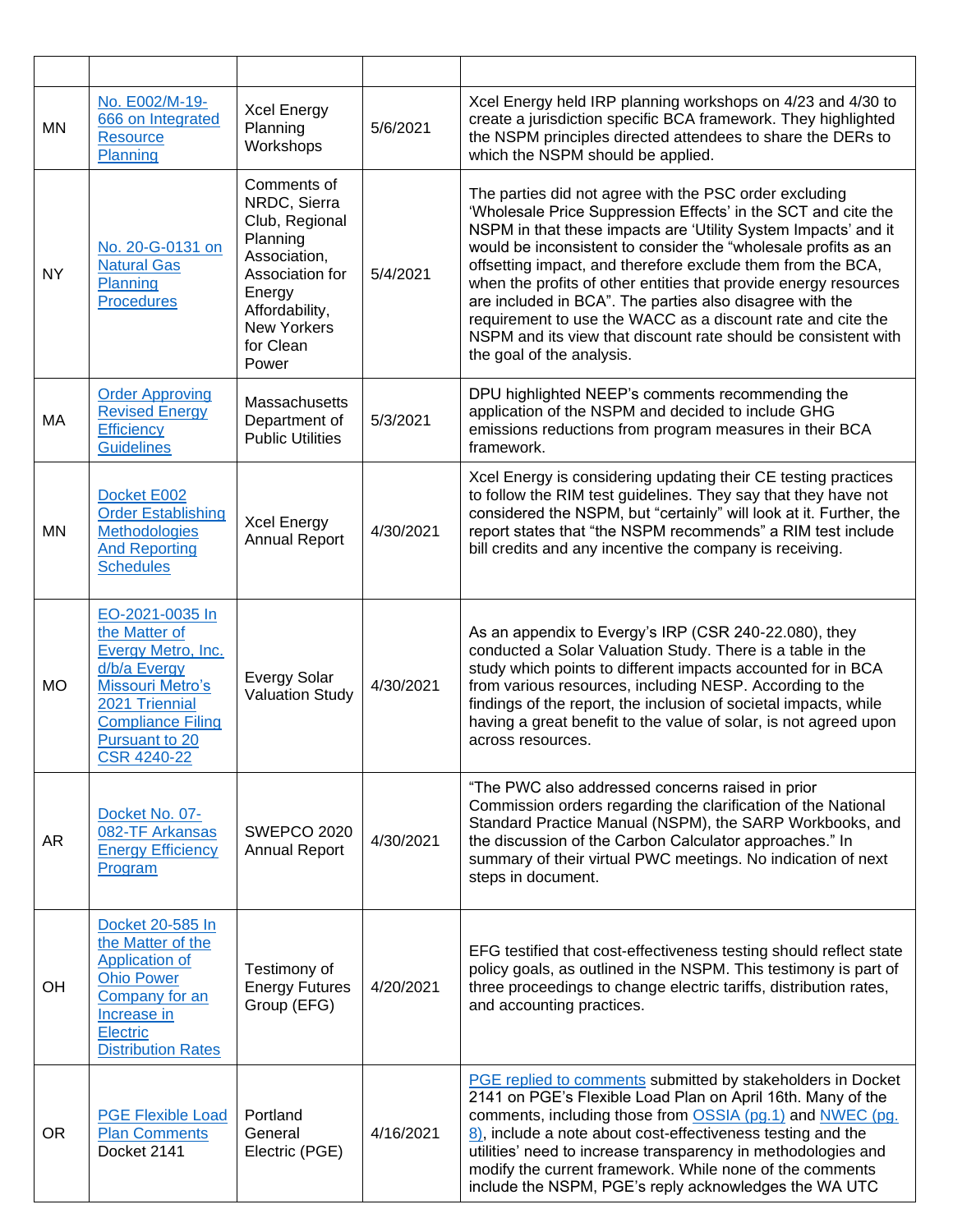|           |                                                                                                                                                                                          |                                                                     |           | use of the NSPM and says they are looking to using "new<br>methodologies" for their test (pg. 4-5).                                                                                                                                                                                                                                                                                                                                                                                                                                                                                                                                                          |
|-----------|------------------------------------------------------------------------------------------------------------------------------------------------------------------------------------------|---------------------------------------------------------------------|-----------|--------------------------------------------------------------------------------------------------------------------------------------------------------------------------------------------------------------------------------------------------------------------------------------------------------------------------------------------------------------------------------------------------------------------------------------------------------------------------------------------------------------------------------------------------------------------------------------------------------------------------------------------------------------|
| KS        | Docket 21-EKME-<br>088-GIE<br>Investigating the<br><b>Sustainability Plan</b><br>of Energy Kansas                                                                                        | Climate and<br><b>Energy Project</b>                                | 4/16/2021 | The Climate and Energy Project mentioned the Value of Solar<br>study being conducted in Missouri in comments in Docket 21-<br><b>EKME-088-GIE</b> (Investigating the sustainability plans of various<br>KS utilities) on April 16. They suggested that Kansas 1) use<br>those results to analyze their value of solar and 2) conduct a<br>similar study for the state of Kansas. The NSPM is mentioned<br>as a resource for finding the Value of Solar.                                                                                                                                                                                                      |
| CO        | Docket 20R-<br>0516E Proposed<br><b>Rules for</b><br><b>Distribution</b><br><b>System Planning</b>                                                                                       | <b>DSP</b><br>Consensus<br>Rules                                    | 4/16/2021 | In an Attachment titled "DSP Consensus Rules" (attached), the<br>commission says that a new benefit-cost analysis framework<br>will be proposed in Phase I of the DSP. The test will align with<br>the NSPM principles.                                                                                                                                                                                                                                                                                                                                                                                                                                      |
| <b>MS</b> | <b>Comments on MS</b><br>2021-AD-19 on<br><b>Net Metering</b><br><b>Rules</b>                                                                                                            | Entegrity<br>Energy and<br>Audubon<br>Society                       | 4/5/2021  | Recommends the NSPM be used to plan for future DER<br>investments. Framework based on the guidance and best<br>practices set out in the National Standard Practice Manual for<br>Benefit-Cost Assessment of Distributed Energy Resources<br>("NSPM-DER") for the purposes of informing the setting of<br>compensation rates for DGF production that is fair and<br>reasonable. See attached NSPM-DER overview (Appendix A).<br>Fair and reasonable compensation to DGF investors and<br>operators is essential for optimizing economic efficiency and to<br>prevent forcing these customers and businesses to subsidize<br>the utilities or other customers. |
| <b>MO</b> | In the Matter of<br><b>Union Electric</b><br><b>Company D/B/A</b><br><b>Ameren Missouri</b><br>2020 Utility<br><b>Resource Filing</b><br>(No. EO-2021-<br>0021)                          | Renew<br>Missouri and<br>Renew<br>Missouri<br>Advocates<br>Comments | 3/31/2021 | Renew Missouri suggests their new Value of Solar study<br>should consider the NSPM for industry guidance on<br>development and implementation.                                                                                                                                                                                                                                                                                                                                                                                                                                                                                                               |
| <b>MO</b> | 2021 Annual<br><b>Update by the</b><br><b>Empire District</b><br><b>Electric Company</b><br>D/B/A Liberty<br>EO-2021-0289                                                                | Liberty-<br>Empire's 2021<br><b>IRP</b>                             | 3/22/2021 | Liberty-Empire will conduct a Value of Solar study and consider<br>the NSPM for industry guidance on solar development and<br>implementation.                                                                                                                                                                                                                                                                                                                                                                                                                                                                                                                |
| DC        | Implementation of<br>the 2019 Clean<br><b>Energy DC</b><br><b>Omnibus Act</b><br>Compliance<br>Requirements-<br><b>BCA Committee</b><br><b>Meeting Minutes</b><br>(No. GD-2019-04-<br>M) | DC PSC                                                              | 3/9/2021  | Includes an attachment of a presentation on the NSPM given<br>by Julie Michals in March.                                                                                                                                                                                                                                                                                                                                                                                                                                                                                                                                                                     |
| MD        | <b>Potomac Electric</b><br>Company<br><b>Application for</b><br><b>Electric Multi-Year</b><br><b>Plan No. 9655</b>                                                                       | Synapse<br>Energy<br>Economics                                      | 3/4/2021  | Synapse Energy Economics cited the NSPM as "technology-<br>and policy-neutral" and indicated the current proposed CE<br>testing practices do not align with MD policy goals and is not<br>separate from Rate Impact Analysis.                                                                                                                                                                                                                                                                                                                                                                                                                                |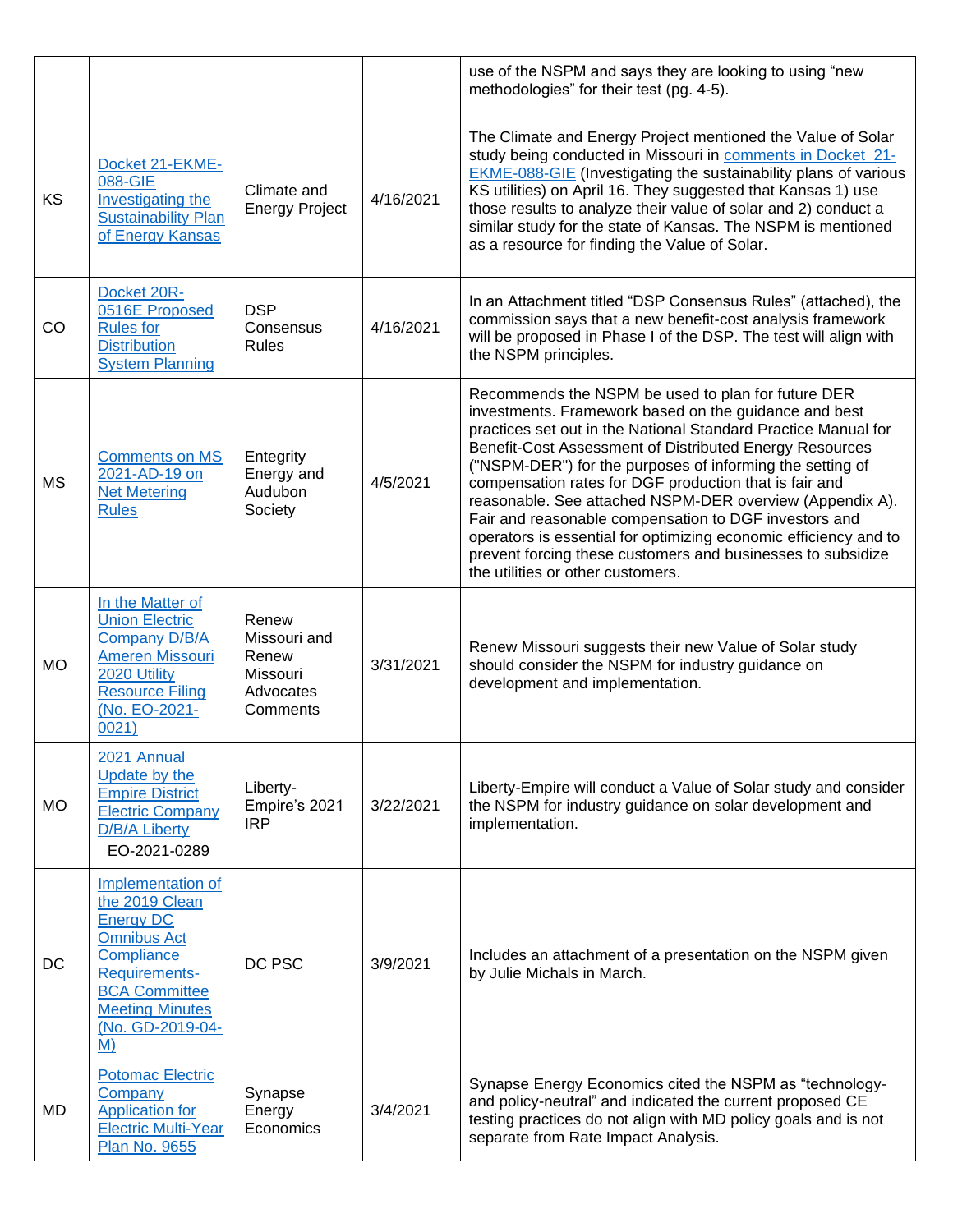| AZ        | <b>Utilities Division</b><br>Memorandum-<br><b>Modification to</b><br><b>ACC's Energy</b><br>Rules No. RU-<br>00000A-18-0284                                | Advanced<br>Energy<br>Economy<br>(AEE)                                   | 2/26/2021 | AEE recommended that electric efficiency programs be<br>evaluated at the portfolio/program level as opposed to at the<br>individual resource level and recommended the use of the<br>NSPM to create a standard BCA framework.                                                                                                                                                                                                                                                                                                                                           |
|-----------|-------------------------------------------------------------------------------------------------------------------------------------------------------------|--------------------------------------------------------------------------|-----------|-------------------------------------------------------------------------------------------------------------------------------------------------------------------------------------------------------------------------------------------------------------------------------------------------------------------------------------------------------------------------------------------------------------------------------------------------------------------------------------------------------------------------------------------------------------------------|
| <b>CT</b> | <b>Testimony in</b><br><b>Regard to</b><br><b>Incentives and</b><br><b>Capacity Blocks in</b><br><b>Docket 17-12-</b><br>03RE03 on<br><b>Energy Storage</b> | Northeast<br>Clean Energy<br>Council<br>(NECEC)                          | 2/19/2021 | NECEC testified that current incentive benefits are not captured<br>in the CT BCA framework for EE programs. They<br>recommended using the NSPM to revise their BCA framework.                                                                                                                                                                                                                                                                                                                                                                                          |
| PA        | <b>Policy Proceeding</b><br>on Utilizing<br>Storage as an<br><b>Asset in Docket</b><br>M-2020-3022877                                                       | Office of<br>Consumer<br>Advocates                                       | 2/18/2021 | The Office of Consumer Advocates suggested reviewing the<br>NSPM for DERs in order to determine the cost-effectiveness of<br>DERs (including storage). An attached Rakon Energy Report<br>also mentions the NSPM to guide stakeholders and regulators<br>on conducting BCA for DERs.                                                                                                                                                                                                                                                                                    |
| FL.       | Letter to<br><b>Commission Staff-</b><br>Docket 20200181<br>on Amendment to<br>F.A.C. goals for<br><b>Utilities</b>                                         | American<br>Council for an<br>Energy-<br>Efficient<br>Economy<br>(ACEEE) | 2/15/2021 | ACEEE filed a letter to Commission staff providing comments<br>regarding proposed changes to FEECA rules. The comments<br>include a white paper examining the performance of Florida's<br>utilities and their EE programs. The paper suggests the Florida<br>PSC hold a stakeholder process to update their CE testing<br>practices following the principles of the NSPM (pg. 10).                                                                                                                                                                                      |
| CA        | <b>Rulemaking to</b><br><b>Revisit Net Energy</b><br><b>Metering Tariff</b><br><b>Rates</b>                                                                 | <b>Small Business</b><br>Utility<br>Advocates                            | 2/4/2021  | In a response to a final ruling from a Verdant Study, the Small<br>Business Utility Advocates group recommended including<br>participant benefits to the Cost-Effectiveness Analysis of EE<br>programs. The current test accounts for participant costs, but<br>not benefits. They say that omitting these participant impacts<br>violate the principle of symmetry from the NSPM.                                                                                                                                                                                      |
| AZ        | "Path to 100%<br>Clean Energy"<br><b>Report highlighted</b><br>during<br>Stakeholder<br><b>Meeting</b>                                                      | Arizona Public<br>Service and<br>Guidehouse                              | 2/4/2021  | "The National Energy Screening Project works to standardize<br>and modernize value frameworks and the enumeration of which<br>values apply to which technologies that are a good starting<br>point to rethink APS's value framework. The following tables<br>organize impacts into three categories: electric utility system,<br>host customers, and society. These impacts are further<br>organized by DER technology category. This value framework<br>helps us understand how each DER category is either a cost,<br>benefit, or not applicable to each stakeholder" |
| МA        | <b>Investigation into</b><br><b>Role of Gas Local</b><br><b>Distribution</b><br>(Docket 20-80)<br>Letter                                                    | Synapse<br>Energy<br>Economics                                           | 2/1/2021  | In a Synapse letter to the Commission, they suggest analyses<br>of programs should "utilize a well-defined and explained<br>benefit-cost framework". They recommend the NSPM be used<br>to further consider benefits and costs beyond the current TRC<br>framework.                                                                                                                                                                                                                                                                                                     |
| KY        | <b>Response to</b><br><b>Questions posed</b><br>in Docket 2020-<br>00349 on<br><b>Adjustment of</b><br><b>Electric Rates and</b><br>AMI Infra.              | Kentucky<br><b>Utilities</b><br>Company                                  | 1/22/2021 | Kentucky Utilities Company responded to the questions posed<br>at the beginning of the month by Mountain Association,<br>Kentuckians for the Commonwealth, and Kentucky Solar<br>Society. They are not aware of the NSPM and did not rely on it<br>when developing their net metering tariff. They used Rider SQF<br>avoided cost rates.                                                                                                                                                                                                                                |
| <b>CT</b> | Docket 17-12-<br>03RE07: Non-<br><b>Wires Alternatives</b>                                                                                                  | Energize CT                                                              | 1/11/2021 | Energize CT submitted a presentation "Three-Year Plan<br>Opportunities and Challenges" citing the NSPM as a way to<br>advance and evaluate state energy and environmental policy<br>goals.                                                                                                                                                                                                                                                                                                                                                                              |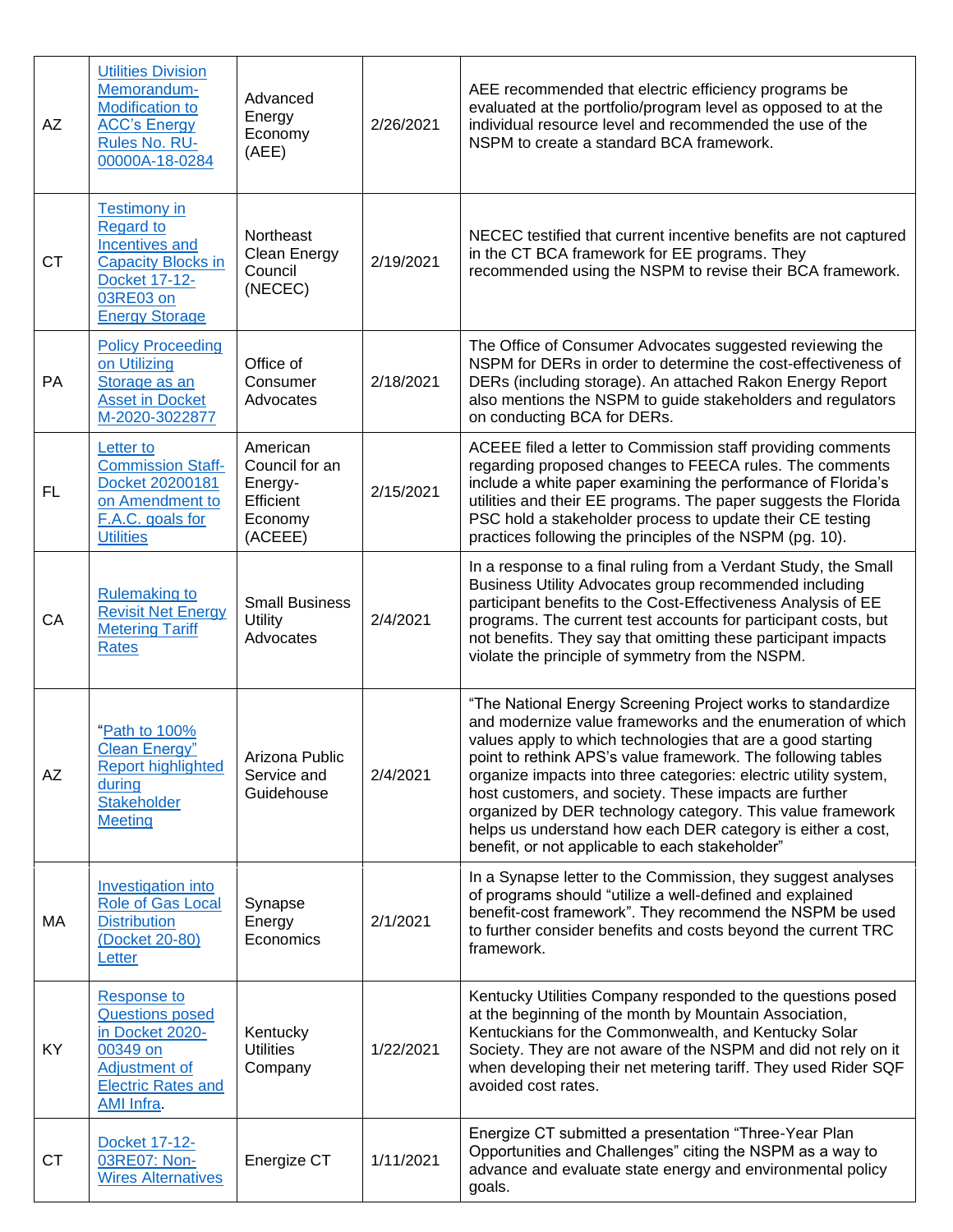| <b>KY</b>  | <b>Docket 2020-</b><br>00349: Application<br>of KY Utilities for<br>an Adjustment of<br><b>Electric Rates and</b><br>Deployment of<br><b>AMI Infrastructure</b> | Data Request<br>Submitted by<br>Kentucky Solar<br>Energy Society,<br>Mountain<br>Association,<br>and<br>Kentuckians for<br>the<br>Commonwealth<br>to Kentucky<br><b>Utilities</b><br>Company | 1/8/2021   | Question 1-9 explains the NSPM as a comprehensive<br>framework for cost-effectiveness assessment for DERs and<br>provides guidance on addressing multiple DERs, rate impacts,<br>and cost shifts. They then ask if the company is aware of the<br>NSPM for DERs and if they used it when developing the latest<br>net-metering proposal.                                                                                                                                                                                     |
|------------|-----------------------------------------------------------------------------------------------------------------------------------------------------------------|----------------------------------------------------------------------------------------------------------------------------------------------------------------------------------------------|------------|------------------------------------------------------------------------------------------------------------------------------------------------------------------------------------------------------------------------------------------------------------------------------------------------------------------------------------------------------------------------------------------------------------------------------------------------------------------------------------------------------------------------------|
| МA         | Docket 20-150: A<br><b>Motion to Update</b><br><b>Energy Efficiency</b><br><b>Guidelines</b>                                                                    | <b>NEEP</b><br>Comments                                                                                                                                                                      | 1/8/2021   | NEEP brings attention to the lack of societal impacts accounted<br>for in the current MA TRC. They cite the NSPM as a way to<br>correct this and brings attention to its use in NH, RI, CT, and<br>NJ.                                                                                                                                                                                                                                                                                                                       |
| HI         | Instituting a<br>Proceeding to<br><b>Investigate DER</b><br><b>Policies; Status</b><br><b>Update</b>                                                            | Hawaii Electric                                                                                                                                                                              | 12/4/2020  | Hawaii Electric is using the NSPM to contribute to the Final<br>Proposal Filing in May 2021. The NSPM is being used to value<br>energy produced from Grid Services.                                                                                                                                                                                                                                                                                                                                                          |
| <b>CO</b>  | Notice of<br>Proposed<br>Rulemaking-<br><b>Decision C20-</b><br>0837                                                                                            | Colorado<br><b>Public Utilities</b><br>Commission                                                                                                                                            | 12/3/2020  | Colorado requires the commission to develop a cost-<br>effectiveness test for new Non-Wires Alternatives. The NSPM<br>is cited as a "comprehensive framework for cost-effectiveness<br>assessment of DERs".                                                                                                                                                                                                                                                                                                                  |
| <b>WA</b>  | 2021 Annual<br><b>Energy Efficiency</b><br>Plan, on behalf of<br><b>Northwest Natural</b><br>Gas Company,<br>from Rebecca<br>Brown. (via web<br>portal):        | <b>Northwest</b><br><b>Natural Gas</b><br>Company                                                                                                                                            | 12/1/2020  | "The Company may investigate the opportunities provided by<br>the National Standard Practice Manual ("NSPM") methodology,<br>such as the Resource Value Test (RVT), which is "intended to<br>provide a comprehensive framework for assessing the cost-<br>effectiveness of energy efficiency resources." Any change to<br>Cost Effectiveness test will be vetted through the EEAG<br>process."                                                                                                                               |
| CO         | Report to<br>Investigate<br>'Performance-<br><b>Based Regulation'</b><br>in Response to<br>Senate Bill 19-236                                                   | Colorado PUC                                                                                                                                                                                 | 11/30/2020 | "As the Commission considers PBR for DERs, it will be helpful<br>to review the National Standard Practice Manual (NSPM) for<br>Benefit Cost Analysis of Distributed Energy Resources<br>published in August 2020 by the NESP."                                                                                                                                                                                                                                                                                               |
| ON,<br>CAN | EB-2020-0091<br><b>EGI IRP Proposal</b><br>$-$ GEC/ED<br>Evidence                                                                                               | Green Energy<br>Coalition and<br>Environmental<br>Defense                                                                                                                                    | 11/23/2020 | The report "Best Practices for Gas IRP and Consideration of<br>'Non-Pipe' Alternatives to Traditional Infrastructure<br>Investments" describes how the NSPM can guide Commissions<br>on developing CE practices that align with policies and outlines<br>the core principles of the manual.                                                                                                                                                                                                                                  |
| <b>MO</b>  | <b>Order Establishing</b><br>Special<br>Contemporary<br><b>Resource</b><br><b>Planning Issues</b>                                                               | Missouri Public<br>Service<br>Commission                                                                                                                                                     | 11/4/2020  | "The utility's Value of Solar study should consider the National<br>Association of Regulatory Utility Commission's Distributed<br>Energy Resources Rate Design and Compensation manual,<br>National Renewable Energy Laboratory's Value of Solar:<br>Program Design and Implementation Considerations, and the<br>National Energy Screening Project's National Standard<br>Practice Manual for Distributed Energy Resources among any<br>other industry guidance on value of solar study development<br>and implementation." |
| CO         | Investigation into<br>Performance<br><b>Based Regulation</b>                                                                                                    | CO Public<br><b>Utilities</b><br>Commission                                                                                                                                                  | 11/3/2020  | The recently published "National Standard Practice Manual<br>(NSPM)" was created by the National Energy Screening Project<br>(NESP) as a costs-benefits test document for DERs. The                                                                                                                                                                                                                                                                                                                                          |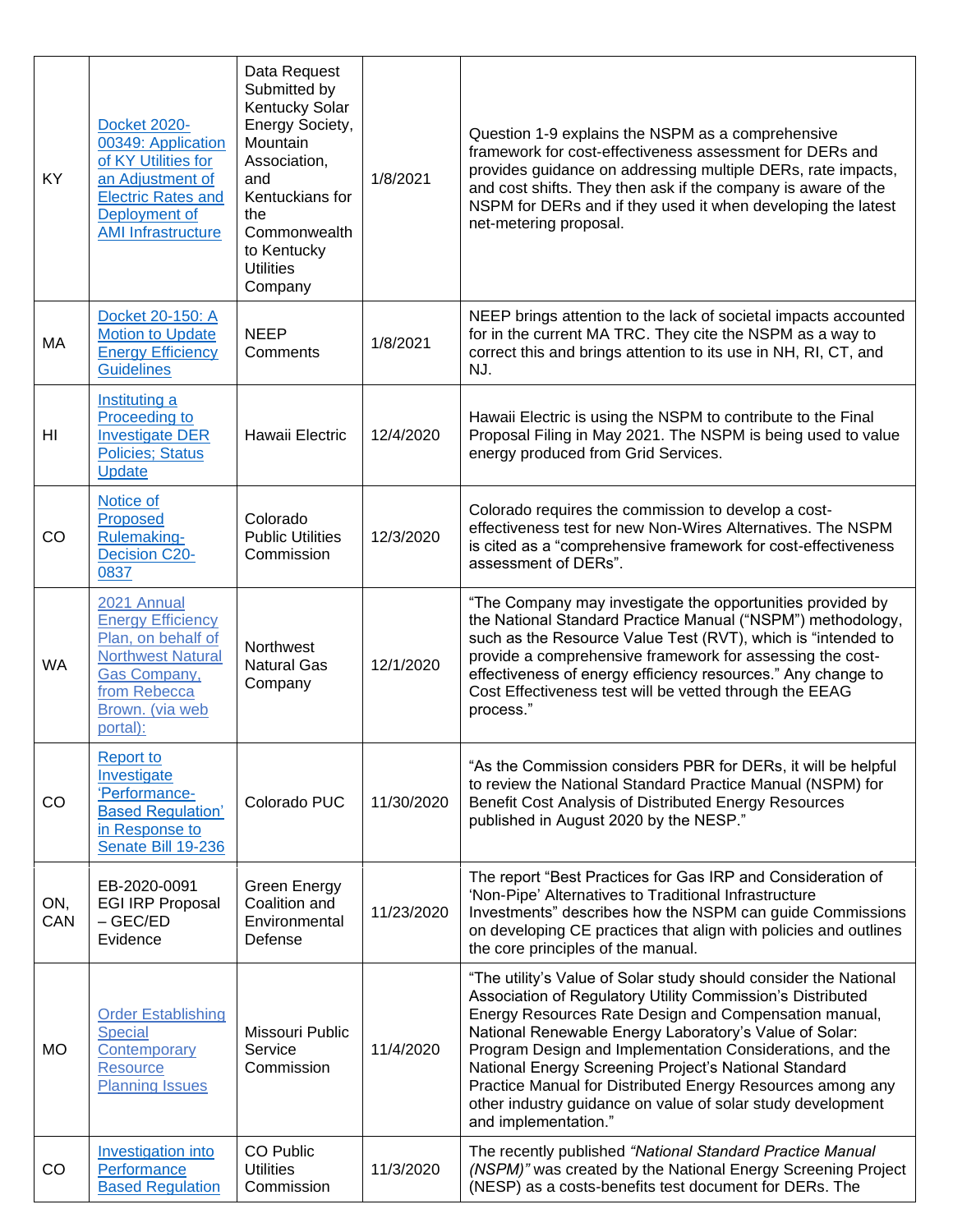|           | in Colorado S. 40-<br>3-117 C.R.S.                                                                                              |                                                              |            | concept is similar to energy efficiency tests, which have<br>experienced many nuances over the years, but provide a solid<br>base from which to start. The NSPM test is named "jurisdiction-<br>specific test" (JST).<br>Such a test serves the role of a cost-benefit analysis in utility<br>regulation with three tests:<br>1. Utility;<br>2. Utility + customer;<br>3. To all of society.                                                                                                                                                                                                                                                                                                                                                        |
|-----------|---------------------------------------------------------------------------------------------------------------------------------|--------------------------------------------------------------|------------|-----------------------------------------------------------------------------------------------------------------------------------------------------------------------------------------------------------------------------------------------------------------------------------------------------------------------------------------------------------------------------------------------------------------------------------------------------------------------------------------------------------------------------------------------------------------------------------------------------------------------------------------------------------------------------------------------------------------------------------------------------|
| <b>MN</b> | proposed demand<br>response incentive<br>mechanism<br>summary -<br>stakeholder<br>meeting no. 2<br>docket no.<br>e002/ci-17-401 | <b>Xcel Energy</b>                                           | 10/26/2020 | "Will the RIM test include bill credit plus any incentive the<br>Company is receiving? Response: We may consider that. The<br>National Standards & Practices Manual updated in 2020 does<br>recommend this."                                                                                                                                                                                                                                                                                                                                                                                                                                                                                                                                        |
| MD        | <b>Building</b><br>Performance<br>Association-<br><b>Comments. Case</b><br>No. 9648<br>(ML232193)                               | <b>Building</b><br>Performance<br>Association                | 10/15/2020 | "We also appreciate BGE's recognition of the National<br>Standard Practice Manual (NSPM) as a valuable resource that<br>states and jurisdictions use to identify which costs and benefits<br>are appropriate for assessing programs, and to align cost-<br>effectiveness with policy and society objectives."                                                                                                                                                                                                                                                                                                                                                                                                                                       |
| <b>KY</b> | <b>Testimony in Case</b><br>No. 2020-00174                                                                                      | Testimony of<br>Apogee<br>Climate &<br>Energy<br>Transitions | 10/7/2020  | "Adapt the best-practices principles, set forth in Table 1, below,<br>of the National Standard Practice Manual SPM for Assessing<br>Cost-Effectiveness of Energy Efficiency Resources published<br>by the National Efficiency Screening Project ("NSPM-EE"), and<br>the soon-to-be published NSPM for Distributed Energy<br>Resources. These can help guide the Commission and<br>stakeholders in their review of relevant impacts and the options<br>for accounting for them. While the current NSPM Edition<br>focuses on energy efficiency, the principles and framework are<br>generally applicable to all DERs."                                                                                                                               |
| <b>CT</b> | Docket 20-10-02:<br>A forecast of<br><b>Natural Gas</b><br>Demand and<br><b>Supply 2021-2025</b>                                | Eversource                                                   | 10/1/2020  | "In May 2017, the National Efficiency Screening Project (NESP)<br>released the National Standards Practice Manual for Cost-<br>Effectiveness (NSPM). The NSPM builds upon the existing<br>California Standards Practice Manual that has been used<br>throughout the United States for decades. The NSPM expands<br>B/C testing beyond traditional tests and allows jurisdictions<br>more flexibility to adjust current tests to better align with local<br>policies. Recently, DEEP has initiated discussions with the<br>Electric and Natural Gas Companies on the development of a<br>Resource Value Test (RVT) consistent with the NSPM to reflect<br>State policy goals outlined in Connecticut's 2018<br>Comprehensive Energy Strategy (CES)." |
| <b>CT</b> | Docket No. 19-06-<br>29 Comments                                                                                                | CFE,<br>E4TheFuture,<br>NECEC,<br>NEEP, Acadia<br>Center     | 9/18/20    | Specifically, we recommend that DEEP/PURA use the National<br>Standard Practice Manual for Assessing Cost-Effectiveness of<br>Efficiency Resources (NSPM-EE), which provides a set of high-<br>level valuation principles for cost-effectiveness analysis,<br>including ensuring alignment with state policies and symmetry<br>in the treatment of relevant costs and benefits (see Table 1).                                                                                                                                                                                                                                                                                                                                                       |
| GA        | GA 4882                                                                                                                         | Rábago Energy<br><b>LLC</b>                                  | 9/18/20    | Rábago Energy recommended the NSPM as "a useful resource<br>that provides guidance on best practices in assessing the value<br>of distributed renewable energy resources, such as DSG".                                                                                                                                                                                                                                                                                                                                                                                                                                                                                                                                                             |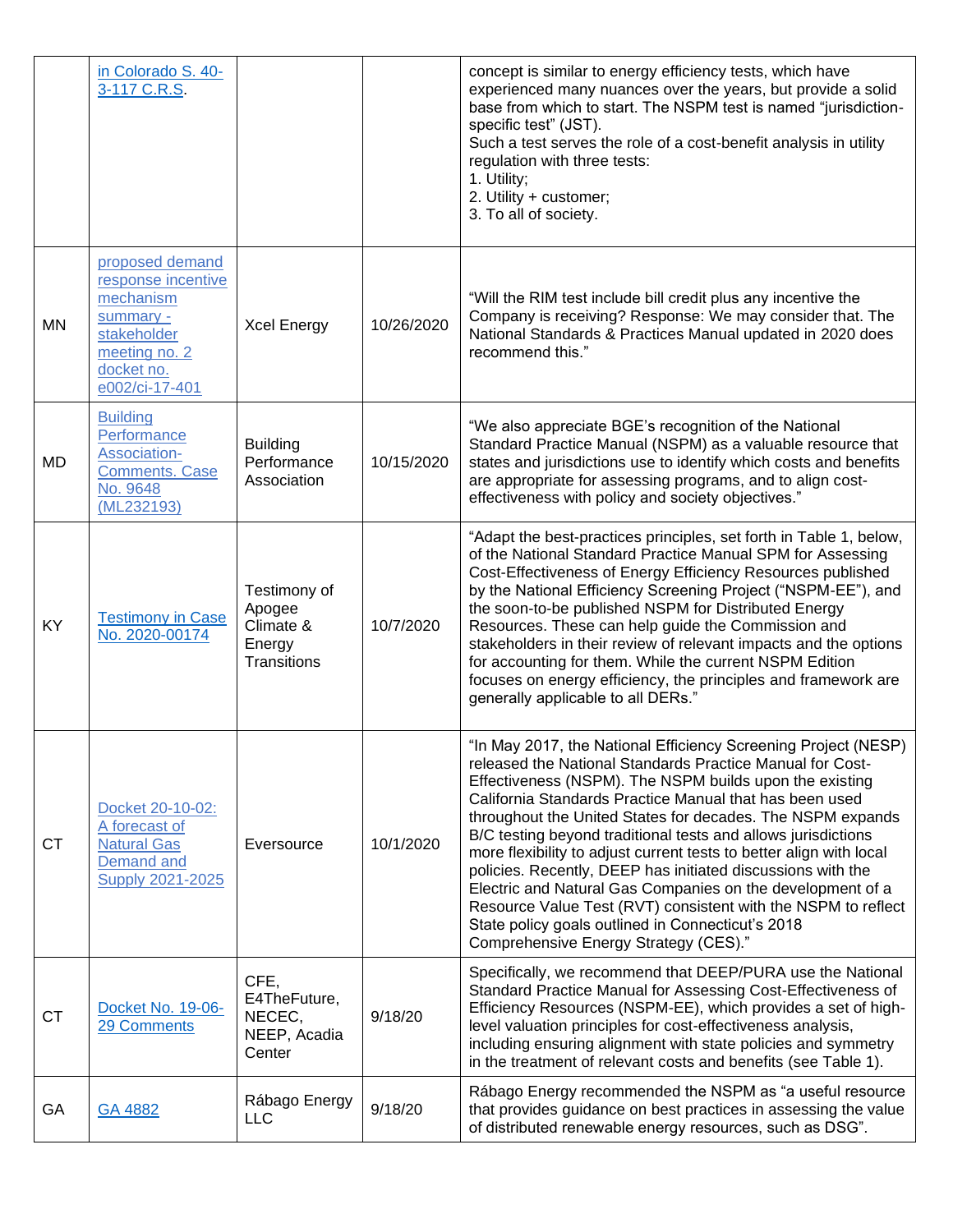| <b>NM</b> | Recommended<br>Decision Case No.<br>20-00087-UT                                                                   | New Mexico<br><b>Public Utilities</b><br>Commission | 9/17/20   | In their recommended decision, the commission notes the<br>Coalition for Clean Affordable Energy objection to including<br>profit incentive as a program cost in calculating the UCT.<br>Quoting the NSPM for DERs, the CCAE states the costs<br>included in the denominator of the UCT ratio are "utility system<br>costs," and that the incentive is not a utility cost. They also<br>argue that including the profit incentive as a program cost is<br>inconsistent with the Efficient Use of Energy Act's (EUEA)<br>definition of the UCT. The commission concludes that the profit<br>incentive should not be included as a program cost in<br>calculating the UCT.                                                                                                                                                                                                                                                                                                                                                                  |
|-----------|-------------------------------------------------------------------------------------------------------------------|-----------------------------------------------------|-----------|-------------------------------------------------------------------------------------------------------------------------------------------------------------------------------------------------------------------------------------------------------------------------------------------------------------------------------------------------------------------------------------------------------------------------------------------------------------------------------------------------------------------------------------------------------------------------------------------------------------------------------------------------------------------------------------------------------------------------------------------------------------------------------------------------------------------------------------------------------------------------------------------------------------------------------------------------------------------------------------------------------------------------------------------|
| MD        | Case No. 9648: In<br>the Matter of The<br>2021-2023<br><b>EMPOWER</b><br><b>Maryland</b>                          | <b>Baltimore Gas</b><br>and Electric<br>(BGE)       | 9/1/20    | BGE recommends using the NSPM for the cost-effectiveness<br>testing of EE programs. BGE encourages a stakeholder work<br>group to determine the goals of EmPOWER beyond 2023 as<br>well as consider cost-effectiveness testing and how it shapes<br>the future of EmPOWER.                                                                                                                                                                                                                                                                                                                                                                                                                                                                                                                                                                                                                                                                                                                                                                |
| MI        | <b>Commission Order</b><br>Case No. U-20147                                                                       | Michigan Public<br>Service<br>Commission            | 8/20/20   | "The Commission is aware of a large amount of work nationally<br>around BCA frameworks, including the National Standard<br>Practice Manual for Benefit-Cost Analysis of Distributed Energy<br>Resources highlighted by the joint commenters to guide the<br>Commission's evaluation of BCA. As with the criteria for<br>considering NWAs, the Commission directs the Staff to<br>continue to work with utilities and other stakeholders in<br>continuing to explore the appropriate framework for evaluating<br>BCA The Commission expects these additional details to<br>inform and be integrated into future utility distribution plans."                                                                                                                                                                                                                                                                                                                                                                                               |
| <b>MD</b> | <b>Office of People's</b><br><b>Counsel - Direct</b><br><b>Testimony. Case</b><br>No. 9645 (ML<br>231484)         | Office of<br>People's<br>Council                    | 8/14/2020 | Testimony from Courtney Lane (Synapse Energy Economics)<br>on behalf of the Office of People's Council submission in the<br>Application of Baltimore Gas and Electric Company for an<br>Electric and Gas Multi-Year Plan. Her testimony recommends<br>"any future BCA of a utility EV program to reflect the full<br>benefits and 3 costs applicable to that program and adhere to<br>the principles of the NSPM". She also goes into detail on how<br>the NSPM should be used and background on what it is.<br>** Courtney's testimony starts on page 85.                                                                                                                                                                                                                                                                                                                                                                                                                                                                                |
| <b>OH</b> | <b>Docket Comments</b><br>20-585-EL-AIR                                                                           | <b>AEP Ohio</b>                                     | 6/15/20   | "The DSM plan is designed to be cost-effective on a portfolio<br>basis using the Utility Cost Test and Resource Value Test. In<br>general, each program proposed within the plan should also be<br>cost-effective using the Utility Cost Test and Resource Value<br>Test. The portfolio may include programs that are not cost-<br>effective when those programs provides substantial non-energy<br>benefits."                                                                                                                                                                                                                                                                                                                                                                                                                                                                                                                                                                                                                            |
| <b>NJ</b> | Order directing the<br>utilities to<br>establish energy<br>efficiency and<br>peak demand<br>reduction<br>programs | New Jersey<br>Board of Public<br>Utilities (BPU)    | 6/10/20   | "Board ADOPTS Staff's recommendations to (1) work toward<br>development of a New Jersey Cost Test that will be the primary<br>cost-effectiveness test used to evaluate utility- and State-led<br>EE and PDR programs and (2) propose a modified TRC as the<br>primary cost test while continuing to use the CSPM tests for<br>information purposes for the first three-year program cycle. The<br>Board DIRECTS Staff to ensure that the EM&V WG do the<br>following: Evaluate non-energy impacts for inclusion in the New<br>Jersey Cost Test, recommend third party studies to further<br>evaluate and quantify non-energy impacts as needed, and<br>recommend on an ongoing basis additional non-energy impacts<br>for inclusion in future updates to the New Jersey Cost Test;<br>Develop and recommend an approach to estimating avoided<br>costs on a statewide basis, utility-specific inputs where<br>appropriate; Develop and recommend the timeline for EM&V<br>studies for each three-year program cycle, including updates to |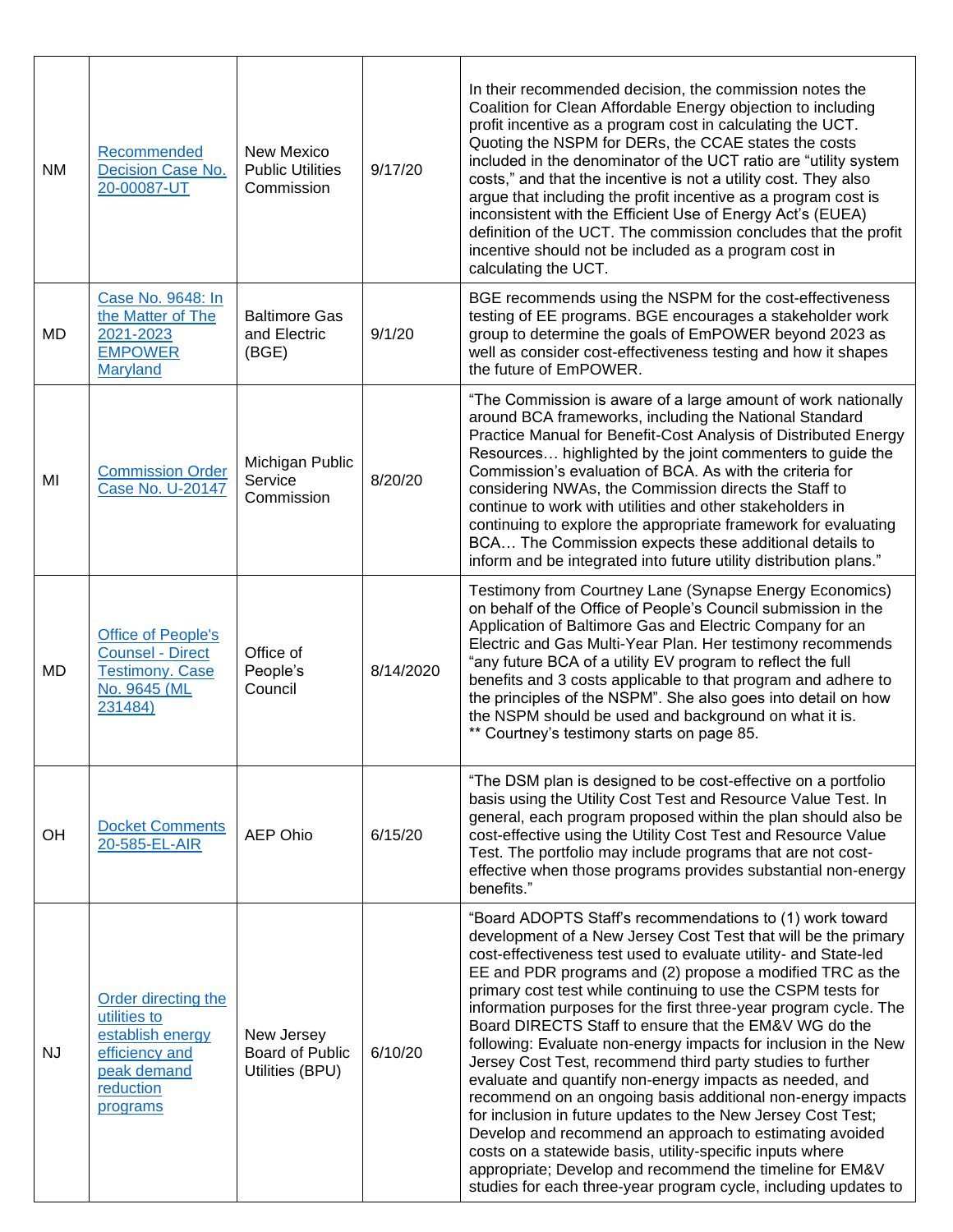|              |                                                                                                                                                                                    |                                                                |           | non-energy impacts and avoided costs methodologies, updates<br>to New Jersey's Protocols, impact evaluations, process<br>evaluations, methods to account for strategic electrification and<br>any additional studies and evaluations; Share associated data<br>as appropriate and track best practices from other jurisdictions;<br>and Facilitate the necessary stakeholder processes related to<br>the State's EM&V policies. The Board further DIRECTS Staff to<br>develop an RFP to procure an ongoing contract with a<br>statewide evaluator to facilitate the EM&V Working Group,<br>review utility and state EM&V methods and assumptions, and<br>perform other activities, as defined by Staff and the EM&V<br>Working Group."                                                                                                                                                                                                                                                                                                                                                                                                                                                                                                                                                                                                                                                                                                                                                                                                                            |
|--------------|------------------------------------------------------------------------------------------------------------------------------------------------------------------------------------|----------------------------------------------------------------|-----------|-------------------------------------------------------------------------------------------------------------------------------------------------------------------------------------------------------------------------------------------------------------------------------------------------------------------------------------------------------------------------------------------------------------------------------------------------------------------------------------------------------------------------------------------------------------------------------------------------------------------------------------------------------------------------------------------------------------------------------------------------------------------------------------------------------------------------------------------------------------------------------------------------------------------------------------------------------------------------------------------------------------------------------------------------------------------------------------------------------------------------------------------------------------------------------------------------------------------------------------------------------------------------------------------------------------------------------------------------------------------------------------------------------------------------------------------------------------------------------------------------------------------------------------------------------------------|
| Gen-<br>eral | Developing a<br>Comprehensive<br><b>BCA Framework:</b><br>The RI Experience                                                                                                        | <b>Smart Electric</b><br><b>Power Alliance</b><br>(SEPA)       | 6/1/2020  | Refers to the NSPM for EE and NSPM for DERs frameworks,<br>as well as the NSPM Case Study on RI.                                                                                                                                                                                                                                                                                                                                                                                                                                                                                                                                                                                                                                                                                                                                                                                                                                                                                                                                                                                                                                                                                                                                                                                                                                                                                                                                                                                                                                                                  |
| <b>OR</b>    | <b>Presentation:</b><br><b>Quantifying and</b><br>Maximizing the<br><b>Value of DERs</b><br>(OR PUC<br>Investigation into<br><b>DSP Docket UM</b><br>2005)                         | Regulatory<br>Assistance<br>Project (RAP)                      | 5/8/2020  | NSPM for EE and NSPM for DERs cited as key resources for<br>CE Test Methods. Graphics from NSPM for DERs used<br>throughout presentation.                                                                                                                                                                                                                                                                                                                                                                                                                                                                                                                                                                                                                                                                                                                                                                                                                                                                                                                                                                                                                                                                                                                                                                                                                                                                                                                                                                                                                         |
| Gen-<br>eral | <b>Applying NEIs</b><br>from Other<br>Jurisdictions in<br><b>CBA of EE</b><br>Programs:<br><b>Resources for</b><br><b>States for Utility</b><br><b>Customer-Funded</b><br>Programs | Lawrence<br><b>Berkeley</b><br>National<br>Laboratory<br>(LBL) | 5/1/2020  | Applies the NSPM categorizations of NEIs and approaches to<br>account for relevant EE impacts, including hard-to-monetize<br>impacts. Uses data from 30 states in the DSESP as source<br>material for impact quantification studies.                                                                                                                                                                                                                                                                                                                                                                                                                                                                                                                                                                                                                                                                                                                                                                                                                                                                                                                                                                                                                                                                                                                                                                                                                                                                                                                              |
| <b>NJ</b>    | Comments re:<br><b>Energy Efficiency</b><br><b>Transition - Full</b><br><b>Straw Proposal</b>                                                                                      | <b>BPA</b>                                                     | 4/13/2020 | "BPA applauds the recommendation in this Straw Proposal that<br>the Resource Value Framework outlined in the (NSPM) be<br>considered to develop a single primary test that meets the<br>needs of New Jersey for the benefit-cost testing of energy<br>efficiency and peak demand reduction programs. In previous<br>comments we have urged the NJBPU to use the NSPM to<br>develop a New Jersey Test. We thank the NJBPU for its<br>decision to begin this process to ensure that cost-effectiveness<br>testing is balanced, transparent, replicable, and prioritizes the<br>policy objectives of the State Importantly, while the NJBPU<br>Straw Proposal appropriately references the (NSPM for EE),<br>note that the NSPM is actively being expanded to address BCA<br>for other distributed energy resources (DERs). This forthcoming<br>summer 2020 publication, the (NSPM for DERs), incorporates<br>the fundamental elements and concepts from Page 4 the<br>NSPM for EE. The NSPM for DERs will provide guidance on<br>various single DER types (efficiency, demand response,<br>distribution generation, distributed storage and electrification),<br>as well as BCA for multiple DERs (e.g., grid-efficient interactive<br>buildings and non-wires solutions). To the extent useful and<br>applicable for NJBPU in the context of BCA for other DERs, or<br>as integration of efficiency with other DERs evolves (see<br>comments below on Smart Technology and AMI), BPA is<br>prepared to provide more specific information on the NSPM for<br>DERs." |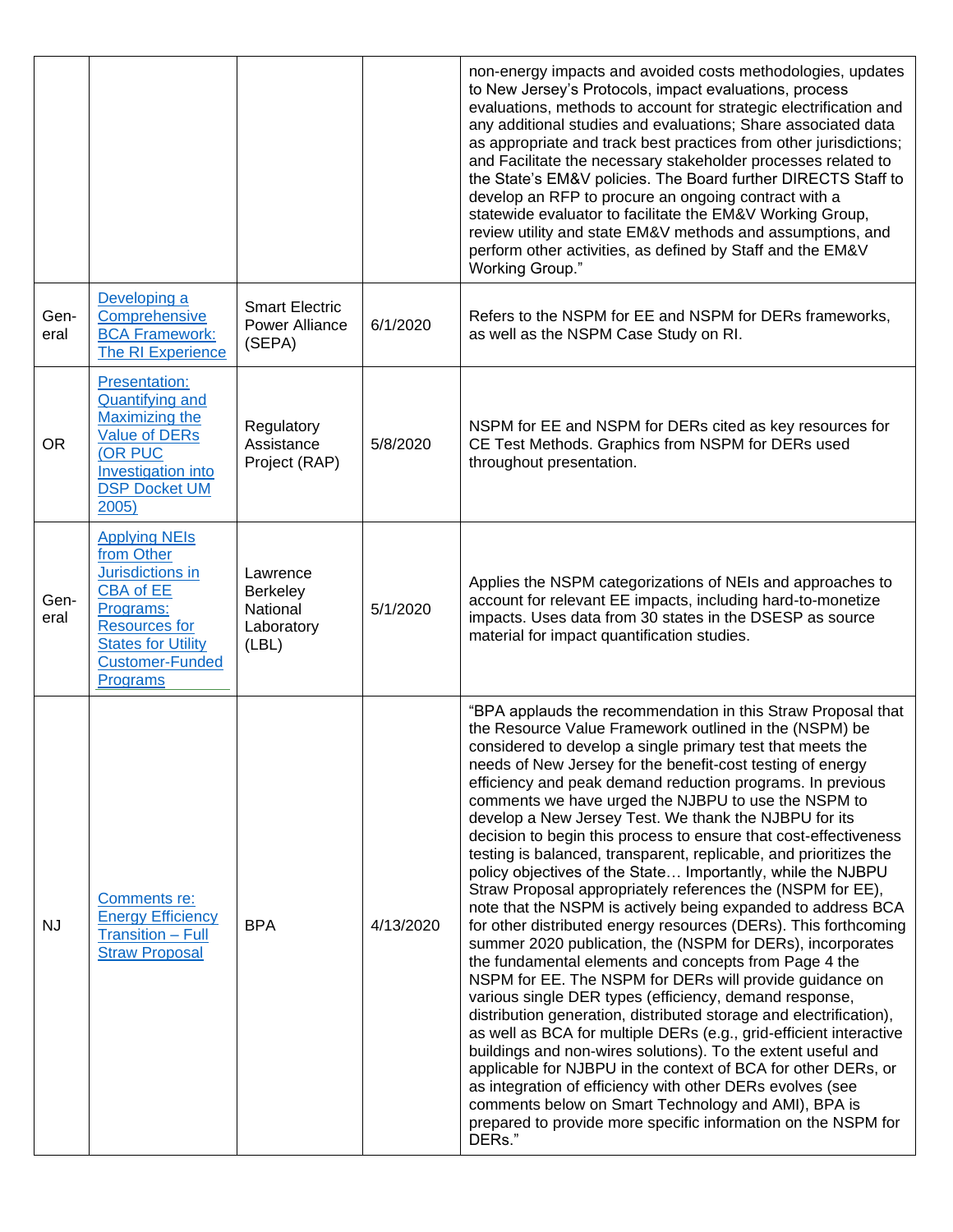| <b>NJ</b>    | <b>Straw Proposal for</b><br>New Jersey's<br><b>Energy Efficiency</b><br>and Peak Demand<br><b>Reduction</b><br>Programs           | <b>BPU Staff</b>                                 | 3/20/20 | "Staff recommends that a Resource Value Test or similar<br>approach be considered for the benefit-cost testing of New<br>Jersey's energy efficiency and peak demand reduction<br>programs. Over the spring, summer and early fall of 2020, Staff<br>will coordinate with the EM&V WG and stakeholders to<br>consider development of a primary test. For the purposes of<br>program development, the CSPM tests will be used, unless and<br>until a RVT or other primary test has been developed. During<br>the first cycle of programs and after possible institution of the<br>RVT or other primary test, the five CSPM tests will continue to<br>be used for information-only reporting. Adopting a primary test<br>while utilizing the CSPM tests as a secondary check will ensure<br>that all perspectives are represented and that stakeholders and<br>program administrators have the full scope of information for<br>decision making." |
|--------------|------------------------------------------------------------------------------------------------------------------------------------|--------------------------------------------------|---------|------------------------------------------------------------------------------------------------------------------------------------------------------------------------------------------------------------------------------------------------------------------------------------------------------------------------------------------------------------------------------------------------------------------------------------------------------------------------------------------------------------------------------------------------------------------------------------------------------------------------------------------------------------------------------------------------------------------------------------------------------------------------------------------------------------------------------------------------------------------------------------------------------------------------------------------------|
| CO           | <b>Docket Comments</b><br>19M-0670E                                                                                                | Vote Solar                                       | 3/13/20 | "The establishment and utilization of CBA with the involvement<br>of a diverse set of stakeholders should assure a beneficial<br>outcome. The NESP is currently developing a NSPM for<br>DERs this manual should provide a helpful framework and<br>guidance for the Commission's DSP rules."                                                                                                                                                                                                                                                                                                                                                                                                                                                                                                                                                                                                                                                  |
| Gen-<br>eral | 2020 Utility EE<br><b>Scorecard</b>                                                                                                | <b>ACEEE</b>                                     | 2/20/20 | "The National Efficiency Screening Project released a<br>standard practice manual for screening tests in 2017. It offers<br>guidance for states to tailor cost tests to their state policies."                                                                                                                                                                                                                                                                                                                                                                                                                                                                                                                                                                                                                                                                                                                                                 |
| MI           | <b>MPSC draft Staff</b><br><b>Report: Electric</b><br><b>Distribution</b><br>Planning<br><b>Stakeholder</b><br><b>Process</b>      | MI PSC                                           | 2/19/20 | "The (NSPM), developed to update and replace the CaSPM,<br>describes the benefit and cost differences across four<br>categories: energy efficiency, demand response, distributed<br>generation, and distributed storage. Though the "NSPM should<br>serve as a foundation for assessing the cost-effectiveness of<br>DERS", there are DER specific considerations that are "beyond<br>the scope of this NSPM, [that] should be addressed by each<br>jurisdiction as they develop cost-effectiveness practices for<br>DER." Currently, a NSPM for BCA of DER is under<br>development for release in June 2020. Commission guidance<br>regarding BCA is needed at this point. However, future<br>information on the best approaches to BCA, such as the<br>forthcoming NSPM guide, may help inform future revisions to<br>Commission BCA guidance."                                                                                              |
| ΜN           | <b>Decision Docket</b><br>G999/CIP-18-782,<br>E999/CIP-18-783                                                                      | MN Dept of<br>Commerce<br>Deputy<br>Commissioner | 2/11/20 | "The Department will adopt the NSPM definition of the UCT<br>The Deputy Commissioner approves the following initial scope<br>of CE issues that the Department will explore in coordination<br>with a CE advisory committee [including the stakeholder NSPM<br>application process report] recommendations: establishing the<br>"Minnesota Test"."                                                                                                                                                                                                                                                                                                                                                                                                                                                                                                                                                                                              |
| Gen-<br>eral | <b>Beneficial</b><br><b>Electrification Test</b><br>to Assess Benefits<br>and Costs to<br>Achieve<br>Widespread<br>Decarbonization | Cadmus Group                                     | 2/10/20 | "Policymakers are turning to the NSPM to realign BCA test<br>assumptions with their policy priorities the RVF provides the<br>kind of flexibility and transparency that are needed for a BCA<br>specific for beneficial electrification."                                                                                                                                                                                                                                                                                                                                                                                                                                                                                                                                                                                                                                                                                                      |
| CO           | <b>Docket Comments</b><br>19M-0670E                                                                                                | <b>SWEEP</b>                                     | 2/3/20  | "Once complete, [the NSPM for DERs] framework could be<br>adopted to consider all resources under an NWA."                                                                                                                                                                                                                                                                                                                                                                                                                                                                                                                                                                                                                                                                                                                                                                                                                                     |
| CO           | <b>Docket Comments</b><br>19M-0670E                                                                                                | CO Solar and<br>Storage Assoc.<br>and SEIA       | 2/3/20  | "CBA should be carried out in a consistent manner for all<br>NWAs This analysis should evaluate benefits to both the grid<br>and the state by using broad cost-benefit analysis consistent<br>with the analysis described in the NSPM."                                                                                                                                                                                                                                                                                                                                                                                                                                                                                                                                                                                                                                                                                                        |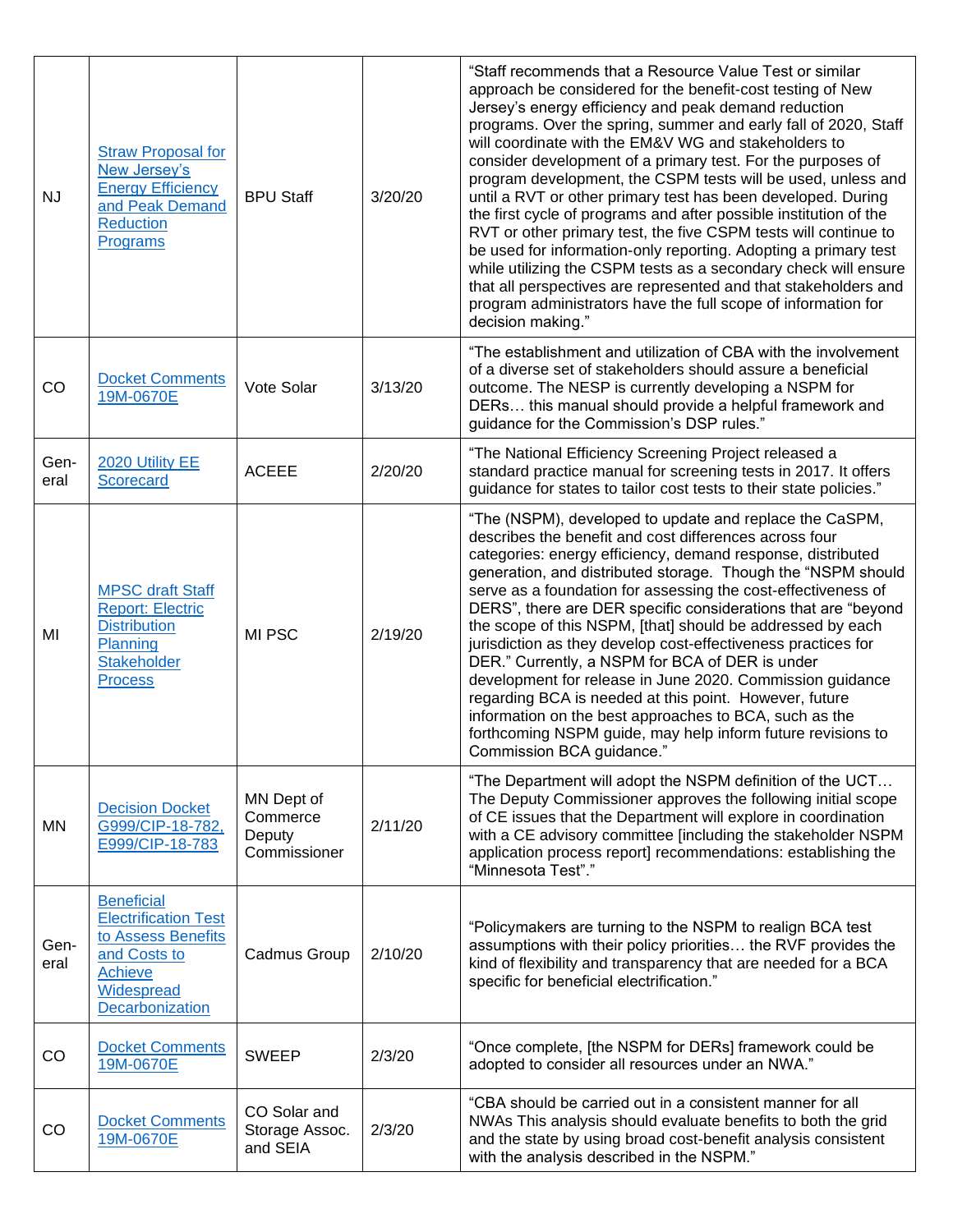| Gen-<br>eral | <b>Measuring Three</b><br><b>Rs of Electric</b><br><b>Energy Efficiency:</b><br>Risk, Reliability,<br>and Resilience                | <b>ACEEE</b>                                                                                                            | 2/1/2020            | "To deliver energy efficiency using ratepayer funds, utilities and<br>program administrators must demonstrate to regulators that the<br>expenses are prudent and the benefits outweigh the costs. The<br>National Standard Practice Manual (NSPM) for Assessing the<br>Cost-Effectiveness of Energy Efficiency sets forth the following<br>key principles Quantifying all the relevant benefits of<br>efficiency-including the full range of utility-system benefits and<br>nonutility impacts that align with state policies-is critical to<br>demonstrating the value of the resource to a state in its cost-<br>effectiveness analysis"                                                                                                        |
|--------------|-------------------------------------------------------------------------------------------------------------------------------------|-------------------------------------------------------------------------------------------------------------------------|---------------------|---------------------------------------------------------------------------------------------------------------------------------------------------------------------------------------------------------------------------------------------------------------------------------------------------------------------------------------------------------------------------------------------------------------------------------------------------------------------------------------------------------------------------------------------------------------------------------------------------------------------------------------------------------------------------------------------------------------------------------------------------|
| ΜN           | Dockets E-017/M-<br>19-693, E-017/CI-<br>18-253 and<br>E-111/M-19-674,<br>E-111/Cl-18-255                                           | Clean Energy<br>Economy MN                                                                                              | 1/22/20,<br>1/29/20 | "CEEM thinks that IDPs should improve discussion of costs<br>and benefits of potential system designs and associated<br>investments. Further, the Commission, the DOC, and<br>stakeholders can work with utilities to provide cost-benefit<br>quantification and analysis related to important policy<br>outcomes. Also, other states and industry players are<br>considering cost-benefit frameworks. For example,<br>E4TheFuture, published the NSPM in 2017, which provides a<br>framework to evaluate energy efficiency resources. A NSPM for<br>Benefit-Cost Analysis of Distributed Energy Resources is<br>expected in 2020We encourage the Commission to continue<br>to refine expectations related to NWA assessment for<br>future IDPs." |
| <b>NV</b>    | <b>Docket Comments</b><br>19-06008                                                                                                  | WRA, SWEEP,<br>Sierra Club, NV<br>Chapter of the<br>American<br>Institute of<br>Architects, and<br>Defend our<br>Desert | 1/24/20             | "To implement a NV-specific test, the Conservation Advocates<br>recommend that the Commission implement the RVF described<br>in the NSPM for EE. This approach provides an assessment of<br>costs and benefits tailored to the public policy objectives of<br>each state and can be more robust than the TRC test."                                                                                                                                                                                                                                                                                                                                                                                                                               |
| <b>NC</b>    | <b>Docket Comments</b><br>no. E-2 Sub 931,<br>E-7 Sub 1032                                                                          | NRDC, SACE,<br>Sierra Club, SC<br>Coastal<br>Conservation<br>League, NC<br>Sustainable<br>Energy<br>Association         | 1/15/20             | "The NSPM offers a stepwise framework to assist regulatory<br>bodies and jurisdictions in making the discount rate<br>determination. Commenters suggest that this framework would<br>serve as a useful guide for the Commission in determining<br>whether to require the use of a discount rate different from the<br>utility's WACC."                                                                                                                                                                                                                                                                                                                                                                                                            |
| DC           | GD2019-04-M                                                                                                                         | Washington<br>Gas Light<br>Company                                                                                      | 1/13/20             | "Instead of, or in addition to, the RIM, a possible<br>complementary approach is a combination of a rate-impact<br>assessment, a bill impact assessment and a participation rate<br>assessment as recommended by the NSPM."                                                                                                                                                                                                                                                                                                                                                                                                                                                                                                                       |
| VA           | House Bill No. 206<br>and No. 1677                                                                                                  | <b>VA General</b><br>Assembly<br>(Sponsors:<br>Patron, Ware)                                                            | 1/8/20,<br>1/17/20  | "Cost-effective energy efficiency potential" means the energy<br>efficiency program potential that is cost-effective using<br>methodologies consistent with the National Standard Practice<br>Manual developed by the National Efficiency Screening Project.<br>The costs and benefits used to determine the cost-effective<br>potential shall consist of (i) the costs and benefits to the utility<br>system and (ii) the costs and benefits to energy efficiency<br>program participants."                                                                                                                                                                                                                                                      |
| KS           | Docket No. 20-<br><b>GIME-068-GIE</b><br><b>Study of Retail</b><br><b>Rates of KS</b><br><b>Electric Public</b><br><b>Utilities</b> | London<br>Economics<br>International<br>LLC for the<br>Legislative<br>Coordinating<br>Counsel,<br>submitted by          | 1/8/20              | "Under the described NSPM for screening energy efficiency<br>programs, a framework for estimating the range of utility and<br>non-utility energy efficiency system impacts can be identified. A<br>broader discussion on implementing a Kansas-specific<br>screening mechanism that incorporates existing KCC policy,<br>broader Kansas policy objectives, as well as regional best<br>practice measures that have been proven to be effective will be<br>useful. Considerations might include reliability benefits and                                                                                                                                                                                                                           |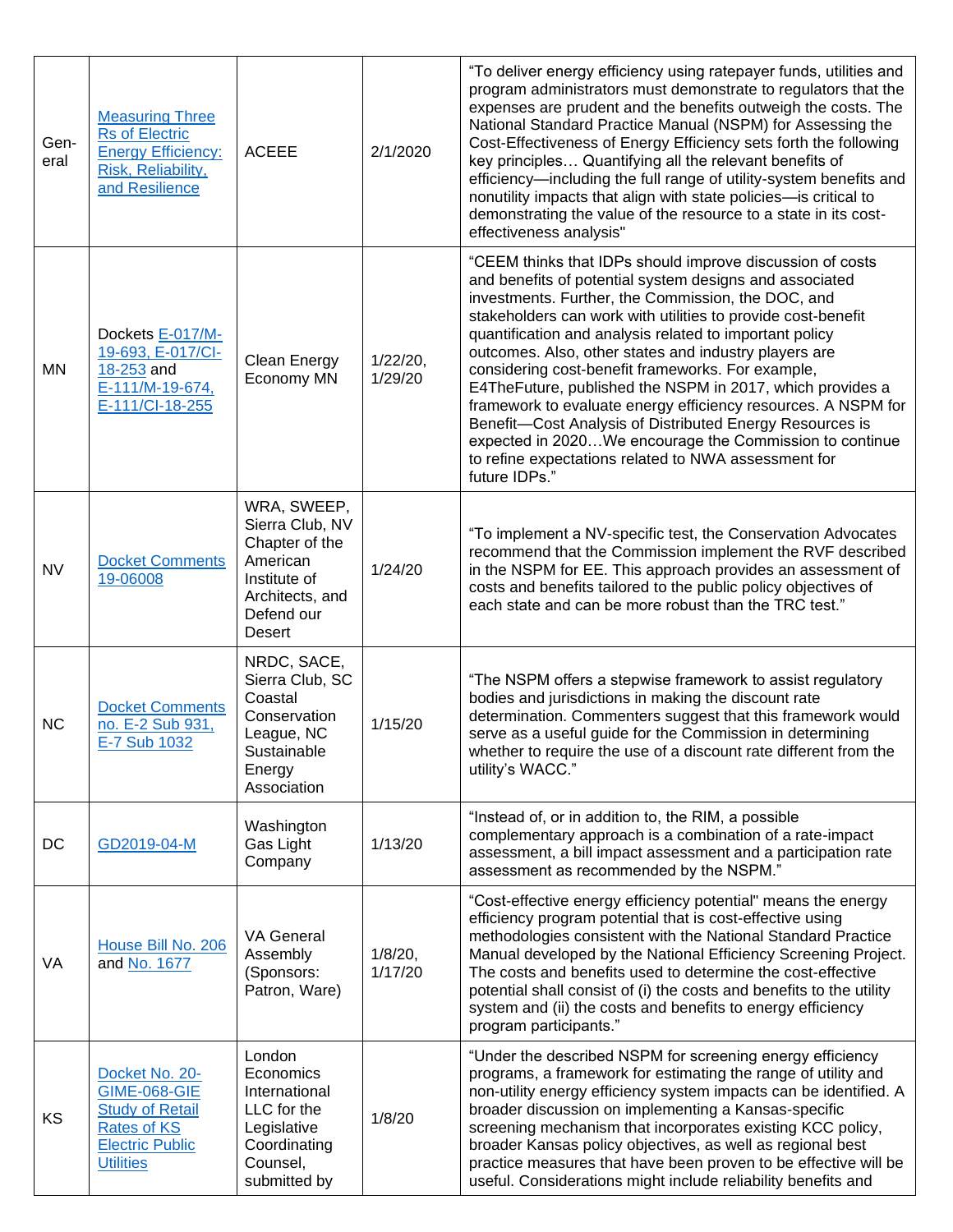|              |                                                                                                                                                                               | the State<br>Corporation<br>Commission         |           | other non-energy impacts such as health and economic<br>development benefits that are considered more difficult to<br>quantify. While evaluation of the existing efficiency assessment<br>framework is beyond the scope of this paper, an analysis of<br>existing practice through the lens of regional best practice<br>would be a positive next step."                                                                                                                                                                                                                                                                                                                                                                                                                                                                                                                                                                                |
|--------------|-------------------------------------------------------------------------------------------------------------------------------------------------------------------------------|------------------------------------------------|-----------|-----------------------------------------------------------------------------------------------------------------------------------------------------------------------------------------------------------------------------------------------------------------------------------------------------------------------------------------------------------------------------------------------------------------------------------------------------------------------------------------------------------------------------------------------------------------------------------------------------------------------------------------------------------------------------------------------------------------------------------------------------------------------------------------------------------------------------------------------------------------------------------------------------------------------------------------|
| <b>NH</b>    | DE 17-136, Order<br>No. 26,322<br>Approving B/C<br><b>WG</b><br>Recommendations                                                                                               | NH PUC                                         | 12/30/19  | "adopts a new cost-effectiveness screening framework for<br>New Hampshire's ratepayer-funded energy efficiency<br>programs. The framework consists of a primary test, known as<br>the Granite State Test, and two secondary tests: Utility Cost<br>Test, and the Secondary Granite State Test" which resulted<br>from the NSPM process in NH.                                                                                                                                                                                                                                                                                                                                                                                                                                                                                                                                                                                           |
| PA           | <b>Final order M-</b><br>2019-3006868                                                                                                                                         | <b>PA PUC</b>                                  | 12/19/19  | "Following the release of the NSPM in 2017, the Commission<br>tasked the Phase III SWE with a detailed review of the NSPM<br>and an inventory of how the 2016 TRC Test Order compared<br>with the principles outlined in the NSPM. Many of the issues<br>identified by the Phase III SWE as part of the NSPM review<br>were instrumental in guiding our proposals in the 2021 TRC<br>Test Tentative Order. The 2017 NSPM review did not include a<br>comprehensive review of Commonwealth policies, laws, and<br>regulations. We reject the suggestion to "pause" the 2021 TRC<br>Test Order for an additional NSPM review. We do, however,<br>agree that such a review could be considered an initial step in<br>the preparation of future Act 129 TRC Test Orders"                                                                                                                                                                    |
| <b>MN</b>    | <b>Proposed Staff</b><br><b>Decision Docket</b><br>G999/CIP-18-782,<br>E999/CIP-18-783                                                                                        | MN Dept of<br>Commerce-<br>Energy<br>Resources | 12/18/19  | Staff recommended Discount Rate Mechanisms: 2) Adopt the<br>NSPM definition of the UCT for the purposes of CIP only<br>Definition - "The purpose of the UCT is to indicate whether the<br>benefits of an EE resource will exceed its costs from the<br>perspective of only the utility system. The UCT includes all<br>costs and benefits that affect the operation of the utility system<br>and the provision of electric and gas services to customers"<br>"Long-Term Cost-Effectiveness Issues to Explore Leading Up<br>to the 2024-2026 CIP Triennials: a. Staff recommend that the<br>Deputy Commissioner approve the initial scope of cost-<br>effectiveness issues outlined in Section IV of this Proposed<br>Decision that the Department will explore in coordination with a<br>Cost-Effectiveness Advisory Committee leading up to the 2024-<br>2026 CIP Triennials" using the 2018 Synapse report following<br>NSPM process. |
| MI           | <b>Docket Comments</b><br>U-20147                                                                                                                                             | <b>ELPC</b> and Vote<br>Solar                  | 12/16/19  | "readers will find a thorough and up-to-date treatment of cost-<br>effectiveness issues for EE in a 2017 NSPM. An NSPM for<br>other DERs is slated for publication in 2020."                                                                                                                                                                                                                                                                                                                                                                                                                                                                                                                                                                                                                                                                                                                                                            |
| <b>CT</b>    | Docket No. 17-12-<br><b>13RE05: PURA</b><br>Investigation into<br><b>Distribution</b><br><b>System Planning</b><br>of the Electric<br><b>Distribution</b><br><b>Companies</b> | CT Green Bank                                  | 12/4/19   | "NESP has issued a NSPM, including a RVF to provide states<br>and jurisdictions with guidance regarding best practices for<br>creating and implementing cost-effectiveness analysis for all<br>DERs. As noted in the EEP program, the use of the UCT, a CE<br>test for PAs, could be further strengthened with the addition of<br>other CE tests, including a TBD RVF that reflects the public<br>policy objectives of CT. It should be noted that in Docket 19-06-<br>29, the RVF has received a number of supportive public<br>comments from stakeholders as a standardized way to value<br>DERs in various use cases."                                                                                                                                                                                                                                                                                                               |
| Gen-<br>eral | <b>Research Report:</b><br><b>Does Integrated</b><br><b>Resource</b><br>Planning<br><b>Effectively</b><br><b>Integrate Demand-</b><br><b>Side Resources?</b>                  | Resources for<br>the Future<br>(RFF)           | 12/1/2019 | "The RVF  guides jurisdictions in establishing the RVT as a<br>primary test or complement to the CUPC's tests, purposely<br>designed to reflect costs and benefits, as well as the<br>jurisdiction's own policy goals."                                                                                                                                                                                                                                                                                                                                                                                                                                                                                                                                                                                                                                                                                                                 |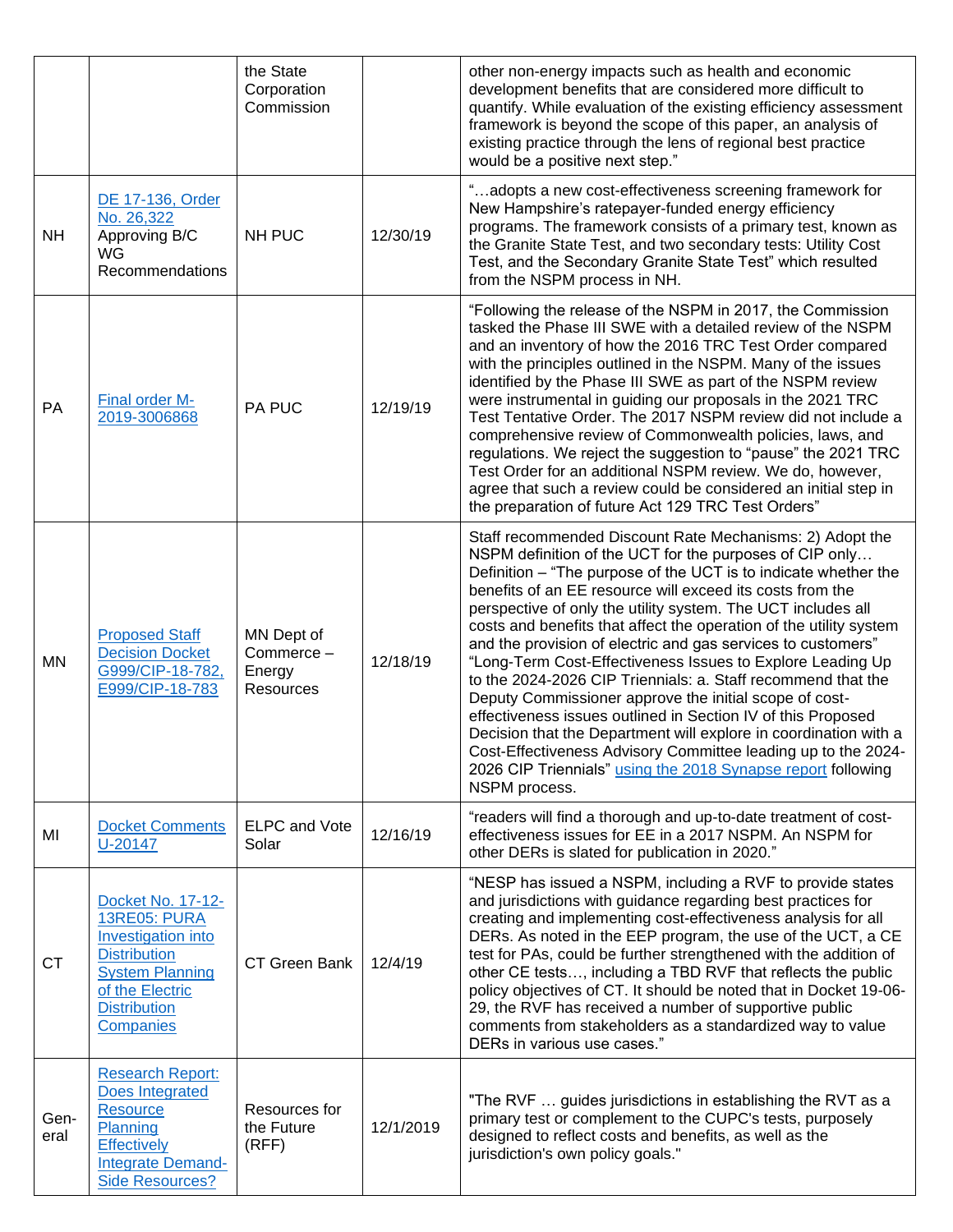| <b>NJ</b>      | Independent<br>Review of RECO's<br><b>AMI Business</b><br>Case and<br><b>Recommendations</b><br>for NJ BPU | Navigant                                                                                                                               | 11/13/19  | "states are exploring the use of the resource value test (RVT)<br>as described in the National Standard Practice Manual for<br>Energy Efficiency, which<br>claims that the five standard cost tests may be insufficient to<br>align with the<br>policy goals of a particular jurisdiction. The RVT allows for<br>flexibility in the treatment of specific cost and benefit streams to<br>steer investments that align with applicable policy objectives."                                                                                                                                                                                                                                                                                                                                                                                                                            |
|----------------|------------------------------------------------------------------------------------------------------------|----------------------------------------------------------------------------------------------------------------------------------------|-----------|--------------------------------------------------------------------------------------------------------------------------------------------------------------------------------------------------------------------------------------------------------------------------------------------------------------------------------------------------------------------------------------------------------------------------------------------------------------------------------------------------------------------------------------------------------------------------------------------------------------------------------------------------------------------------------------------------------------------------------------------------------------------------------------------------------------------------------------------------------------------------------------|
| Gen-<br>eral   | <b>End Use Profiles</b><br>for the US Building<br><b>Stock</b>                                             | <b>US DOE EERE</b>                                                                                                                     | 11/1/2019 | "experts in this field formed the NESP and developed the<br>NSPM with the intention to replace state use of the CaSPM.<br>The NSPM provides a comprehensive framework for assessing<br>the cost-effectiveness of energy efficiency resources. The<br>NSPM is intended to create a state-specific test that represents<br>the regulatory perspective based on the state's applicable<br>policy objectives."                                                                                                                                                                                                                                                                                                                                                                                                                                                                           |
| PA             | <b>Tentative Order of</b><br>September 19,<br>2019 at Docket<br>No. M-2019-<br>3006868                     | BPA,<br>PennFuture,<br>Sierra Club,<br>Clean Air<br>Council,<br>Philadelphia<br>Solar Energy<br>Association,<br><b>NRDC</b>            | 11/1/19   | "A full NSPM analysis of the TRC is certainly allowed by Act<br>129. In fact, as Act 129 places "caps" or limits on the amount of<br>funding that may be applied towards energy efficiency<br>programs, getting the TRC cost effectiveness test "right" in the<br>Commonwealth is even more critical. Act 129's "caps" on<br>spending requires the PA PUC to make sure that spending is<br>being deployed in the most cost-effective manner that reflects<br>Commonwealth policy priorities We respectfully request that<br>the PA PUC consider working through the NSPM process to<br>"test its test" and revise the PA TRC to better reflect<br>Commonwealth policies and goals. Case studies of other states<br>that have already taken the NSPM approach to cost<br>effectiveness testing reforms appear at:<br>https://nationalefficiencyscreening.org/resources/case-studies/" |
| PA             | <b>Tentative Order</b><br>M-2019-3006868                                                                   | <b>KEEA</b>                                                                                                                            | 11/1/19   | "As the Commission notes in its TRC Tentative Order, the<br>(NSPM) proposes a methodology to adjust for these missing<br>benefits by adjusting costs for measures that exceed a 15-year<br>lifetime. This methodology specifically does not circumvent the<br>legislative directive to limit benefits to 15 years by adjusting<br>only the cost calculation and allows for equitable accounting<br>methods for both costs and benefits in the TRC. Through the<br>TRC, the Commission should strive for an accurate accounting<br>of costs and benefits within the bounds of the law, and the<br>NSPM provides a tool with which to do so."                                                                                                                                                                                                                                          |
| <b>NH</b>      | DE 17-136 B/C<br><b>Working Group</b><br><b>Recommendations</b><br><b>Regarding NH CE</b><br><b>Review</b> | <b>Benefit Cost</b><br><b>Working Group</b><br>$(PUC - led)$                                                                           | 10/31/19  | "In reviewing the New Hampshire cost-effectiveness screening<br>framework, as provided for in the 2019 Update Settlement, the<br>B/C Working Group was guided by the National Standard<br>Practice Manual ("NSPM")'s Resource Value Framework."                                                                                                                                                                                                                                                                                                                                                                                                                                                                                                                                                                                                                                      |
| KY             | Comments - KY<br>GA SB 100, Case<br>2019-00256                                                             | Kentuckians for<br>the<br>Commonwealth<br>(KFTC) and<br>Mountain<br>Association for<br>Community<br>Economic<br>Development<br>(MACED) | 10/15/19  | Cites the NSPM principles for impact quantification and<br>categories of impacts to consider when developing CE test for<br>DERs.                                                                                                                                                                                                                                                                                                                                                                                                                                                                                                                                                                                                                                                                                                                                                    |
| R <sub>l</sub> | <b>Annual EE Plan</b><br>for 2020 - Docket<br>4979                                                         | <b>National Grid</b>                                                                                                                   | 10/15/19  | Cites the NSPM principles as principles to apply when<br>developing the RI Test.                                                                                                                                                                                                                                                                                                                                                                                                                                                                                                                                                                                                                                                                                                                                                                                                     |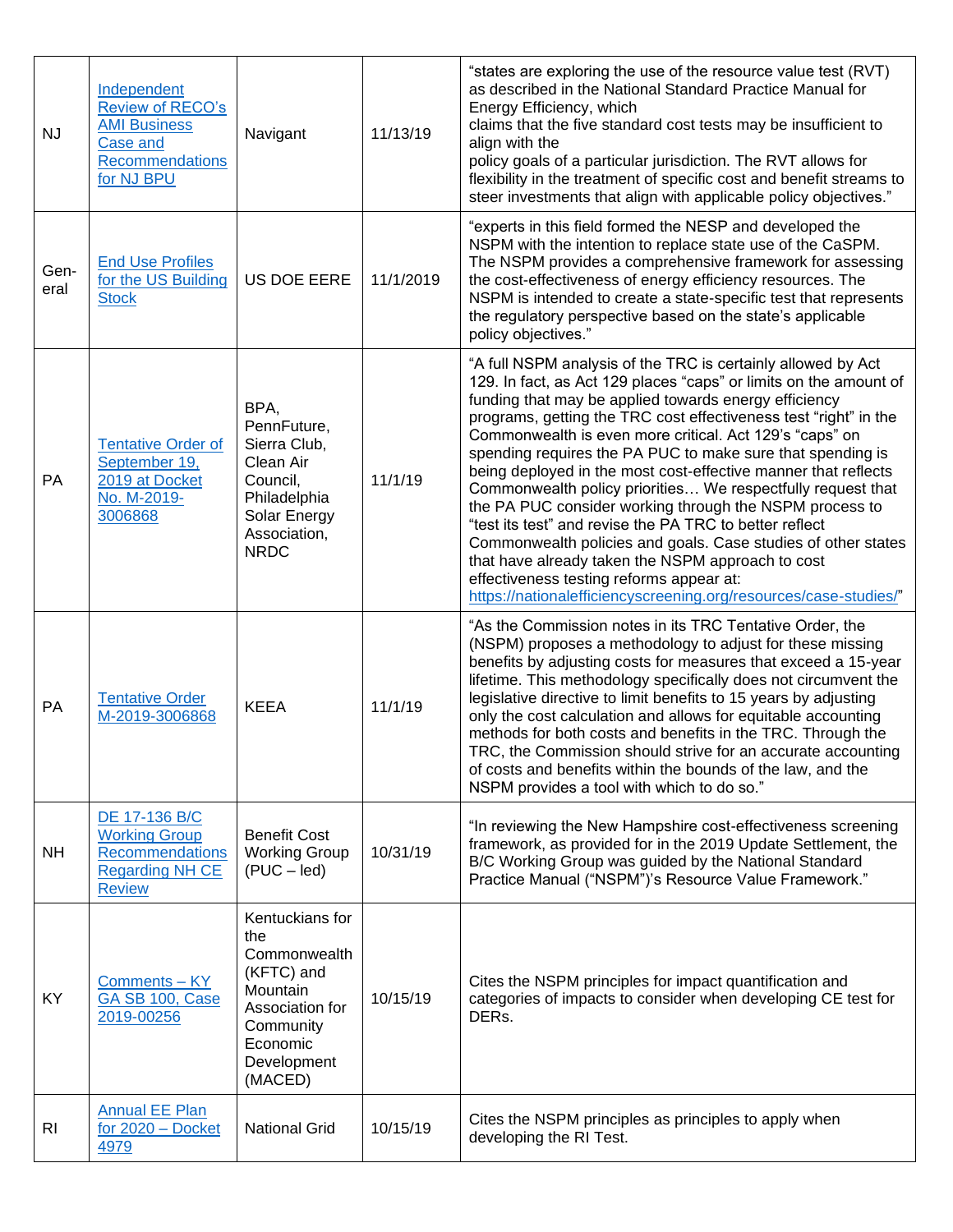| LA           | Docket No. R-<br>31106 - Phase II<br><b>EE Draft Rule</b><br>Version 2                                                                                                                                                    | <b>LAPSC</b>                                        | 10/8/19   | "while the guidelines published in the California Standard<br>Practice Manual shall continue to be used in performing EE<br>screening tests, a "National Standard Practice Manual"<br>("NSPM") has been published by the National Efficiency<br>Screening Project and it may be considered for use in<br>performing the EE screening tests."                                                                                                                                                                                                                                                                                                                                                                                                                                                                                           |
|--------------|---------------------------------------------------------------------------------------------------------------------------------------------------------------------------------------------------------------------------|-----------------------------------------------------|-----------|----------------------------------------------------------------------------------------------------------------------------------------------------------------------------------------------------------------------------------------------------------------------------------------------------------------------------------------------------------------------------------------------------------------------------------------------------------------------------------------------------------------------------------------------------------------------------------------------------------------------------------------------------------------------------------------------------------------------------------------------------------------------------------------------------------------------------------------|
| <b>NC</b>    | <b>Clean Energy Plan</b>                                                                                                                                                                                                  | <b>NC DEQ State</b><br><b>Energy Office</b>         | 10/1/2019 | Cites NSPM as a resource for revision to benefit-cost<br>methodologies. References review and revision process in<br>NSPM case study state, RI.                                                                                                                                                                                                                                                                                                                                                                                                                                                                                                                                                                                                                                                                                        |
| Gen-<br>eral | <b>Residential Grid-</b><br>Interactive<br><b>Efficient Building</b><br><b>Technology and</b><br><b>Policy: Harnessing</b><br>the Power of<br>Homes for a<br>Clean, Affordable,<br><b>Resilient Grid of</b><br>the Future | NASEO and<br>AnnDyl                                 | 10/1/2019 | "The NSPM provides a framework for how jurisdictions can<br>update their CE screening practices based on the following<br>principles: treating EE as a resource, accounting for relevant<br>policy goals, accounting for all relevant impacts, ensuring<br>symmetry in the inclusion of different costs and benefits, using<br>forward-looking analysis, and ensuring transparency. While the<br>NSPM, published in 2017, focuses on EE resources, the core<br>concepts can be applied to supply-side resources and DERs,<br>including DR, DG, DS, EVs, and strategic electrification<br>technologies. A NSPM for DERs is forthcoming in 2020.<br>Regulators and policymakers can use both manuals for<br>'guidance on how to develop a jurisdiction's primary CE test<br>that meets the applicable policy goals of the jurisdiction." |
| PA           | <b>Tentative Order</b><br>M-2019-3006868                                                                                                                                                                                  | PA Public<br><b>Utility</b><br>Commission           | 9/19/19   | "In preparation of this Tentative Order, the Commission and the<br>SWE have reviewed new industry literature on benefit cost<br>analysis, such as the National Standard Practice Manual, to<br>refine the TRC Test to meet Pennsylvania policy objectives"                                                                                                                                                                                                                                                                                                                                                                                                                                                                                                                                                                             |
| <b>NM</b>    | Docket comments<br>19-00248-VT                                                                                                                                                                                            | New Mexico<br><b>Gas Company</b>                    | 8/30/19   | "NMGC spent the better part of the last 18 months studying the<br>issue to determine<br>an appropriate discount rate for NMGC's energy efficiency<br>programs [and] examined a number of sources, including the<br>National Standard Practice Manual for Assessing Cost-<br>Effectiveness of Energy Efficiency Resources ("NSPM")" - cites<br>the NSPM as a source in determining discount rate<br>recommendation.                                                                                                                                                                                                                                                                                                                                                                                                                     |
| ME           | <b>Home Energy</b><br><b>Savings Program</b><br><b>Impact Evaluation</b><br>$-$ Years 2014-<br>2016                                                                                                                       | Efficiency<br><b>Maine Trust</b>                    | 8/23/19   | The National Standard Practice Manual for Assessing Cost-<br>Effectiveness of Energy Efficiency Resources was used as the<br>primary reference for typical cost and benefit accounting<br>practices.                                                                                                                                                                                                                                                                                                                                                                                                                                                                                                                                                                                                                                   |
| CT           | Docket No. 19-06-<br>29 Comments                                                                                                                                                                                          | Northeast<br>Clean Energy<br>Council<br>(NECEC)     | 8/21/19   | NECEC "note[s] that there are a number of existing resources<br>that can aid DEEP and PURA in this proceeding. Of particular<br>note the National Standard Practice Manual."                                                                                                                                                                                                                                                                                                                                                                                                                                                                                                                                                                                                                                                           |
| <b>CT</b>    | Docket No. 19-06-<br>29 Comments                                                                                                                                                                                          | Connecticut<br>Fund for the<br>Environment<br>(CFE) | 8/21/19   | "reviewing relevant cost and benefits of DERs should follow a<br>set of core principles, such as those provided in the NSPM (see<br>Table 1). These can help guide DEEP, PURA, and<br>stakeholders in their review of relevant impacts and the options<br>for accounting for them. While the current NSPM Edition<br>focuses on energy efficiency, the principles and framework are<br>generally applicable to all DERs." Reviews NSPM principles<br>and application.                                                                                                                                                                                                                                                                                                                                                                  |
| WV           | <b>Docket Comments</b><br>19-0396-E-P                                                                                                                                                                                     | BPA and<br><b>ACEEE</b>                             | 8/20/19   | "BPA and ACEEE encourage the Commission to consider use<br>of the NSPM framework and its step-by-step approach as a<br>basis for determining the extent to which and whether the<br>state's current cost-effectiveness testing reflects West<br>Virginia's energy goals and policies. BPA, ACEEE, and other<br>members of the National Efficiency Screening Project (NESP)<br>would be pleased to work with a West Virginia stakeholder                                                                                                                                                                                                                                                                                                                                                                                                |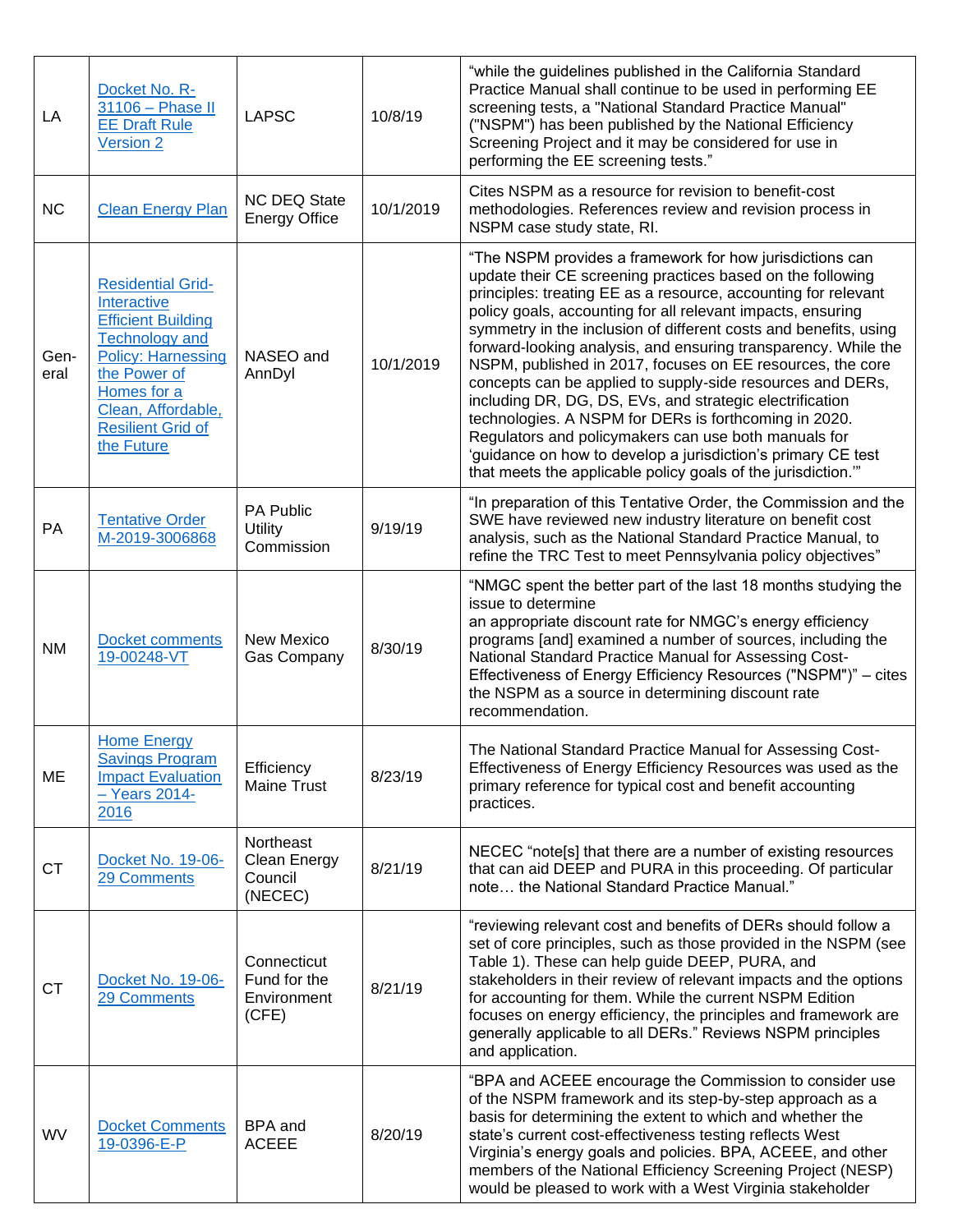|                      |                                                                                                                                  |                                                                                              |          | group and/or relevant state Agencies on cost effectiveness<br>testing reforms."                                                                                                                                                                                                                                                                                                                                                                                                                                                                                                                                                                                                                                                                                                                                                                                                                     |
|----------------------|----------------------------------------------------------------------------------------------------------------------------------|----------------------------------------------------------------------------------------------|----------|-----------------------------------------------------------------------------------------------------------------------------------------------------------------------------------------------------------------------------------------------------------------------------------------------------------------------------------------------------------------------------------------------------------------------------------------------------------------------------------------------------------------------------------------------------------------------------------------------------------------------------------------------------------------------------------------------------------------------------------------------------------------------------------------------------------------------------------------------------------------------------------------------------|
| Gen-<br>eral         | <b>Next-Generation</b><br><b>Energy Efficiency</b><br><b>Resource</b><br><b>Standards</b>                                        | <b>ACEEE</b>                                                                                 | 8/1/2019 | "cost-benefit analysis in potential studies and in program<br>design should reflect the state's policy priorities, which may<br>require updates to traditional cost-effectiveness tests. The<br>National Standard Practice Manual (NSPM) is a<br>comprehensive framework for cost-effectiveness assessment<br>of energy efficiency and offers principles and methodologies for<br>developing balanced assessments of resource cost<br>effectiveness that address state policy priorities"                                                                                                                                                                                                                                                                                                                                                                                                           |
| Gen-<br>eral         | <b>Capturing More</b><br><b>Value</b> from<br><b>Combinations of</b><br>PV and Other<br><b>DERs</b>                              | <b>RAP</b>                                                                                   | 8/1/2019 | National Standard Practice Manual proposes a sixth test, one<br>that considers societal costs more widely. Although these tests<br>were developed to evaluate energy efficiency programs, they<br>are often also used to evaluate DER programs and resources.                                                                                                                                                                                                                                                                                                                                                                                                                                                                                                                                                                                                                                       |
| QC,<br>CAN           | Decision D-2019-<br>088 R-4043-2018                                                                                              | QC Regie de<br>L'energie                                                                     | 7/30/19  | Translated and abbreviated from original French: The regulator<br>ordered that the utilities cost-effectiveness calculations follow<br>the NSPM for EE, in particular (or including) treatment of free-<br>riders and spillover effects.                                                                                                                                                                                                                                                                                                                                                                                                                                                                                                                                                                                                                                                            |
| $US -$<br>Sena<br>te | 2288: American<br><b>Energy Efficiency</b><br><b>Act of 2019</b>                                                                 | <b>Tina Smith</b><br>(MN)                                                                    | 7/25/19  | "(d) Evaluation, measurement, and verification of savings: The<br>regulations promulgated pursuant to subsection (b) shall be<br>based on-(ii) the National Standard Practice Manual for<br>Assessing the Cost-Effectiveness of Energy Efficiency<br>Resources, developed by the National Efficiency Screening<br>Project"                                                                                                                                                                                                                                                                                                                                                                                                                                                                                                                                                                          |
| IN                   | Recommendations<br>Letter for new 21 <sup>st</sup><br><b>Century Energy</b><br><b>Policy</b><br><b>Development Task</b><br>Force | <b>MEEA</b>                                                                                  | 7/15/19  | The NSPM "provides a framework for understanding the value<br>of energy efficiency in relation to current jurisdictional policies<br>and goals Indiana could create a test that screens for energy<br>efficiency programs that reflects the needs of Hoosiers the<br>NSPM for Distributed Energy Resources, which includes both<br>energy efficiency and distributed supply-side resources, is<br>expected in Fall 2019 and could expand that analysis even<br>further. Case studies from the Midwest and round the country<br>are available"                                                                                                                                                                                                                                                                                                                                                       |
| <b>NY</b>            | Case 18-M-0084<br><b>Comments</b>                                                                                                | AEA, BPA,<br><b>Building</b><br>Performance<br>Contractors<br>Association of<br>NYS, BPI, E4 | 7/1/19   | "The BCA also needs revision in its application and increased<br>transparency on its calculations. The<br>current approach in the BCA fails to account for other fuel<br>impacts, such as the oil or gas savings from insulation and air<br>sealing. These types of impacts are clearly quantifiable and<br>should immediately be<br>included in the BCA, as this would ensure compliance with the<br>Governor's and Legislature's requirements. We further<br>recommend that the BCA: 1) account for the full range of utility<br>system impacts; 2) account for non-utility system impacts that<br>are relevant to the state's applicable policy goals; and 3)<br>ensure symmetry in the treatment of relevant costs and<br>benefits, even where difficult to quantify, including non-energy<br>benefits. More on these key principles can be found in the<br>National Standard Practice Manual." |
| LA                   | <b>Comments on</b><br><b>PSC Docket R-</b><br>31106                                                                              | <b>SEEA</b>                                                                                  | 6/14/19  | Commends Commission for discussing potential future NSPM<br>application. "CE testing and the NSPM are two additional<br>issues that would be well suited to evaluation by the EEWG."                                                                                                                                                                                                                                                                                                                                                                                                                                                                                                                                                                                                                                                                                                                |
| <b>NJ</b>            | <b>NJCEP</b><br>Comprehensive<br><b>Energy Efficiency</b><br>and Renewable                                                       | <b>Building</b><br>Performance<br>Association                                                | 6/11/19  | "The Building Performance Association believes the NSPM<br>framework and its step-by-step approach would provide NJ<br>BPU an opportunity to determine whether its current cost-<br>effectiveness testing reflects New Jersey's own energy goals                                                                                                                                                                                                                                                                                                                                                                                                                                                                                                                                                                                                                                                    |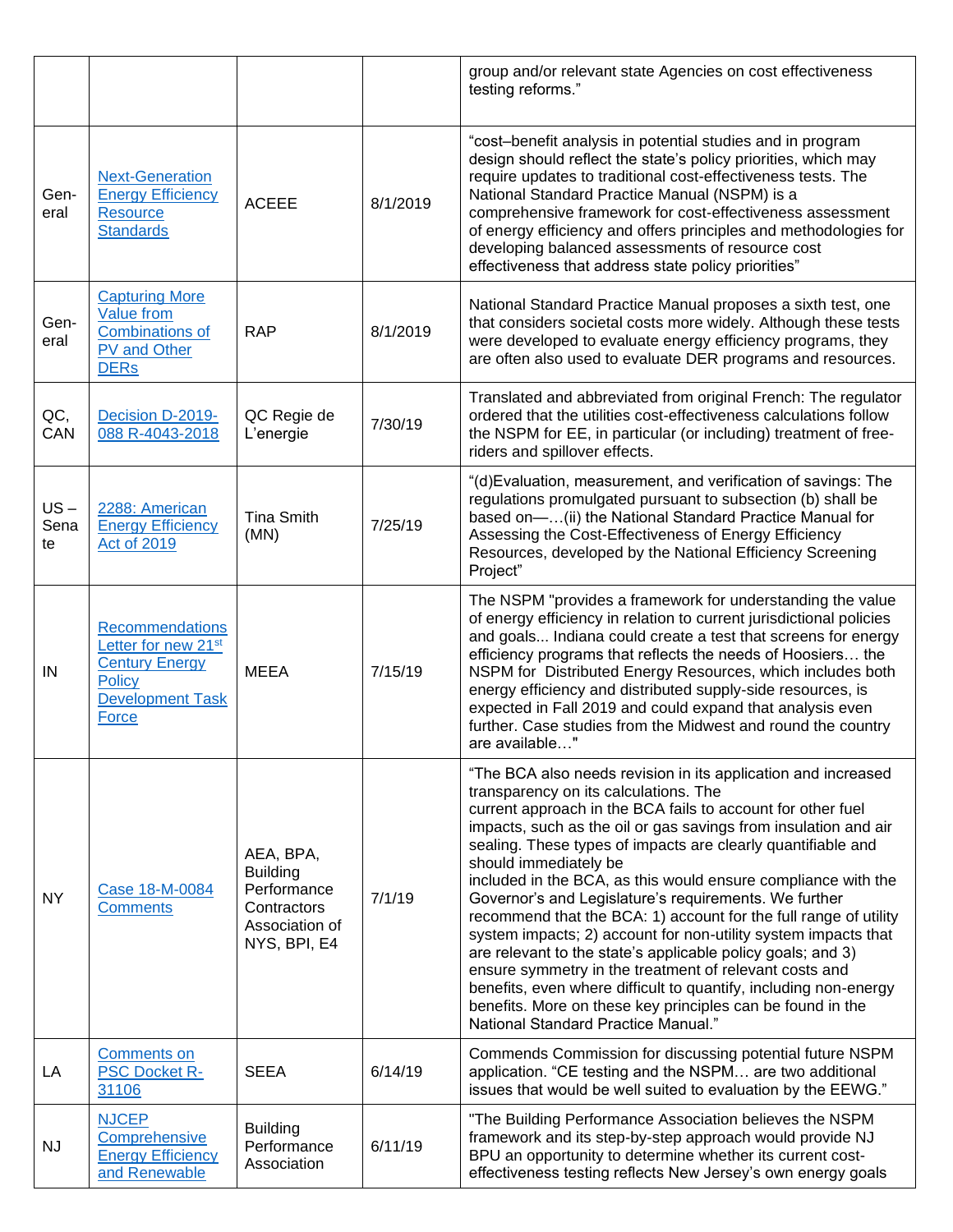|              | <b>Energy Resource</b><br><b>Analysis for Fiscal</b><br>Year 2020,<br><b>Comments</b>                                                                              |                                                           |         | and policies. The Association and other members of the<br>National Efficiency Screening Project would be pleased to brief<br>the NJ BPU or other state Agencies on how a "New Jersey"<br>test could be developed to best meet the needs of the<br>policymakers and ratepayers in New Jersey. "                                                                                                                                                                                                                                                                                                                                                                                                                                                                                                                                                            |
|--------------|--------------------------------------------------------------------------------------------------------------------------------------------------------------------|-----------------------------------------------------------|---------|-----------------------------------------------------------------------------------------------------------------------------------------------------------------------------------------------------------------------------------------------------------------------------------------------------------------------------------------------------------------------------------------------------------------------------------------------------------------------------------------------------------------------------------------------------------------------------------------------------------------------------------------------------------------------------------------------------------------------------------------------------------------------------------------------------------------------------------------------------------|
| <b>FL</b>    | Comments:<br>Docket Nos.<br>20190015-EG,<br>20190016-EG,<br>20190018-EG,<br>20190019-EG,<br>20190020,<br>20190021-EG                                               | Southern<br>Alliance for<br><b>Clean Energy</b><br>(SACE) | 6/10/19 | Cites the ACEEE Summer Study on EE in buildings, that the<br>NSPM "is a helpful resource for regulatory staff designing a<br>primary cost-effectiveness test to meet their needs".                                                                                                                                                                                                                                                                                                                                                                                                                                                                                                                                                                                                                                                                        |
| <b>WA</b>    | Report on 2018<br><b>WA State Investor</b><br><b>Owned Utility</b><br><b>Energy Efficiency</b><br><b>Joint Advisory</b><br><b>Group Activities</b><br>and Outcomes | <b>WA Statewide</b><br><b>Advisory Group</b><br>(SWAG)    | 6/7/19  | "The SWAG spent several days working through the elements<br>of the (RVF) over the course of 2018. The (NSPM) was used<br>as a guide to begin the collaborative process and walk through<br>the RVF and corresponding (RVT). The group reviewed current<br>TRC practices and compiled methodologies in order to outline<br>areas of consistency. To kick-off the steps of the RVF,<br>Commission Staff compiled a list of applicable policy goals<br>based on their review of WA statutes implemented by the UTC<br>for the group's review and discussion. The group then reviewed<br>the utility system costs and benefits. Lastly, the SWAG has<br>progressed to discussions of non-utility costs and benefits and<br>worked collaboratively to determine which additional non-utility<br>system costs and benefits to potentially include in the RVT." |
| IA           | <b>Docket Comments</b><br>RUM-2016-0018                                                                                                                            | Institute for<br>Policy Integrity<br>(NYU Law)            | 6/5/19  | Refers to the DSESP for examples of leading state testing<br>practices and cites NSPM as a resource for considering<br>impacts in IA tests.                                                                                                                                                                                                                                                                                                                                                                                                                                                                                                                                                                                                                                                                                                               |
| IA           | <b>Docket Comments</b><br>RMU-2016-0018                                                                                                                            | <b>BPA</b> and<br><b>ACEEE</b>                            | 6/4/19  | ACEEE and BPA recommend applying the NSPM framework to<br>assess the benefits of energy efficiency in IA.                                                                                                                                                                                                                                                                                                                                                                                                                                                                                                                                                                                                                                                                                                                                                 |
| AR           | 13-002-U Order<br><b>No. 48</b><br>10-100-R Order<br>No. 31                                                                                                        | Arkansas<br><b>Public Service</b><br>Commission           | 5/10/19 | "The Commission accepts the NSPM Case Study and<br>supporting appendices and rules"                                                                                                                                                                                                                                                                                                                                                                                                                                                                                                                                                                                                                                                                                                                                                                       |
| <b>MO</b>    | <b>Comments File</b><br>No. EO-2018-<br>0038                                                                                                                       | Alliance for<br>Transportation<br>Electrification         | 4/29/19 | The Commission could find the NSPM and forthcoming NSPM<br>for DERs a helpful framework for EV CE screening.                                                                                                                                                                                                                                                                                                                                                                                                                                                                                                                                                                                                                                                                                                                                              |
| Gen-<br>eral | Quantifiable<br><b>Resource Cost</b><br><b>Framework</b>                                                                                                           | <b>NW Council</b><br>Regional<br>Technical<br>Forum       | 4/23/19 | To consistently treat costs and benefits across resources, the<br>NW Council should follow the steps of the RVF.                                                                                                                                                                                                                                                                                                                                                                                                                                                                                                                                                                                                                                                                                                                                          |
| ΜN           | Proposed<br><b>Decision</b><br><b>Comments Docket</b><br>G000/CIP-18-782<br>and Docket<br>E999/CIP-18-783                                                          | <b>ACEEE</b>                                              | 4/19/19 | "I would urge the Department to take the opportunity to<br>utilize the process for developing a state-specific cost-<br>effectiveness assessment that is described in the [NSPM]".                                                                                                                                                                                                                                                                                                                                                                                                                                                                                                                                                                                                                                                                        |
| LA           | <b>Comments on</b><br><b>PSC Docket R-</b><br>31106                                                                                                                | Kathryn<br>Bowman, Staff<br>Attorney for<br><b>LAPSC</b>  | 4/16/19 | LA currently follows the CSPM guidelines but may consider the<br>NSPM for EE screening tests.                                                                                                                                                                                                                                                                                                                                                                                                                                                                                                                                                                                                                                                                                                                                                             |
| CA           | <b>Docket Comments</b><br>14-10-003                                                                                                                                | <b>AEE</b>                                                | 4/15/19 | The commission should consider the principles of the NSPM's<br>RVF for resource valuation that aligns with CA's policy<br>objectives.                                                                                                                                                                                                                                                                                                                                                                                                                                                                                                                                                                                                                                                                                                                     |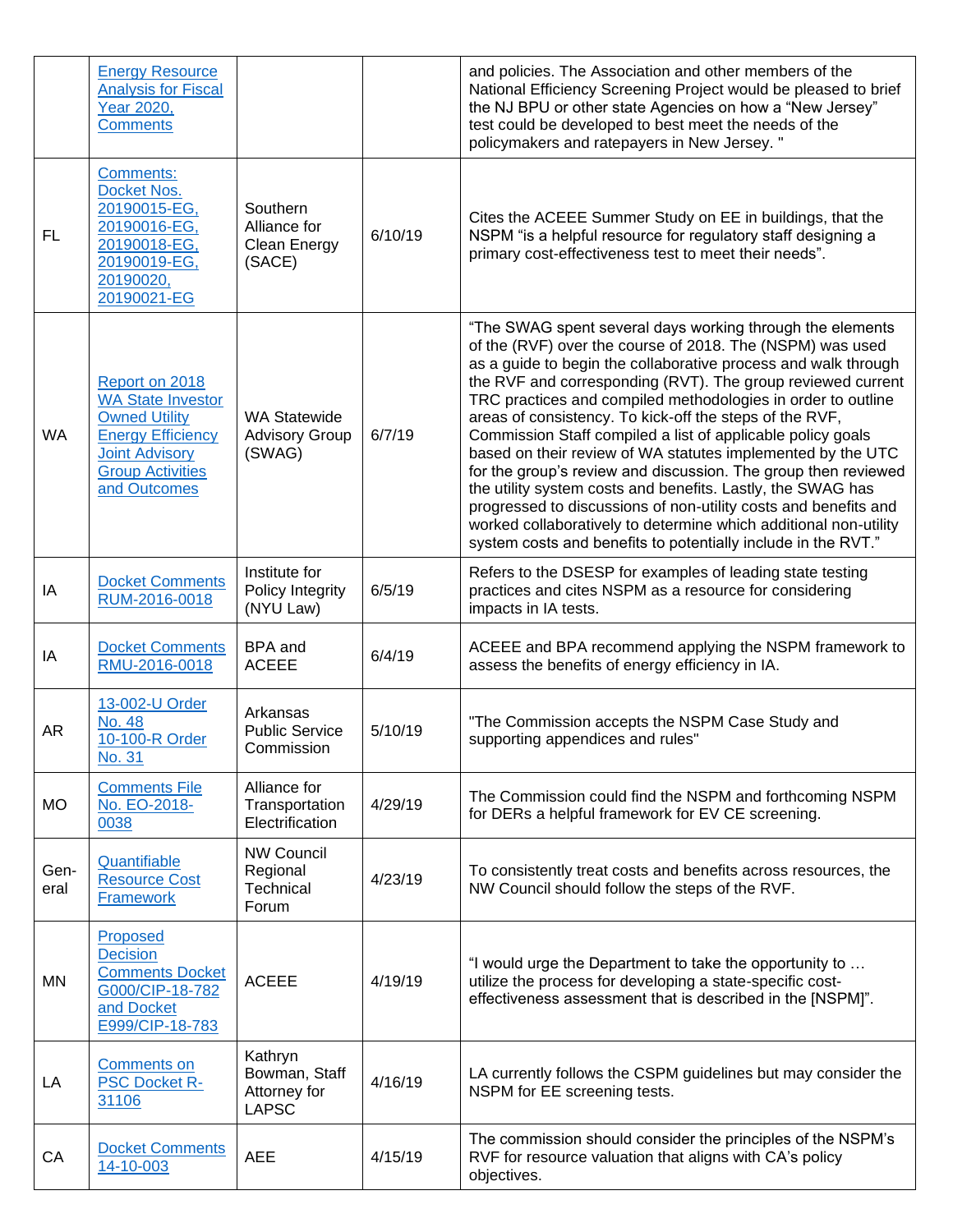| MN             | Proposed<br><b>Decision</b><br><b>Comments Docket</b><br>G000/CIP-18-782<br>and Docket<br>E999/CIP-18-783                                                                 | Center for<br>Energy and<br>Environment                                                | 4/12/19  | Reviews Synapse case study and recommends "MN draw upon<br>recent national work in the area of efficiency cost-effectiveness-<br>the NSPM and the Synapse Report, which applied the<br>principles and framework of the NSPM to MN's CE framework<br>- to redefine MN's UCTs purpose and make revisions to the<br>structure of MN's UCT, specifically the discount rate."                                                                                                                                                                                                                                                                                                 |
|----------------|---------------------------------------------------------------------------------------------------------------------------------------------------------------------------|----------------------------------------------------------------------------------------|----------|--------------------------------------------------------------------------------------------------------------------------------------------------------------------------------------------------------------------------------------------------------------------------------------------------------------------------------------------------------------------------------------------------------------------------------------------------------------------------------------------------------------------------------------------------------------------------------------------------------------------------------------------------------------------------|
| Gen-<br>eral   | The Value of<br><b>Resilience for</b><br><b>Distributed Energy</b><br>Resources: An<br>Overview of<br><b>Current Analytical</b><br><b>Practices</b>                       | <b>NARUC</b>                                                                           | 4/1/2019 | Discusses differences across state cost-benefit analyses, citing<br>the NSPM.                                                                                                                                                                                                                                                                                                                                                                                                                                                                                                                                                                                            |
| Gen-<br>eral   | <b>Evaluating the</b><br>Need for a<br><b>Regional Energy</b><br><b>Efficiency</b><br><b>Technical</b><br><b>Resource Manual</b><br>for Small Utilities<br>in the Midwest | <b>MEEA</b>                                                                            | 4/1/2019 | Suggests using NSPM for developing 'small utility tests'.                                                                                                                                                                                                                                                                                                                                                                                                                                                                                                                                                                                                                |
| <b>MN</b>      | <b>Docket Comments</b><br>G999/CIP-18-782,<br>E999/CIP-18-783                                                                                                             | <b>ACEEE</b>                                                                           | 3/28/19  | The NSPM provides a comprehensive framework for assessing<br>cost-effectiveness of utility energy efficiency resources. The<br>primary objective of this assessment is to identify utility<br>resources that will best serve customers over the long term,<br>while also achieving applicable policy goals of the jurisdiction.                                                                                                                                                                                                                                                                                                                                          |
| H <sub>l</sub> | <b>Docket Comments</b><br>2018-0088                                                                                                                                       | Division of<br>Consumer<br>Advocacy                                                    | 3/25/19  | "the National Standard Practice Manual (NSPM), referenced<br>above by the Companies, should provide the framework and<br>the rationale for developing the PIM BCA parameters in Hawaii.<br>The NSPM was designed to update, expand, and improve upon<br>the California Standard Practice Manual, also referenced above<br>by the Companies. The NSPM is focused on energy efficiency<br>BCAs but was designed to apply to other types of utility BCAs,<br>such as those applied to PIMs. The NSPM offers a set of<br>fundamental principles for BCA parameters and a framework<br>for developing parameters that are tailored to the regulatory<br>goals of each state." |
| VA             | Case No. PUR-<br>2018099168                                                                                                                                               | Rachel Gold on<br>behalf of<br><b>VAEEC</b>                                            | 3/5/19   | "The National Standard Practice Manual offers a<br>comprehensive framework for the group to use as it considers<br>how to apply these new requirements. It describes the<br>principles, concepts, and methodologies for sound assessment<br>of resource cost-effectiveness, and is intended for use by those<br>involved in identifying the full range of efficiency resources<br>whose benefits exceed their costs, to inform which resources to<br>acquire to meet a jurisdiction's specific goals, standards, and/or<br>targets."                                                                                                                                     |
| Gen-<br>eral   | Guidance on<br><b>Measuring the</b><br>Economic<br><b>Development</b><br><b>Benefits of Energy</b><br>Efficiency                                                          | <b>ACEEE</b>                                                                           | 3/1/2019 | Description of the NSPM and overview of case studies.                                                                                                                                                                                                                                                                                                                                                                                                                                                                                                                                                                                                                    |
| <b>CT</b>      | 2019-2021 Plan<br><b>Conservation &amp;</b><br><b>Load Management</b><br>Plan Update, CT<br>Gen. Statutes -<br>$16 - 245m(d)$                                             | Eversource<br>Energy, United<br>Illuminating, CT<br><b>Natural Gas</b><br>Corporation, | 3/1/19   | "The Companies plan to evaluate the consistency of the current<br>Cost-Effectiveness Tool with the NSPM framework during the<br>2019-2021 Plan period. Additionally, the Companies plan to<br>work collaboratively with DEEP and the Energy Efficiency<br>Board to propose a Resource Value Test that screens cost-                                                                                                                                                                                                                                                                                                                                                      |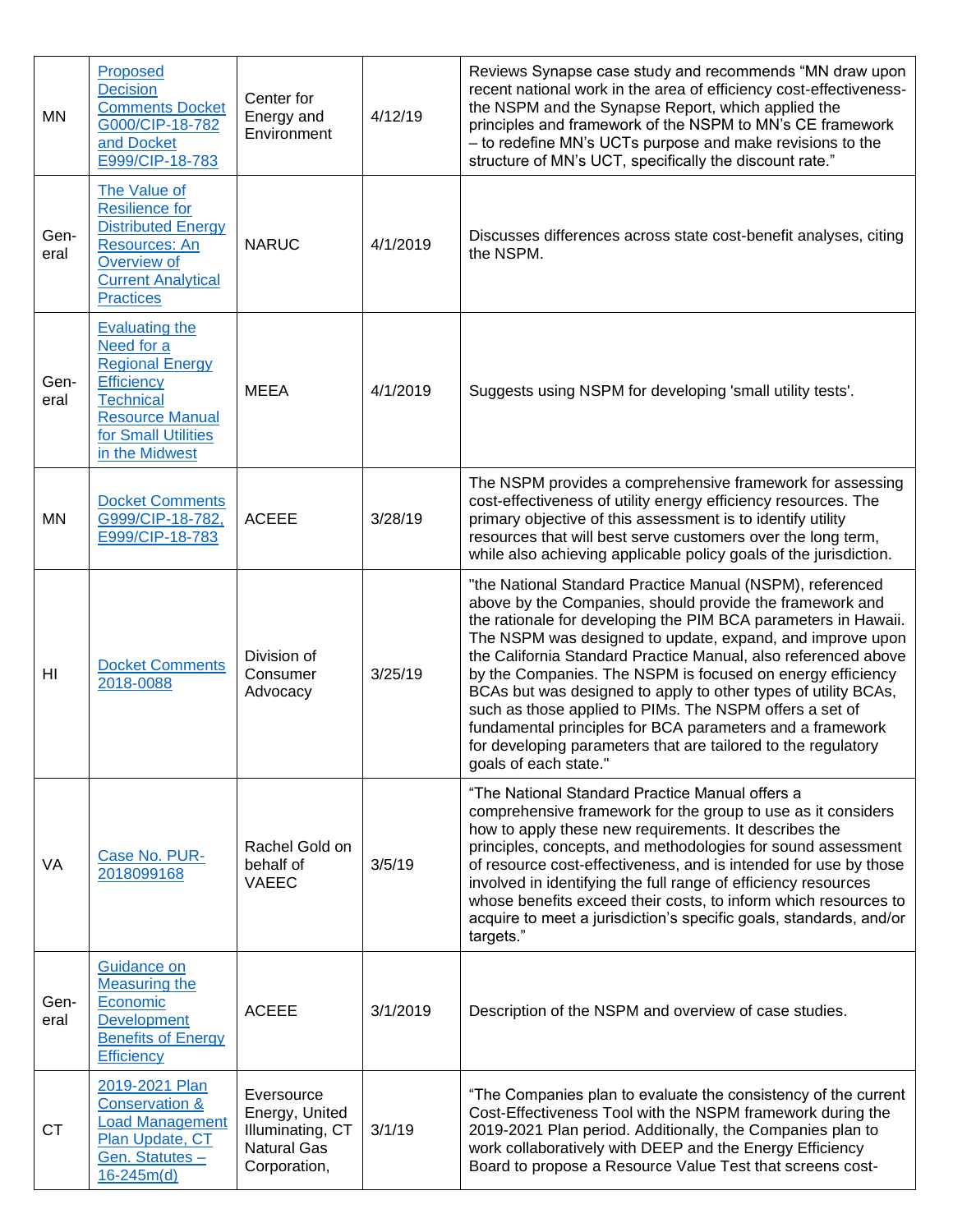|              |                                                                                                                                                                             | and Southern<br>CT Gas                                          |          | effective energy efficiency measures for both energy savings<br>and environmental attributes."                                                                                                                                                                                                                                                                                                    |
|--------------|-----------------------------------------------------------------------------------------------------------------------------------------------------------------------------|-----------------------------------------------------------------|----------|---------------------------------------------------------------------------------------------------------------------------------------------------------------------------------------------------------------------------------------------------------------------------------------------------------------------------------------------------------------------------------------------------|
| MN           | <b>Docket Comments</b><br>G999/CIP-18-782,<br>E999/CIP-18-783                                                                                                               | Center for<br>Energy and<br>Environment                         | 2/19/19  | Synapse's "report provided an in-depth review of MN's existing<br>CIP cost-effectiveness framework using guidance from the<br>NSPM we commend the Department for commissioning this<br>report and draw upon the report significantly in our discussion."                                                                                                                                          |
| <b>MS</b>    | <b>Docket Comments</b><br>2018-AD-64                                                                                                                                        | Southern<br>Alliance for<br>Clean Energy                        | 2/15/19  | "Adoption of the principles outlined in the National Standard<br>Practice Manual, published in 2017, would provide even better<br>alignment between these IRP rules and Mississippi specific<br>policy considerations"                                                                                                                                                                            |
| NJ           | <b>Docket Comments</b><br>QO19010040                                                                                                                                        | <b>HPC</b>                                                      | 2/15/19  | Overview of the NSPM and case studies/current state<br>applications. Recommendation that NJ reflect on policy goals<br>for cost-effectiveness testing and offer from NESP to brief NJ<br>state Agencies on 'New Jersey' test development.                                                                                                                                                         |
| <b>NJ</b>    | <b>Docket Comments</b><br>QO19010040                                                                                                                                        | <b>ACEEE</b>                                                    | 2/15/19  | ACEEE recommends updating CE testing to adhere to best<br>practice principles found in the NSPM. They describe the<br>NSPM and its core principles, discuss the importance of<br>symmetrical CE testing, and direct NJ to NESP's NSPM<br>template tables.                                                                                                                                         |
| <b>CT</b>    | Presentation:<br><b>Cost-Effectiveness</b><br>for C&LM: EEB<br><b>Recommendations</b><br>and Board<br><b>Discussion</b>                                                     | CT Energy<br>Efficiency<br><b>Board</b>                         | 2/13/19  | Reviews NSPM guiding principles                                                                                                                                                                                                                                                                                                                                                                   |
| VA           | Case No. PUR-<br>2018-00168                                                                                                                                                 | Tim Woolf and<br>Erin Malone on<br>behalf of the<br>Sierra Club | 2/6/19   | "The RIM test does not provide useful information, is<br>inconsistent with economic theory, is inconsistent with<br>fundamental principles of the NSPM, is misleading, and<br>conflates cost-effectiveness with cost-shifting. Long-term RBP<br>analyses offer a much better way to analyze rate impacts than<br>the RIM test." Includes a full copy of the NSPM as a reference<br>for the state. |
| Gen-<br>eral | <b>Energy Efficiency</b><br><b>Over Time:</b><br><b>Measuring and</b><br><b>Valuing Lifetime</b><br><b>Energy Savings in</b><br>Policy and<br>Planning                      | <b>ACEEE</b>                                                    | 2/1/2019 | "States can look to the National Standard<br>Practice Manual, which offers a comprehensive framework for<br>assessing the cost effectiveness of energy efficiency<br>resources, including the elements that could make up the range<br>of costs and benefits included in the resource value tests<br>chosen by a given jurisdiction (Woolf et al. 2017)."                                         |
| Gen-<br>eral | <b>Northeast</b><br><b>Regional Energy</b><br><b>Efficiency</b><br>Database,<br><b>Program and</b><br><b>Measure Data:</b><br><b>Report on Results</b><br>of Investigations | EIA                                                             | 2/1/2019 | "Guidance published in 2017 by the National Efficiency<br>Screening Project, the National Standard Practice Manual,<br>recommends that each state develop and use a resource value<br>cost-effectiveness approach aligned with the various energy-<br>related policies set forth in the state".                                                                                                   |
| KY           | <b>DSM Tariff Filing</b>                                                                                                                                                    | East Kentucky<br>Power<br>Cooperative,<br>Inc.                  | 1/30/19  | "GDS reviewed the May 2017 National Standard Practice<br>Manual published by the National Efficiency Screening Project.<br>GDS utilized this guide to define avoided ancillary services and<br>energy and/or capacity price suppression benefits."                                                                                                                                                |
| OH           | <b>Application for</b><br><b>Rehearing Cases</b><br>No. 12-2156-EL-<br>ORD, 13-651-EL-                                                                                      | ELPC, EDF,<br>NRDC, Ohio<br>Environmental<br>Council            | 1/18/19  | Cites the NSPM as a standard industry practice to advocate for<br>symmetrical treatment of costs and benefits.                                                                                                                                                                                                                                                                                    |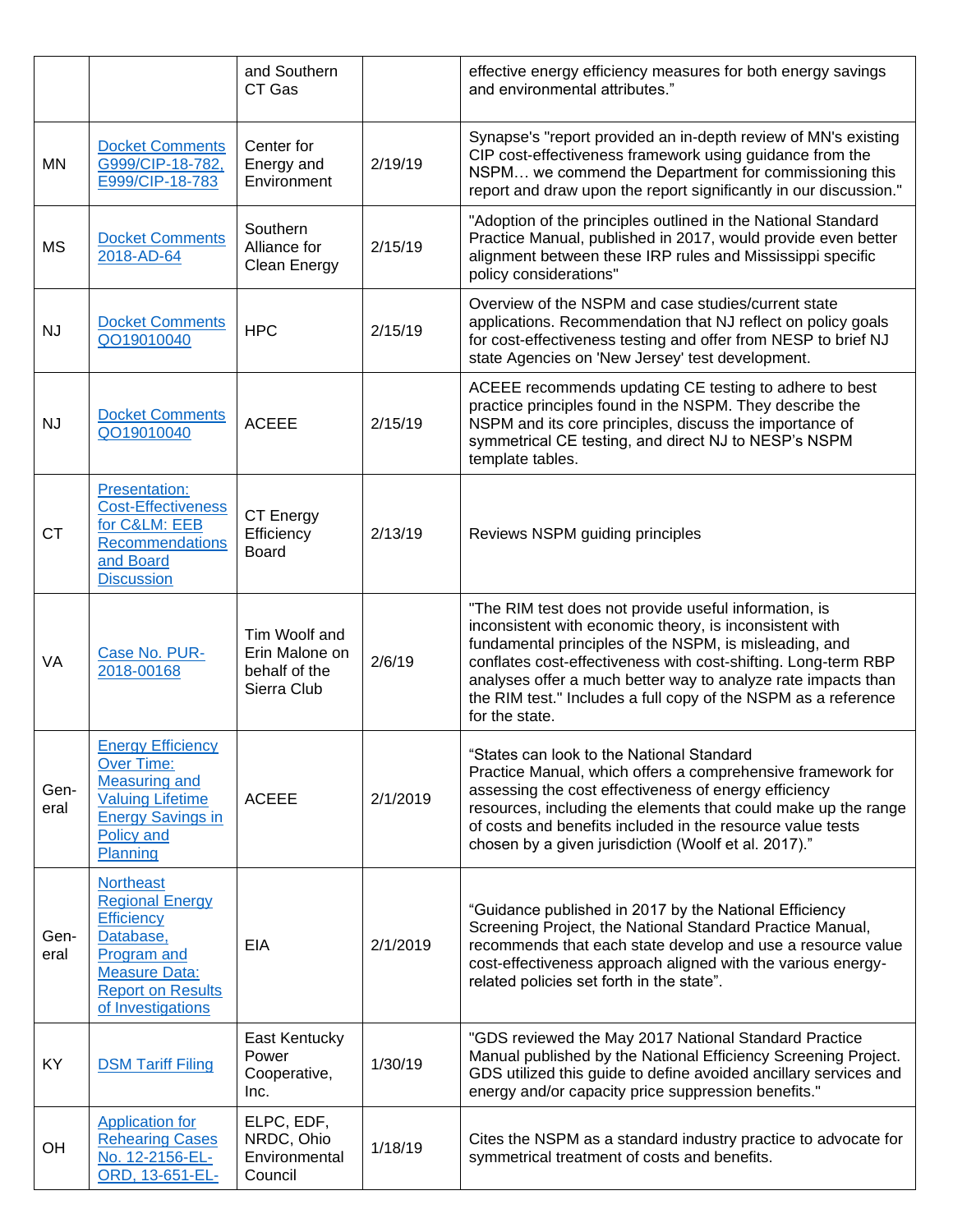|           | ORD, 13-652-EL-<br><b>ORD</b>                                                                                                                                                           |                                                             |          |                                                                                                                                                                                                                                                                                                                                                                     |
|-----------|-----------------------------------------------------------------------------------------------------------------------------------------------------------------------------------------|-------------------------------------------------------------|----------|---------------------------------------------------------------------------------------------------------------------------------------------------------------------------------------------------------------------------------------------------------------------------------------------------------------------------------------------------------------------|
| <b>CT</b> | Memo: Progress<br>report on the CT<br><b>Green Bank</b><br><b>Residential Solar</b><br>Investment<br>Program                                                                            | CT Green Bank                                               | 1/11/19  | "The Green Bank supports DEEP's reforms of energy efficiency<br>"cost effectiveness" screening using the Resource Value<br>Framework, which seeks to value both energy and non-energy<br>costs and benefits with respect to public policy in CT"                                                                                                                    |
| <b>NY</b> | <b>Petition</b><br><b>Comments Case</b><br>17-G-0606                                                                                                                                    | <b>EDF</b>                                                  | 1/7/19   | EDF recommends NY consider the NSPM RVF to revise the<br>BCA framework with attention to relevant policies and<br>symmetry between costs and benefits.                                                                                                                                                                                                              |
| <b>NH</b> | DE 17-136, Order<br>No. 26207, 2019<br><b>Update to NH</b><br><b>Statewide Energy</b><br><b>Efficiency Plan</b>                                                                         | <b>NH Public</b><br><b>Utilities</b><br>Commission          | 12/31/18 | The NH PUC's EM&V Working Group will evaluate use of the<br>NSPM for screening EE programs.                                                                                                                                                                                                                                                                         |
| <b>NY</b> | Case 18-M-0084<br><b>Order Adopting</b><br><b>Accelerated</b><br><b>Energy Efficiency</b><br><b>Targets</b>                                                                             | State of New<br><b>York Public</b><br>Service<br>Commission | 12/13/18 | Several stakeholders recommended improvements to energy<br>efficiency cost-effectiveness assessment based on the NSPM.                                                                                                                                                                                                                                              |
| OK        | <b>Docket Comments</b><br>2018100010                                                                                                                                                    | <b>ACEEE</b>                                                | 12/3/18  | ACEEE recommends the OCC use the NSPM to design OK-<br>specific CE testing methodology and refers the Commission to<br>the DSESP to see how other states CE test and apply the<br>NSPM.                                                                                                                                                                             |
| OK        | <b>Docket Comments</b><br>201800010,<br>201800012                                                                                                                                       | Oklahoma<br>Sustainability<br>Network (OSN)                 | 12/3/18  | "OSN recommends that the National Standard Practice Manual<br>(NSPM) should be added as an alternative or supplement to<br>the California Standard Practice Manual. The NSPM, released<br>in 2017, provides updated, comprehensive guidance on<br>evaluation of cost-effectiveness." The Commission is also<br>directed to review the MN case study and the AR TRM. |
| WA        | <b>NW Natural 2019</b><br><b>Energy Efficiency</b><br>Plan                                                                                                                              | <b>NW Natural</b>                                           | 11/30/18 | The company may investigate the NSPM methodology as a<br>framework for CE testing.                                                                                                                                                                                                                                                                                  |
| MA        | <b>Direct Testimony</b><br>on DPU 18-110-<br>18-119                                                                                                                                     | David Gard on<br>Behalf of CLF                              | 11/16/18 | Recommends MA lead in EE standards by basing CE test<br>framework on the NSPM.                                                                                                                                                                                                                                                                                      |
| <b>CT</b> | <b>Presentation:</b><br><b>Benefit-Cost</b><br><b>Testing of</b><br><b>Conservation and</b><br><b>Load Management</b><br><b>Programs: Review</b><br>of NSPM Steps 1-<br>3 applied to CT | CT Dept of<br>Energy and<br>Environmental<br>Protection     | 11/15/18 | Reviews NSPM process and CT's application of NSPM steps 1-<br>3 to develop CE test.                                                                                                                                                                                                                                                                                 |
| <b>WA</b> | 2019 Annual<br>Conservation<br>Plan, on behalf of<br>Pacific Power &<br>Light Co.                                                                                                       | Pacific Power &<br>Light Co.                                | 11/15/18 | "Pacific Power is participating in the Statewide Advisory Group<br>process which includes an action item to assess areas for CE<br>improvements and to investigate the RVT."                                                                                                                                                                                        |
| ME        | Proposed<br><b>Triennial Plan for</b><br>Fiscal Years 2020-<br>2022                                                                                                                     | The Efficiency<br><b>Maine Trust</b>                        | 10/22/18 | The plan cites the NSPM for definitions of Free-ridership and<br>Spillover rates.                                                                                                                                                                                                                                                                                   |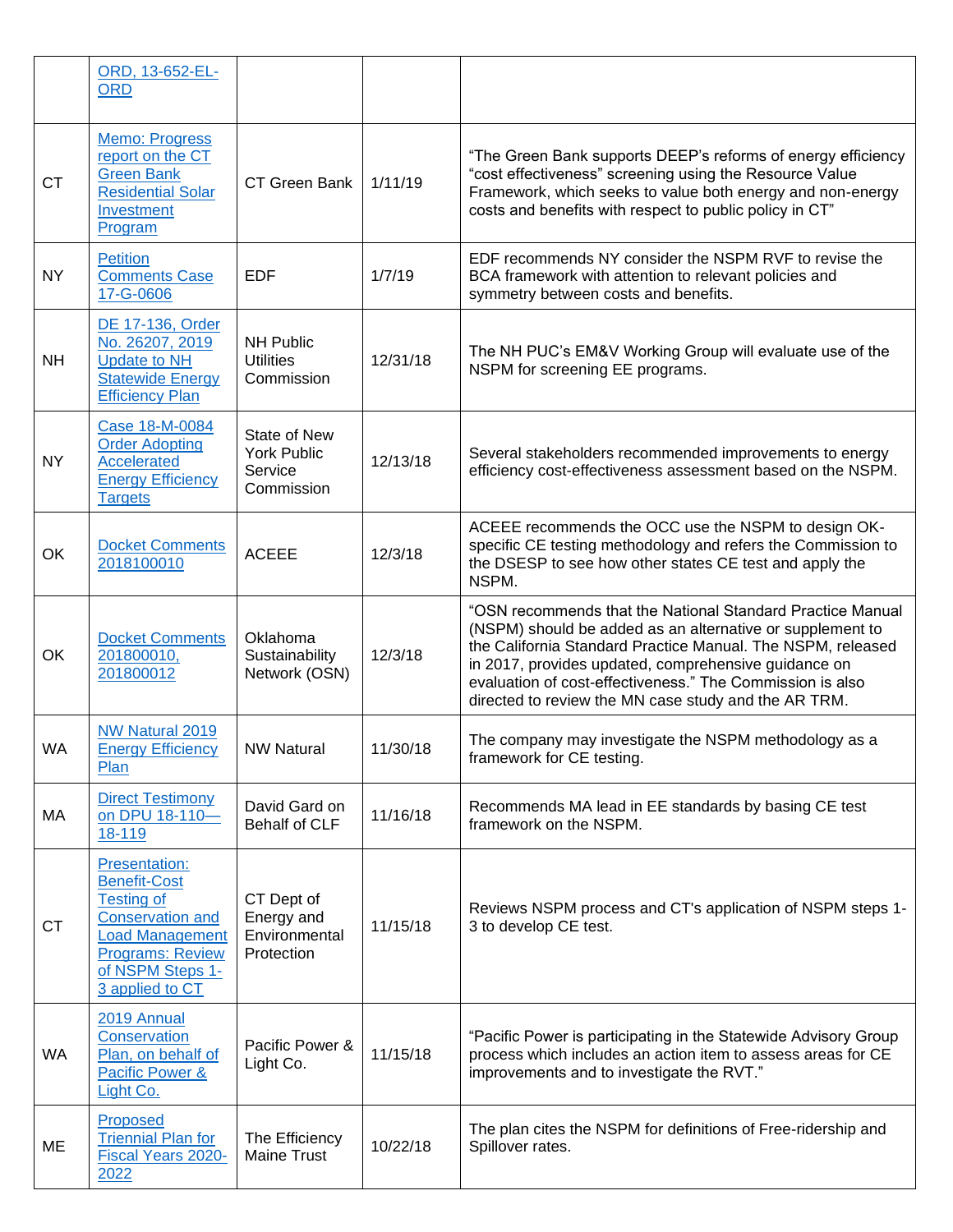| <b>NC</b> | Docket No. E-2<br><b>Sub 1174</b>                                                                                                                                                                                            | <b>NC Justice</b><br>Center et al                                                                                                                                                                                | 10/18/18 | DEP exclusion of relevant benefits is inconsistent with best<br>practices outlined in NSPM.                                                                                                                                                                                                                                                    |
|-----------|------------------------------------------------------------------------------------------------------------------------------------------------------------------------------------------------------------------------------|------------------------------------------------------------------------------------------------------------------------------------------------------------------------------------------------------------------|----------|------------------------------------------------------------------------------------------------------------------------------------------------------------------------------------------------------------------------------------------------------------------------------------------------------------------------------------------------|
| <b>NY</b> | <b>New York White</b><br>Paper and PSC<br>Case 18-M-0084                                                                                                                                                                     | <b>ACE NY</b>                                                                                                                                                                                                    | 10/9/18  | "The National Standard Practice Manual offers important<br>principles for robust and equitable cost-benefit analysis that<br>could contribute to the ongoing EE valuation process in New<br>York. The EE Organizations believe that EE Value should<br>include  benefit categories  based on the National<br><b>Standard Practice Manual."</b> |
| MI        | <b>Docket Comments</b><br><b>MPSC U-20147</b>                                                                                                                                                                                | Vote Solar,<br>ELPC, NRDC,<br>Plugged In<br><b>Strategies</b>                                                                                                                                                    | 10/5/18  | The Joint Commenters "urge the common cost-benefit should<br>be consistent with the principles laid out in the NSPM".                                                                                                                                                                                                                          |
| AZ        | <b>Docket Comments</b><br>E-01345A-17-<br>0134                                                                                                                                                                               | <b>ACEEE</b>                                                                                                                                                                                                     | 10/1/18  | ACEEE recommends using Societal Cost Test and considering<br>the NSPM for CE testing improvements.                                                                                                                                                                                                                                             |
| <b>CT</b> | <b>Public Comment</b><br><b>Forum Proposed</b><br><b>Review of Benefit-</b><br><b>Cost Ratios</b><br><b>Calculated for</b><br><b>Energy Efficiency</b><br><b>Measures</b>                                                    | <b>HPC</b>                                                                                                                                                                                                       | 10/1/18  | Outlines principles of NSPM and incorporation in other states.                                                                                                                                                                                                                                                                                 |
| <b>CT</b> | <b>Presentation:</b><br>Economic<br><b>Analysis (Cost-</b><br><b>Benefit Testing) of</b><br><b>Conservation and</b><br><b>Load Management</b><br>Programs:<br>Overview of<br>DEEP's<br><b>Framework for</b><br><b>Review</b> | <b>CT DEEP</b>                                                                                                                                                                                                   | 9/13/18  | Review of NSPM process; DEEP plans to "follow the NSPM<br>process to review and re-evaluate the primary test to be used<br>for Conservation and Load Management Plan programs."                                                                                                                                                                |
| <b>NC</b> | Docket No. E-2,<br><b>Sub 1174</b>                                                                                                                                                                                           | Chris Neme on<br>Behalf of North<br>Carolina<br>Justice Center,<br>North Carolina<br>Housing<br>Coalition,<br>Natural<br><b>Resources</b><br>Defense<br>Council, and<br>Southern<br>Alliance for<br>Clean Energy | 9/4/18   | NSPM-based assessment of approach of Duke Energy<br>Progress (DEP) to assessing cost-effectiveness of programs.                                                                                                                                                                                                                                |
| AZ        | <b>Docket Comments</b><br>E-01345A-17-<br>0134                                                                                                                                                                               | HPC and<br><b>Efficiency First</b>                                                                                                                                                                               | 8/28/18  | The primary test to evaluate energy efficiency programs should<br>continue to be Societal Cost Test (SCT); references NSPM in<br>recommendation for Arizona Corporation Commission to<br>improve SCT implementation.                                                                                                                           |
| AZ        | <b>Docket Comments</b><br>E-01933A17-0250                                                                                                                                                                                    | HPC and<br><b>Efficiency First</b>                                                                                                                                                                               | 8/28/18  | HPC and EF advocate for increased transparency around cost<br>effectiveness testing model, and encourage ACC to improve<br>implementation of Societal Cost Test.                                                                                                                                                                               |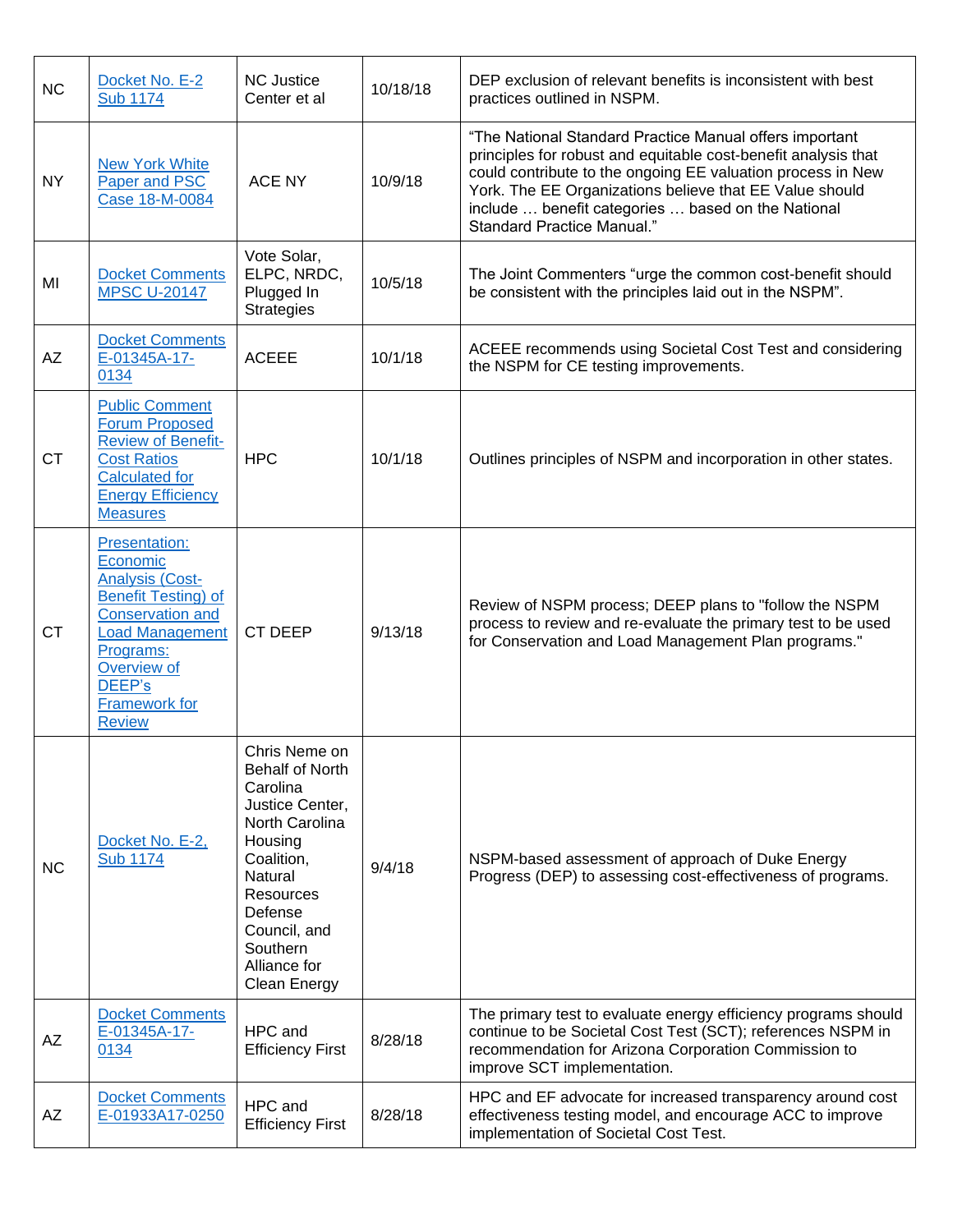| VA        | Senate Bill 966;<br>2018 VA Energy<br>Plan                                                                                   | <b>HPC</b>                                                                                        | 8/24/18 | "HPC respectfully requests that Virginia's State Energy Plan<br>calls for a review of its cost effectiveness testing approaches,<br>consistent with Senate Bill 966, by incorporating the<br>fundamental principles of the May 2017 National Standard<br>Practices Manual (NSPM). We believe the NSPM framework<br>could allow Virginia an opportunity to "test its tests" for cost<br>effectiveness testing to see whether it reflects Virginia's own<br>energy efficiency policies and program goals. The NSPM<br>framework can be applied to the individual tests required by<br>Senate Bill 966 and/or used to evaluate the overall application<br>of all four tests. One attractive feature of the NSPM is that it<br>allows states to make all decisions on the best approach to 'test<br>its tests'." |
|-----------|------------------------------------------------------------------------------------------------------------------------------|---------------------------------------------------------------------------------------------------|---------|--------------------------------------------------------------------------------------------------------------------------------------------------------------------------------------------------------------------------------------------------------------------------------------------------------------------------------------------------------------------------------------------------------------------------------------------------------------------------------------------------------------------------------------------------------------------------------------------------------------------------------------------------------------------------------------------------------------------------------------------------------------------------------------------------------------|
| VA        | 2018 VA Energy<br>Plan                                                                                                       | VA AEE                                                                                            | 8/24/18 | AEE recommends the SCC adopt NSPM guidance to conduct<br>cost-benefit testing of DSM proposals.                                                                                                                                                                                                                                                                                                                                                                                                                                                                                                                                                                                                                                                                                                              |
| VA        | 2018 VA Energy<br>Plan                                                                                                       | <b>ACEEE</b>                                                                                      | 8/24/18 | "The SCC should approve more of Dominion and APCo's<br>proposed programs to expand energy efficiency measures<br>available to Virginians and should use the National Standard<br>Practice Manual to more accurately measure all costs and<br>benefits of efficiency programs in accordance with Virginia's<br>policy goals."                                                                                                                                                                                                                                                                                                                                                                                                                                                                                 |
| ME        | <b>Draft Triennial</b><br>Plan IV (Fiscal<br><b>Years 2020-2022)</b>                                                         | <b>NEEP</b>                                                                                       | 8/8/18  | Encourages Efficiency Maine to consider the NSPM in the<br>application of the TRC test.                                                                                                                                                                                                                                                                                                                                                                                                                                                                                                                                                                                                                                                                                                                      |
| <b>MN</b> | Report, Updating<br>the Energy<br><b>Efficiency Cost-</b><br><b>Effectiveness</b><br><b>Framework in</b><br><b>Minnesota</b> | Synapse<br>Energy<br>Economics                                                                    | 8/8/18  | Report funded by grant from MN Department of Commerce<br>describes how the NSPM could be applied to cost-<br>effectiveness analysis for energy efficiency in Minnesota and<br>makes recommendations based on MN policy.                                                                                                                                                                                                                                                                                                                                                                                                                                                                                                                                                                                      |
| <b>CT</b> | Connecticut 2019-<br>2021<br><b>Conservation and</b><br><b>Load Management</b><br><b>Plan Comments</b>                       | <b>NEEP</b>                                                                                       | 8/1/18  | The principles in the NSPM would be of benefit to CT; NSPM<br>can be applied to other programs as well. Reference also<br>points to the process Rhode Island undertook in developing<br>their cost-effectiveness test for energy efficiency to evaluate it<br>according to their state's policies and goals.                                                                                                                                                                                                                                                                                                                                                                                                                                                                                                 |
| ΜN        | <b>Docket Comments</b><br>E000/Cl-17-879                                                                                     | Alliance for<br>Transportation<br>Electrification                                                 | 7/30/18 | The Commission should consider the NSPM and forthcoming<br>NSPM for DERs as a framework for CE testing.                                                                                                                                                                                                                                                                                                                                                                                                                                                                                                                                                                                                                                                                                                      |
| <b>NY</b> | <b>New York White</b><br>Paper and PSC<br>Case 18-M-0084                                                                     | Energy<br>Efficiency<br>Advocates on<br>the New York<br>Energy<br>Efficiency<br>Initiative        | 7/16/18 | Suggests New York reference NSPM in refining cost-<br>effectiveness testing approaches for energy efficiency.                                                                                                                                                                                                                                                                                                                                                                                                                                                                                                                                                                                                                                                                                                |
| <b>NY</b> | <b>New York White</b><br>Paper and PSC<br>Case 18-M-0084                                                                     | Home<br>Performance<br>Coalition                                                                  | 7/16/18 | HPC encourages refinements to New York's energy efficiency<br>cost-effectiveness testing approaches and suggests reviewing<br>the NSPM, outlines basic principles of NSPM, and offers to<br>schedule an NSPM briefing with NYSERDA and DPS.                                                                                                                                                                                                                                                                                                                                                                                                                                                                                                                                                                  |
| <b>NY</b> | <b>New York White</b><br>Paper and PSC<br>Case 18-M-0084                                                                     | Association for<br>Energy<br>Affordability,<br><b>Building</b><br>Performance<br>Institute (BPI), | 7/16/18 | "We support the Public Service Commission's (PSC) recent<br>decision to adopt a new cost effectiveness test construct that<br>incorporates societal costs and benefits to evaluate all utility<br>investments, including energy efficiency at the portfolio level.<br>While this change of policy will help overcome artificial barriers<br>introduced under EEPS when a Total Resource Cost test at the                                                                                                                                                                                                                                                                                                                                                                                                     |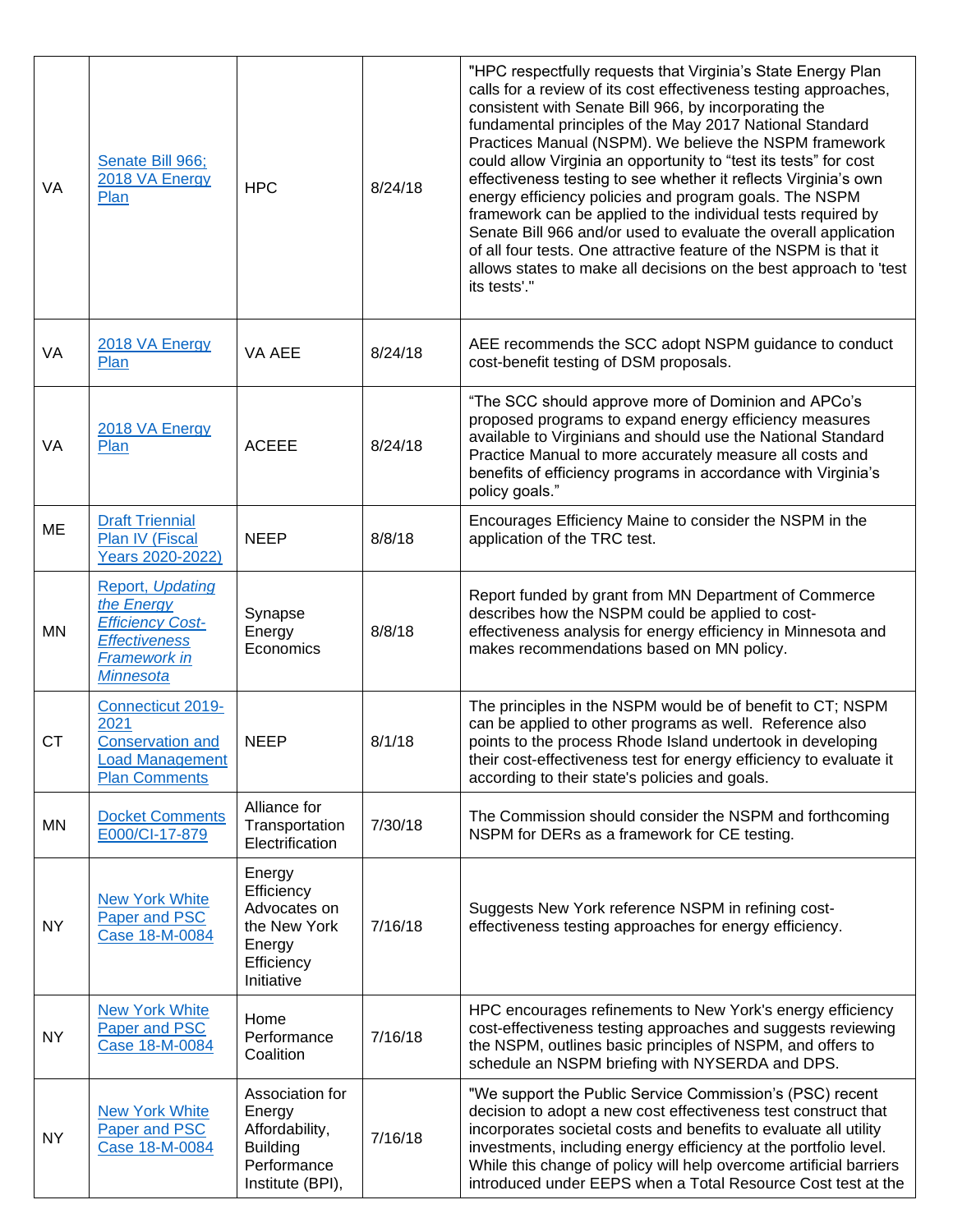|           |                                                                                                          | <b>Building</b><br>Performance<br>Contractors<br>Association of<br>New York<br>State, Dick<br>Kornbluth, LLC,<br>E4TheFuture,<br><b>Efficiency First,</b><br>Home<br>Performance<br>Coalition,<br>Performance<br><b>Systems</b><br>Development,<br>Seek More<br>LLC, True<br>Energy<br>Solutions                                       |         | measure level was adopted, we encourage further refinements<br>to New York's cost effectiveness testing approaches."<br>Recommends use of the guidance offered by NSPM.                                                                                                                                                                                                            |
|-----------|----------------------------------------------------------------------------------------------------------|----------------------------------------------------------------------------------------------------------------------------------------------------------------------------------------------------------------------------------------------------------------------------------------------------------------------------------------|---------|------------------------------------------------------------------------------------------------------------------------------------------------------------------------------------------------------------------------------------------------------------------------------------------------------------------------------------------------------------------------------------|
| <b>NY</b> | CASE 18-M-0084<br>- In the Matter of a<br>Comprehensive<br><b>Energy Efficiency</b><br><b>Initiative</b> | <b>NEEP</b>                                                                                                                                                                                                                                                                                                                            | 7/16/18 | NSPM provides guidance on aligning cost-effectiveness testing<br>with public policy goals, and NY could use NSPM as guidance<br>to go through similar a process to Rhode Island.                                                                                                                                                                                                   |
| <b>NH</b> | <b>Docket Comments</b><br>DE 16-576                                                                      | Joint<br>Stakeholders:<br>Acadia Center,<br>the Alliance for<br>Solar Choice,<br>Borrego Solar,<br>the City of<br>Lebanon, CLF,<br>the Energy<br>Freedom<br>Coalition of<br>America,<br><b>Granite State</b><br>Hydropower<br>Association,<br><b>NH Sustainable</b><br>Energy<br>Association,<br>Revision<br>Energy, and<br>Vote Solar | 7/10/18 | The NSPM explains that it is better to include best-available<br>information to approximate hard-to-monetize impacts, and the<br>Stakeholders concur that NH should follow the NSPM's<br>principle.                                                                                                                                                                                |
| CA        | <b>Reply Docket</b><br>Comments 14-10-<br>003                                                            | ACEEE on<br>behalf of co-<br>authors                                                                                                                                                                                                                                                                                                   | 5/7/18  | The Commission could reference NSPM in this and future<br>efficiency & DER related efforts and utilize NSPM's Resource<br>Value Framework to further refine its cost-effectiveness<br>framework.                                                                                                                                                                                   |
| CA        | <b>PUC Rulemaking</b><br>14-10-003                                                                       | ACEEE on<br>behalf of co-<br>authors                                                                                                                                                                                                                                                                                                   | 5/7/18  | 1. ACEEE files for party status on behalf of co-authors of<br><b>NSPM</b><br>2. ACEEE addresses studying and analyzing of improvements<br>to DER cost-effectiveness framework; encourages Commission<br>to reference NSPM in efficiency and DER related efforts and<br>consider and use NSPM's Resource Value Framework as<br>Commission updates its cost-effectiveness framework. |
| LA        | <b>Comments on</b><br>New Orleans UD-<br>08-02 and UD-17-<br>03                                          | Alliance for<br>Affordable<br>Energy                                                                                                                                                                                                                                                                                                   | 5/2/18  | Alliance for Affordable Energy recommends that New Orleans<br>consider the NSPM and the RVT when developing their<br>Technical Resource Manual and in evaluation of DSM<br>resources.                                                                                                                                                                                              |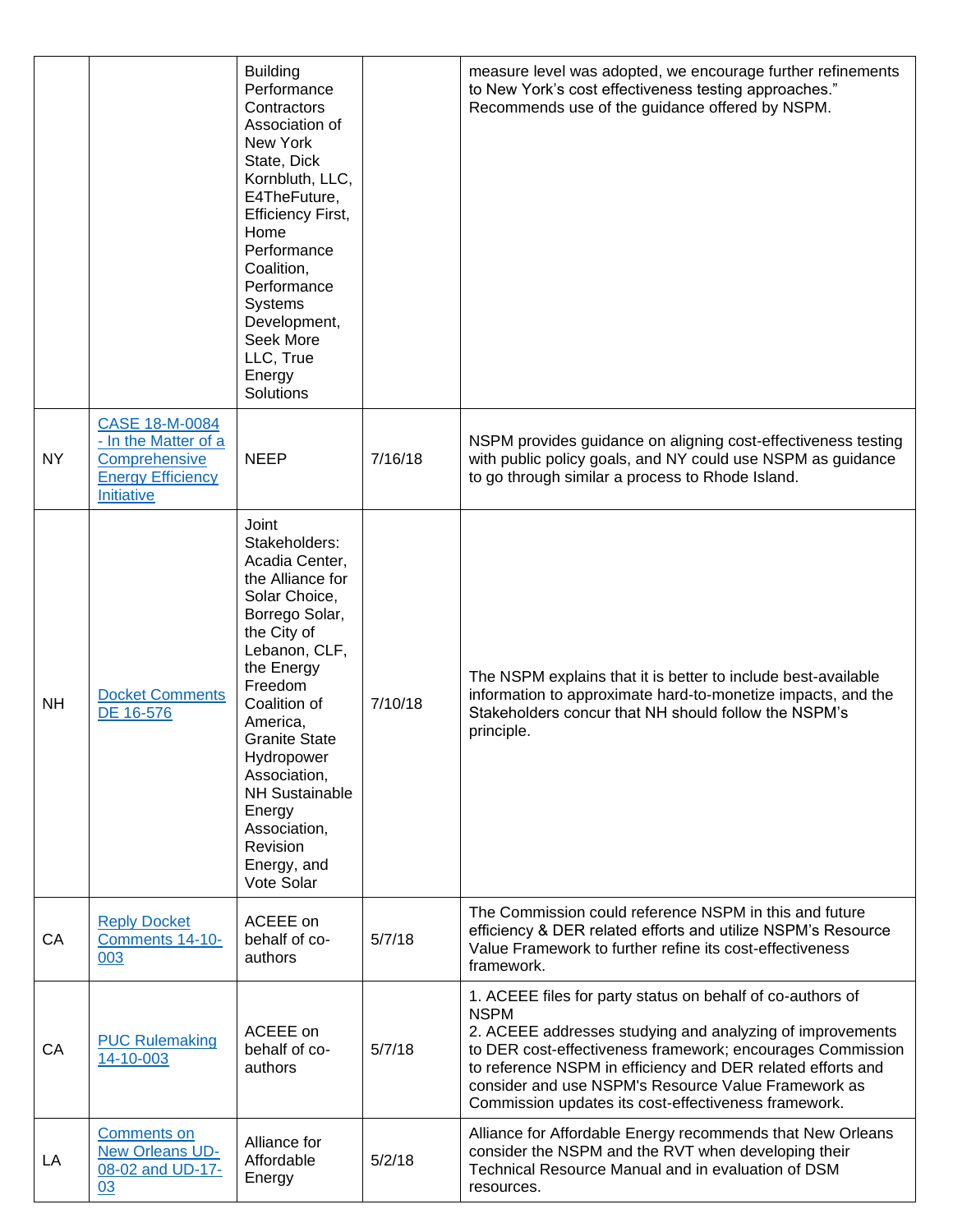| <b>NJ</b>               | <b>NJCEP FY 19-22</b><br><b>Strategic Plan</b><br><b>Draft</b>                                                                             | <b>TRC</b> Energy<br>Services for<br><b>NJCEP</b><br>Strategic Plan<br>Draft                                             | 4/26/18  | NSPM created to overcome some limitations of the California<br>cost-effectiveness tests; referenced as part of discussion on<br>cost-effectiveness screening methodologies.                                                                                                                                                                                                                                                           |
|-------------------------|--------------------------------------------------------------------------------------------------------------------------------------------|--------------------------------------------------------------------------------------------------------------------------|----------|---------------------------------------------------------------------------------------------------------------------------------------------------------------------------------------------------------------------------------------------------------------------------------------------------------------------------------------------------------------------------------------------------------------------------------------|
| CA                      | <b>PUC Rulemaking</b><br>14-10-003                                                                                                         | <b>CEDMC</b>                                                                                                             | 4/20/18  | "The Amended SCT Proposal aligns with most of the National<br>Standard Practice Manual and should strive for complete<br>alignment with its common-sense principles."                                                                                                                                                                                                                                                                 |
| WI                      | <b>Docket Comments</b><br>5-FE-101<br>Quadrennial<br><b>Planning Process</b><br>Ш                                                          | <b>HPC</b>                                                                                                               | 4/12/18  | HPC requests the WI PSC consider the NSPM to guide primary<br>CE test selection and describes the NSPM and its case<br>studies. HPC provides links to NSPM resources and offers to<br>brief PSC employees on the NSPM.                                                                                                                                                                                                                |
| IA                      | Senate File 2311<br><b>Comments</b>                                                                                                        | <b>HPC</b>                                                                                                               | 3/6/18   | HPC suggests lowa could 'test its test' using the NSPM and<br>describes how adopting the NSPM principles would meet<br>lowa's state policy goals.                                                                                                                                                                                                                                                                                     |
| Gen-<br>eral            | <b>Research Report:</b><br>The Role of EE in<br>a DER Future                                                                               | <b>ACEEE</b>                                                                                                             | 2/28/18  | NSPM provides an updated, comprehensive approach to<br>benefit-cost testing. It provides a framework for a state to<br>develop its own cost-effectiveness test for EE which may also<br>be applied to other DERs.                                                                                                                                                                                                                     |
| <b>MO</b>               | <b>Comments File</b><br>No. EO-2018-<br>0038                                                                                               | <b>MO</b><br>Department of<br>Economic<br>Development-<br>Division of<br>Energy                                          | 2/28/18  | The Commission could clarify CE testing rules in alignment with<br>best practices included in the NSPM.                                                                                                                                                                                                                                                                                                                               |
| IL                      | Navigant's<br><b>Response to HPC</b><br><b>Letter Comments</b><br>on Draft<br><b>Evaluation Plan</b><br>for ComEd's 2018-<br>2021 Programs | HPC; Navigant                                                                                                            | 2/21/18  | Navigant responds to HPC's request for the ComEd Evaluation<br>Plans and the ICC to incorporate the fundamental principles of<br>NSPM, which may provide direction around quantifying and<br>understanding social benefits. Navigant asserts that their<br>evaluations, including those in Illinois, "operate with continuous<br>improvement principles, which includes reviewing the NSPM<br>published in May 2017" (Navigant p. 4). |
| NB,<br>CAN              | <b>Review of New</b><br><b>Brunswick</b><br>Power's<br>2018/2019 Rate<br><b>Case Application</b>                                           | Synapse<br>Energy<br>Economics, inc.<br>for the New<br><b>Brunswick</b><br>Energy and<br><b>Utilities Board</b><br>Staff | 1/18/18  | "We recommend that the DER guidelines address at least<br>Cost-effectiveness screeningThis should also incorporate<br>state-of-the-art practices, including the principles and<br>methodologies in the National Standard Practice Manual<br>(NESP, 2017). This also includes specifying inputs and<br>methodologies for assessing rate and bill impacts of DER<br>programs."                                                          |
| <b>NV</b>               | <b>Docket</b><br>Comments, No.<br>17-01011 and No.<br>17-08023                                                                             | SWEEP,<br>NRDC, and<br><b>WRA</b>                                                                                        | 1/5/18   | "The principles in the NSPM should be followed in conducting<br>cost effectiveness analysis and selecting a primary test."                                                                                                                                                                                                                                                                                                            |
| IL                      | <b>EE Stakeholder</b><br><b>Advisory Group</b><br><b>Evaluation Plan</b>                                                                   | <b>HPC</b>                                                                                                               | 1/1/2018 | Comments made by HPC on draft evaluation plan for each<br>utility recommending they use NSPM to guide cost-<br>effectiveness analysis (not public).                                                                                                                                                                                                                                                                                   |
| KS                      | Senate Bill 347                                                                                                                            | Committee on<br><b>Utilities</b>                                                                                         | 1/1/2018 | Bill directs the commission to use NSPM principles to<br>determine the appropriate test of a demand-side program.                                                                                                                                                                                                                                                                                                                     |
| <b>US</b><br><b>DOE</b> | <b>EM&amp;V Framework</b><br>for States                                                                                                    | <b>SEE Action</b>                                                                                                        | 1/1/18   | States should draw on cost benefit ratios as described in the<br>NSPM. The NSPM also provides guidance to create a<br>jurisdiction specific test.                                                                                                                                                                                                                                                                                     |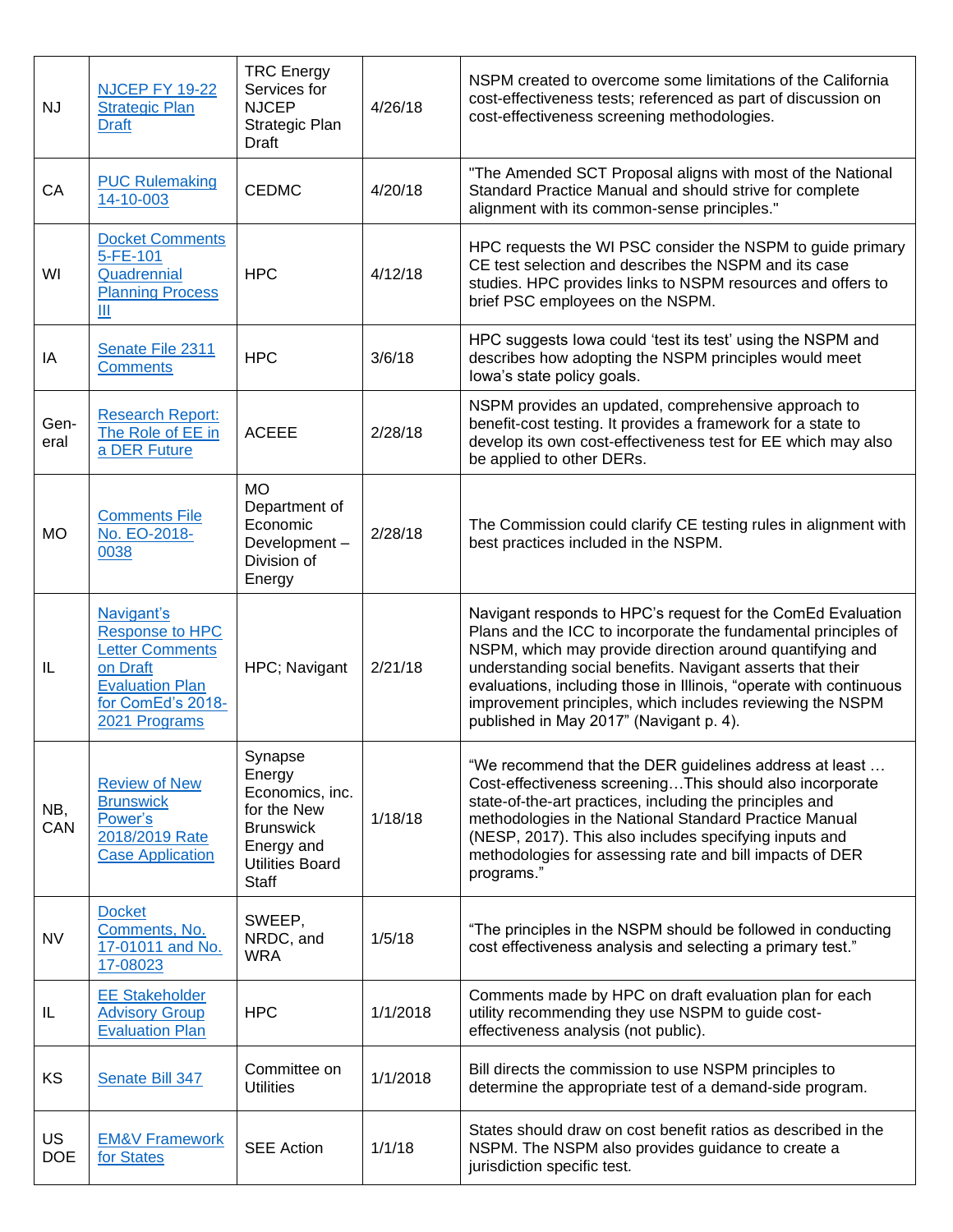| WA               | <b>Biennial</b><br><b>Conservation Plan</b><br><b>Comments UE-</b><br>171087, PSE<br><b>UE-171091, Avista</b><br>UE-171092,<br><b>Pacific Power</b> | Utilities &<br>Transportation<br><b>Staff</b>                                                                                           | 12/1/17  | Working through the NSPM framework could provide more<br>certainty that the CE of EE is being properly evaluated.                                                                                                                                                                                                                                                             |
|------------------|-----------------------------------------------------------------------------------------------------------------------------------------------------|-----------------------------------------------------------------------------------------------------------------------------------------|----------|-------------------------------------------------------------------------------------------------------------------------------------------------------------------------------------------------------------------------------------------------------------------------------------------------------------------------------------------------------------------------------|
| SC               | <b>Bill H 4425</b>                                                                                                                                  | Sponsored by<br>James E. Smith<br>& Jimmy C.<br><b>Bales</b>                                                                            | 11/9/17  | The SC PSC may establish a rule to develop an RVT following<br>the guidelines in the NSPM. Specifically, the test will be applied<br>at the portfolio level and no less than one test be applied at the<br>program level to evaluate specific EE programs.                                                                                                                    |
| <b>NV</b>        | <b>Docket Comments</b><br>17-08023                                                                                                                  | Joint comments<br>SWEEP-WRA-<br>NRDC, Home<br>Performance<br>Coalition                                                                  | 11/8/17  | Stakeholder comments call for use of the NSPM's principles,<br>concepts, and methodologies in resource cost-effectiveness<br>testing. NSPM highlighted as current best practice, able to<br>better equip the Nevada PUC with implementation of Nevada's<br>own energy security & program goals. The comments also list<br>and provide a brief description of NSPM Principles. |
| AR               | 13-002-U Order<br><b>No. 40</b><br>10-100-R Order<br>No. 27                                                                                         | Arkansas<br><b>Public Service</b><br>Commission                                                                                         | 11/2/17  | The Commission directs the Parties Working Collaboratively<br>(PWC) to consider the findings and recommendations of the<br>NSPM as it resumes work on the next three-year cycle of<br>planning.                                                                                                                                                                               |
| <b>NH</b>        | <b>Docket Comments</b><br>DE-17-136                                                                                                                 | Office of the<br>Consumer<br>Advocate and<br>The Way Home                                                                               | 11/2/17  | The NSPM is referenced as the most up to date guidance<br>document for cost-effectiveness testing of energy efficiency.<br>The NSPM principle of symmetry is highlighted and a quote<br>from the NSPM illustrates that costs & benefits of energy<br>efficiency programs must be included to ensure a balanced<br>test.                                                       |
| ID               | <b>PUC Testimony</b><br><b>IPC-E-17-13</b>                                                                                                          | Idaho<br>Conservation<br>League                                                                                                         | 11/1/17  | NSPM updates cost-effectiveness tests and introduces a new<br>variation, the Resource Value Test.                                                                                                                                                                                                                                                                             |
| US<br><b>DOE</b> | <b>Docket Comments</b><br>EERE-2017-OT-<br>0056                                                                                                     | Sunrun,<br>E4TheFuture,<br>and joint<br>comments by<br>SEIA, Vote<br>Solar, SELC,<br>Sierra Club, &<br><b>ELPC</b>                      | 10/30/17 | Comments recommend use of the NSPM framework and<br>principles to help guide benefit/cost considerations in net<br>energy metering. The RFI was based on a request from<br>Congress for DOE to report on the "state of the state" of net<br>metering studies from across the country.                                                                                         |
| CA               | <b>IRP Docket</b><br><b>Comments &amp;</b><br><b>Comments to PUC</b><br>15-02-007<br>14-10-003                                                      | Natural<br><b>Resources</b><br>Defense<br>Council<br>(NRDC)<br>California<br>Efficiency &<br>Demand<br>Management<br>Council<br>(CEDMC) | 10/26/17 | "NSPM is a good example of CE framework that aligns CE<br>tests with jurisdictional priorities." NSPM can provide guidance<br>on which non-energy impacts to include and how best to<br>account for them.                                                                                                                                                                     |
| <b>WV</b>        | <b>Docket Comments</b><br>17-0401-E-P                                                                                                               | <b>ACEEE</b>                                                                                                                            | 10/20/17 | The NSPM outlines the types of costs and benefits that ought<br>to be included in a cost-effectiveness test.                                                                                                                                                                                                                                                                  |
| <b>WV</b>        | <b>Docket Comments</b><br>17-1401-E-P                                                                                                               | <b>HPC</b>                                                                                                                              | 10/16/17 | HPC requests the WV PSC staff apply NSPM principles and<br>describes the NSPM framework.                                                                                                                                                                                                                                                                                      |